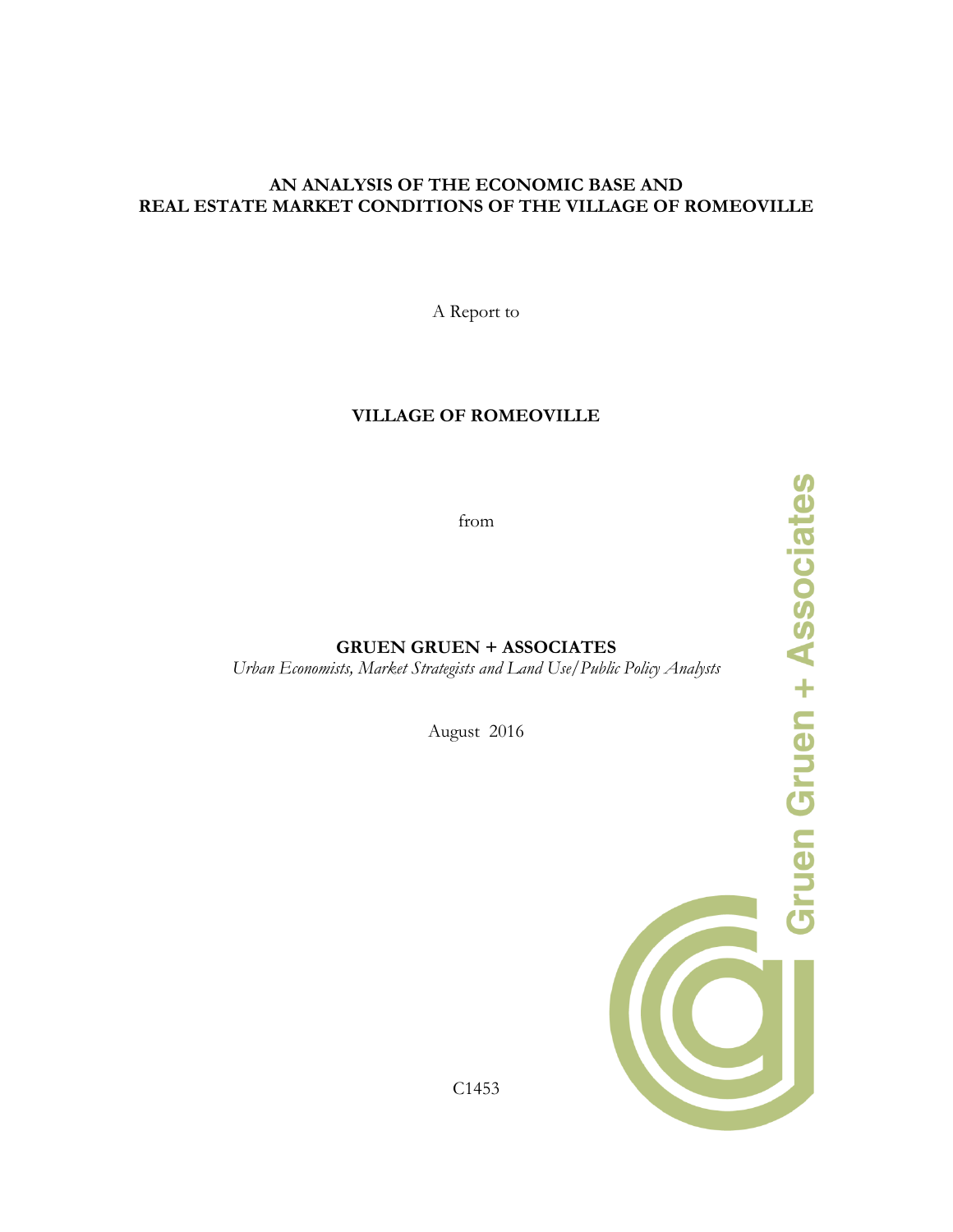A Report to

# **VILLAGE OF ROMEOVILLE**

from

# **GRUEN GRUEN + ASSOCIATES**

*Urban Economists, Market Strategists and Land Use/Public Policy Analysts*

August 2016

C1453

APPLYING KNOWLEDGE CREATING RESULTS ADDING VALUE

©2016 GRUEN GRUEN + ASSOCIATES. Do not reproduce without written permission from Gruen Gruen + Associates.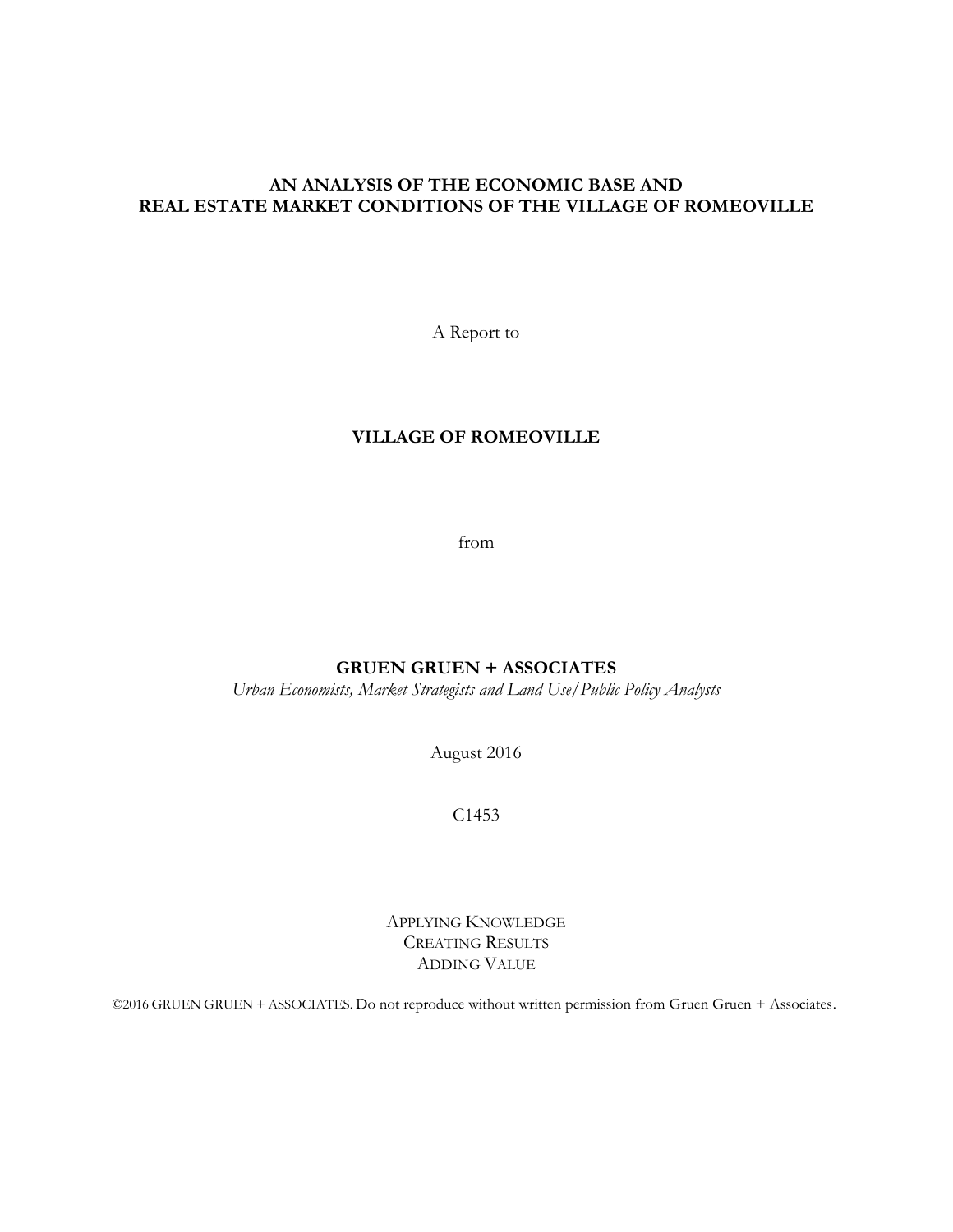# **TABLE OF CONTENTS**

| CHAPTER I:                                                                |  |
|---------------------------------------------------------------------------|--|
|                                                                           |  |
|                                                                           |  |
|                                                                           |  |
| CHAPTER II <sup>.</sup>                                                   |  |
|                                                                           |  |
|                                                                           |  |
|                                                                           |  |
|                                                                           |  |
|                                                                           |  |
| DEMOGRAPHIC TRENDS AND LABOR MARKET CHARACTERISTICS 16<br>CHAPTER III:    |  |
|                                                                           |  |
|                                                                           |  |
|                                                                           |  |
| LAND USE AND NON-RESIDENTIAL REAL ESTATE MARKET TRENDS AND<br>CHAPTER IV: |  |
| CONDITIONS 21                                                             |  |
|                                                                           |  |
|                                                                           |  |
|                                                                           |  |
|                                                                           |  |
|                                                                           |  |
|                                                                           |  |
|                                                                           |  |
| CHAPTER V: RESIDENTIAL REAL ESTATE MARKET TRENDS AND CONDITIONS 34        |  |
|                                                                           |  |
|                                                                           |  |
|                                                                           |  |
|                                                                           |  |

#### Page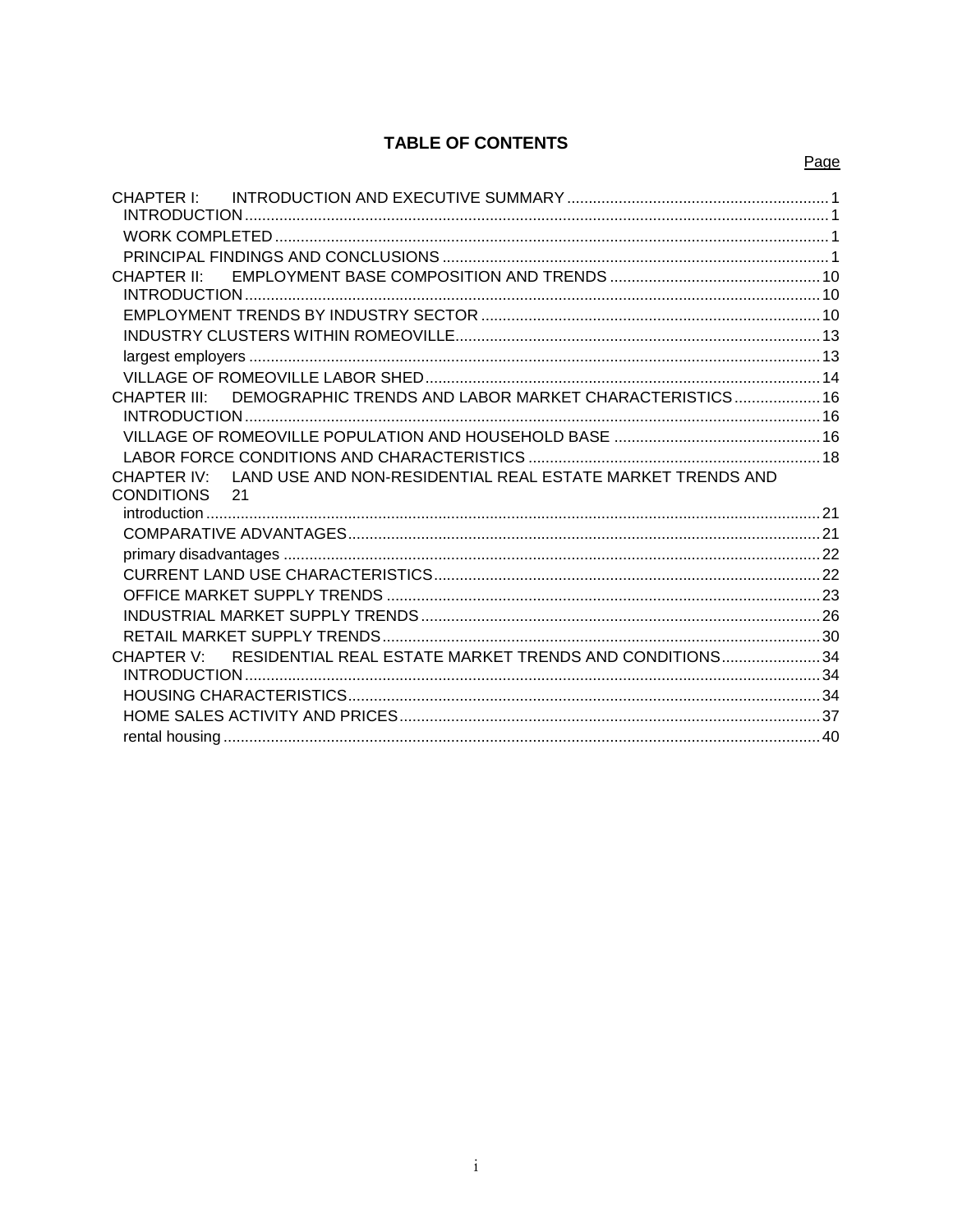#### **LIST OF TABLES AND FIGURES**

## Page

| Table II-1: Village of Romeoville Private Sector Employment by Industry Sector, 2005-2015 <sup>1</sup> 11 |  |
|-----------------------------------------------------------------------------------------------------------|--|
| Table II-2: Shift in Composition of Village of Romeoville Employment, 2005-2015  12                       |  |
| Figure II-1: Composition of Local and Regional Employment (2015 Percent of Employment)  13                |  |
| 14. Table II-3: Private Non-Retail Employers With More than 250 Employees in Romeoville 14                |  |
| Table II-4: Distribution of Workers Employed in Romeoville by County of Residence (2014) 15               |  |
| Table III-1: Population, Households and Housing Units in Village of Romeoville 16                         |  |
|                                                                                                           |  |
|                                                                                                           |  |
|                                                                                                           |  |
|                                                                                                           |  |
|                                                                                                           |  |
|                                                                                                           |  |
|                                                                                                           |  |
|                                                                                                           |  |
|                                                                                                           |  |
|                                                                                                           |  |
|                                                                                                           |  |
|                                                                                                           |  |
|                                                                                                           |  |
|                                                                                                           |  |
|                                                                                                           |  |
|                                                                                                           |  |
|                                                                                                           |  |
|                                                                                                           |  |
|                                                                                                           |  |
|                                                                                                           |  |
|                                                                                                           |  |
| Table V-5: Examples of Rents and Occupancy of Apartments in Romeoville, July 2016 <sup>1</sup> 41         |  |
| Figure V-4: Monthly Rent Per Square Foot of Apartment Projects in Romeoville 42                           |  |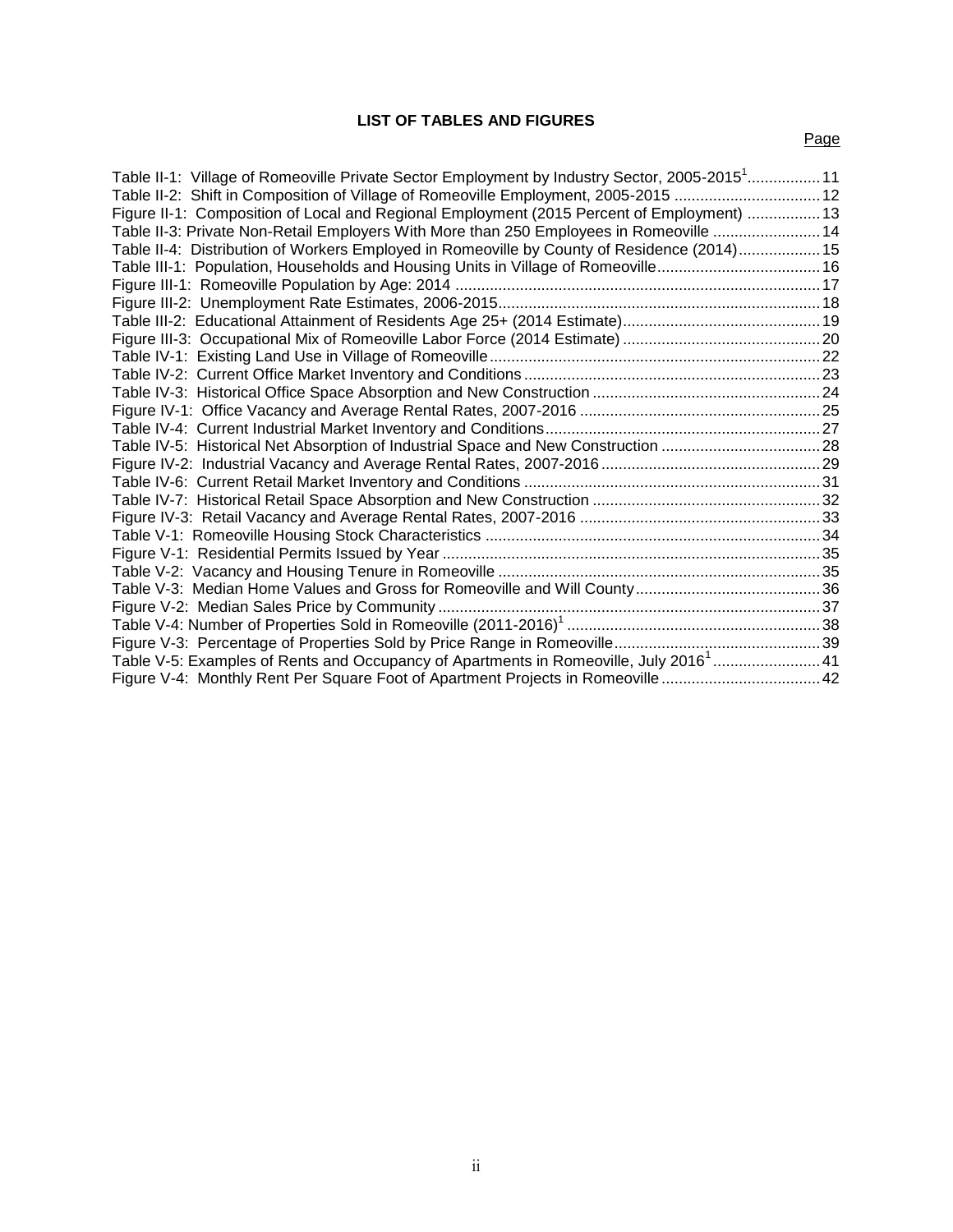### <span id="page-4-0"></span>**CHAPTER I: INTRODUCTION AND EXECUTIVE SUMMARY**

#### <span id="page-4-1"></span>**INTRODUCTION**

This report summarizes the results of the research and analysis Gruen Gruen + Associates ("GG+A") conducted to assess conditions and trends impacting Romeoville and to profile Romeoville's economic base and real estate/land use inventory. This report provided an information base and perspective for the development of the Village's Comprehensive Plan.

#### <span id="page-4-2"></span>**WORK COMPLETED**

In order to accomplish the study objectives, GG+A performed the following principal tasks:

- 1. Analyzed employment and business establishment data over time to derive a profile of the economic structure and employment base of Romeoville and its relative position in the regional economy;
- 2. Reviewed relevant demographic and labor force characteristics of the community;
- 3. Identified the current inventory of office, industrial, and retail space, and analyzed historical patterns of change within the local and regional economy; and
- 4. Interviewed real estate brokers, developers, leasing agents, and residential realtors to obtain perspective on conditions and factors affecting the local real estate market for differing land uses.

### <span id="page-4-3"></span>**PRINCIPAL FINDINGS AND CONCLUSIONS**

The principal findings and conclusions drawn from the research and analysis described in this report include the following:

### **Employment Growth**

From 2005 to 2015, employment in the Village increased by an estimated 6,600 jobs, from nearly 9,800 jobs in 2005 to approximately 16,400 jobs by 2015.

Sectors which experienced the most employment growth included:

- Transportation and warehousing (gain of 1,890 jobs or 29 percent of net job growth);
- Wholesale trade (gain of 978 jobs or 17 percent of net job growth);
- Other services (gain of 695 jobs or 11 percent of net job growth);
- Retail trade (gain of 610 jobs or nine percent of net job growth);
- Leisure and hospitality (gain of 565 jobs or nearly nine percent of net job growth); and
- Manufacturing (gain of 503 jobs or nearly eight percent of net job growth).

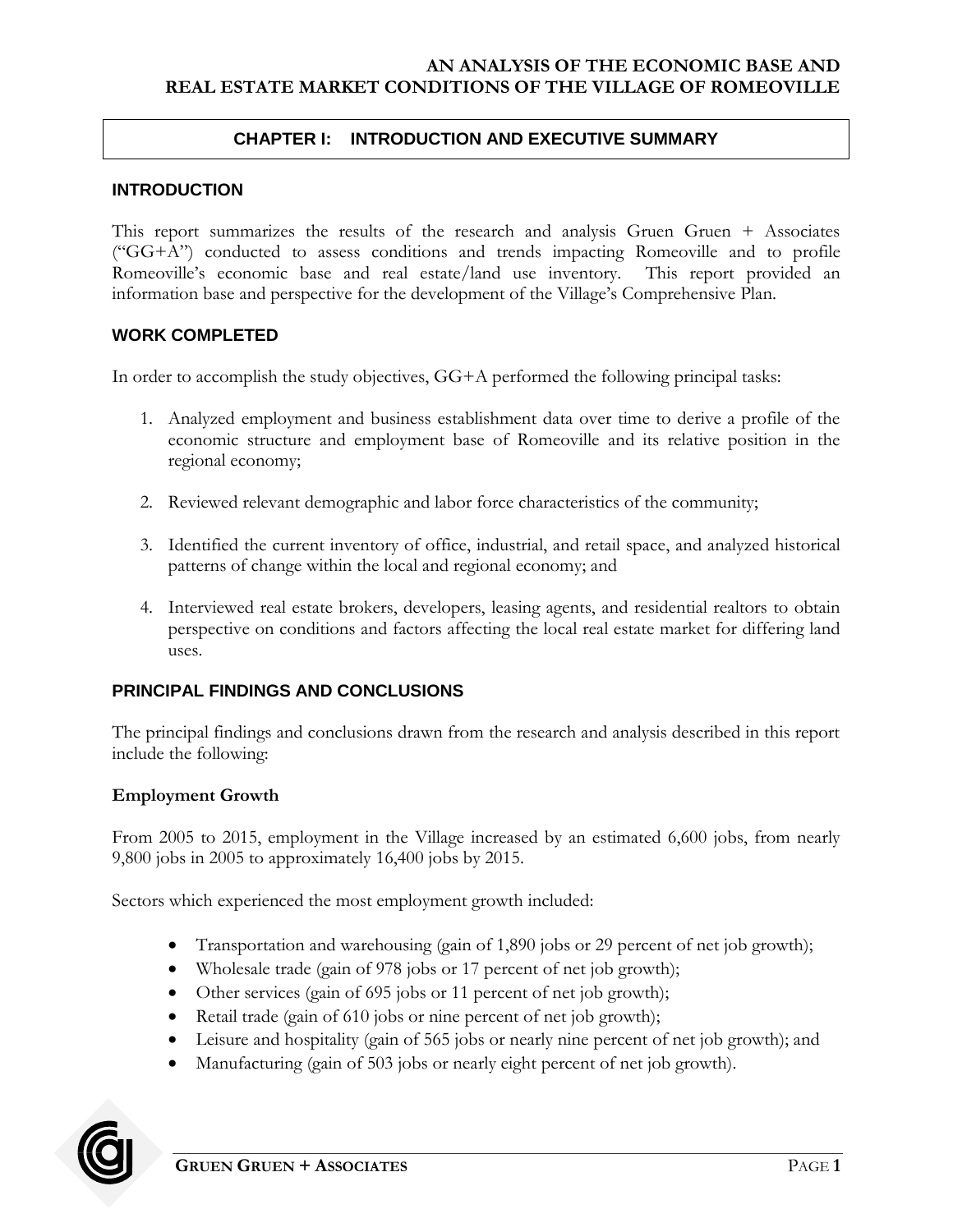## **Composition and Structure of Employment Base**

The economic base of Romeoville is weighted toward wholesale and retail trade, transportation and warehousing, and manufacturing. With average annual job growth of 23 percent over the past decade in the transportation and warehousing sector, the sector shifted upward from a very small share of employment in 2005 to 13.2 percent, the third largest source of employment in 2015. The share of employment in the wholesale and retail trade sectors decreased slightly by 5.0 percentage points but still remains the largest source of employment at over 30 percent collectively.

### **Romeoville's Economic Base Differs from Chicago Metropolitan Area as a Whole**

The composition of the local employment base differs from that of the region. The finance, insurance and real estate and professional and business services sectors comprise more than 40 percent of the job base in the Chicago Metropolitan Area while representing only 13 percent of employment in Romeoville. The transportation and warehousing sector is about twice as concentrated in Romeoville as it is regionally. The construction and wholesale trade sectors also comprise a larger share of employment in Romeoville (24 percent) than they do in the Chicago Metropolitan Area (10 percent).

#### **Largest Employers in Romeoville and Labor Shed of Workers**

Peacock Foods, the largest individual employer with nearly 1,200 jobs in Romeoville comprises 7.3 percent of total employment. The next largest employer, PDV Midwest Refining CITGO with about 800 jobs reported comprises 4.8 percent of total employment. Kehe Foods reports approximately 750 employees in Romeoville and comprises about 4.6 percent of total employment. Aryzta, another food related business, has 600 jobs, or about 3.6 percent of total employment.

The largest 13 private employers (all reporting 250+ employees in Romeoville) employ a total of 6,900 people or approximately 42 percent of the total Romeoville employment base. Eleven of the largest employers are in the manufacturing or distribution sectors.<sup>1</sup>

Only about seven percent of workers employed in Romeoville live within the community. (Only about five percent of Romeoville residents work in Romeoville). Another 29 percent of Romeoville workers originate from outside of Romeoville but within Will County. Cook and DuPage counties are the source of an additional 40 percent of labor employed within Romeoville. Trade, transportation, and utilities activities draw most of their labor from the core labor shed of Will, Cook, and DuPage counties.

<sup>&</sup>lt;sup>1</sup>Amazon is locating a fulfillment center in Romeoville which will employ 600 workers making it one of the top five employers in the Village.



 $\overline{a}$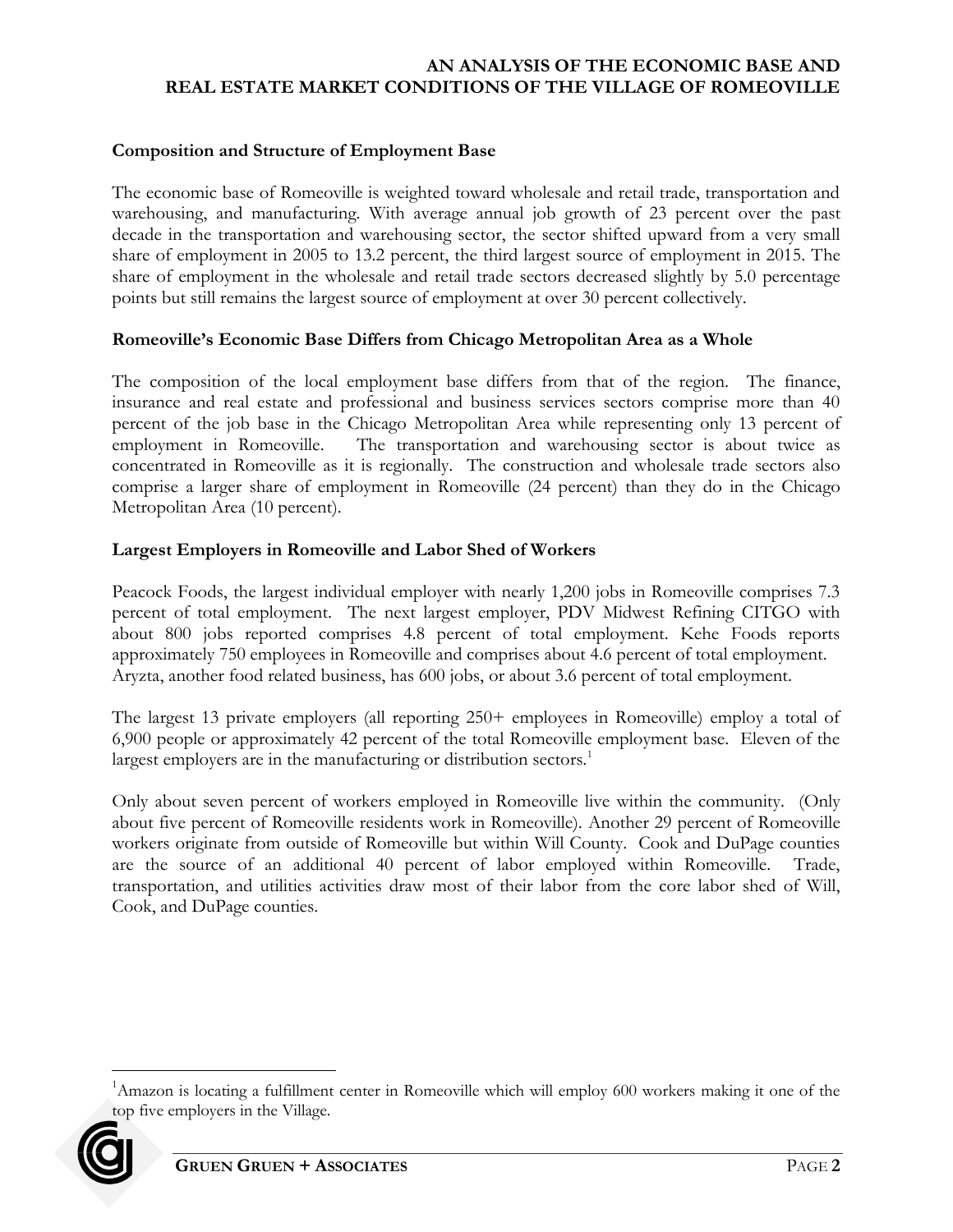### **Village of Romeoville Population and Household Base**

The Village is currently estimated to include a population of approximately 39,700 and a housing base including nearly 12,000 households and 12,844 dwelling units. The average household size is about 3.3 persons and the overall housing vacancy rate is estimated at 8.5 percent. Between 2000 and 2010, the Village grew rapidly increasing from about 21,000 residents to nearly 40,000 residents. Between 2010 and 2014, the population and household base remained relatively stable.

### **Jobs-Housing Balance**

The jobs-housing balance (the ratio of jobs in the community to total housing units) has increased over the past several years as employment grew strongly and the available housing inventory remained comparatively stable. The jobs-housing balance approximated 1.02 in 2010 and grew to about 1.27 by 2014/2015. Romeoville's job-housing balance is now within that range of 1.3- to- 1.7 jobs-per housing unit considered for a balanced relationship between jobs and housing. It would be appropriate for Romeoville to monitor employment and housing conditions and to encourage the maintenance of a healthy relationship between the number of local jobs and amount of housing units.

### **Labor Force Conditions and Characteristics**

The size of the civilian labor force in Romeoville is estimated at approximately 18,500, up slightly from 2010. The local unemployment rate has declined to 6.5 percent from a high of 12.3 percent in 2012.

Approximately 59 percent of Romeoville's labor force (age 25+) has some college-level educational experience or degree and a majority have completed high school. Approximately one-quarter of adult residents in Romeoville possess a bachelors or advanced degree, less than the proportion of residents in the Chicago Metropolitan Area that possess bachelors or advanced degrees.

The management, business, science, and arts-related occupational category comprises the largest segment of the labor force at nearly 29 percent. Sales and office (i.e. administrative) occupations represent an additional 26 percent of the resident labor force. Service occupations represent an additional 18 percent of labor in Romeoville. About one quarter of Romeoville's resident labor force is employed in traditional blue-collar jobs in the natural resources/construction/maintenance and production, transportation and material moving occupational categories.

Approximately five percent of Romeoville's resident labor force work and live in the Village.<sup>2</sup>

 $\overline{a}$ <sup>2</sup> The proportion of resident labor force that works outside of Romeoville employed in the "goodproducing" and "trade, transportation, and utilities" industry classes is approximately 39 percent. This compares 59 percent of the in-flow of workers to Romeoville (who do not reside in Romeoville) who work in these same industry classes.

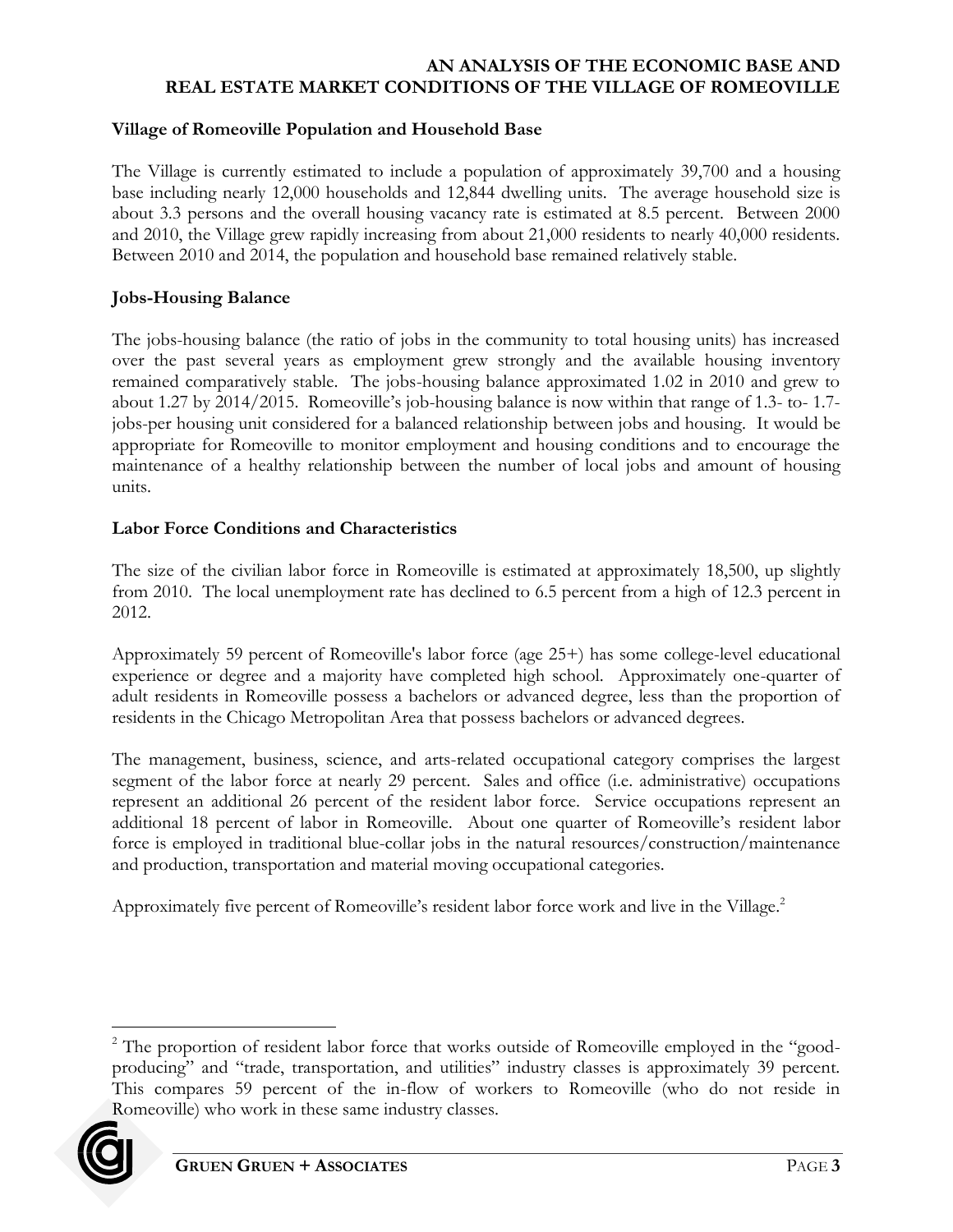### **Land Use Characteristics**

The Village of Romeoville encompasses approximately 12,000 acres of incorporated land. Residential uses total about 2,100 acres and comprise nearly 17 percent of land area within the Village. Commercial and industrial uses and other uses total approximately 6,700 acres and comprise about 54 percent of land area within the Village. Approximately 906 acres of vacant land exists within the Village of Romeoville commercial, mixed-use, and industrial zoning districts. The Village's GIS land use data indicates that approximately 711 acres of vacant land exists within "Planned Business District", and "Light/Medium Manufacturing" and "Medium/Heavy Manufacturing" zoning districts. About 195 acres of additional vacant land exists within commercial and mixed-use districts with the majority of vacant land in the "Highway/Regional Shopping District."

## **Office Market**

The Village of Romeoville currently contains only 29 office buildings encompassing about 465,000 square feet of office space. The office space inventory of Romeoville comprises well under one percent of the total office space inventory of the Metro Chicago market. The vacancy rate within the Village is estimated at 5.7 percent currently and asking gross rents are reported at \$18.43 per square foot, below submarket and regional averages.

Romeoville is not a preferred office location within the Metro Chicago region. The Village has not historically experienced any significant office development and the number of jobs in the finance, insurance, and real estate sector which is the sector most likely to use office space makes up less than five percent of Village employment. Relative to the Joliet/Central submarket of which it is a part, Romeoville's office space inventory has accounted for only about four percent of office space construction and three percent of office space absorption within the broader submarket over the past decade.

Consistent with the positive office space absorption which has occurred since 2011 and very little new supply additions, the office space vacancy rate in Romeoville has improved considerably since the aftermath of the recession in 2011, declining from 12 percent to around six percent today. Corresponding rent growth has been strong. Average asking rents have grown by over \$3 per square foot over past four years from about \$15 per square foot in 2011 to over \$18 per square foot today.

The current vacancy of 5.7 percent equates to vacant space of approximately 26,500 square feet in Romeoville. With historic average annual absorption of about 7,100 square feet of space in Romeoville the office market has capacity to absorb space demand for approximately three years.

### **Industrial Market**

Romeoville's desirable location for industrial users, especially those in the distribution chain due to its excellent transportation accessibility to I-55, I-355, and I-80 is evidenced by Amazon's recent announcement that it is converting an existing vacant facility to a new fulfillment center. Romeoville has 216 industrial buildings comprising 30.2 million square feet of space. This amount of space

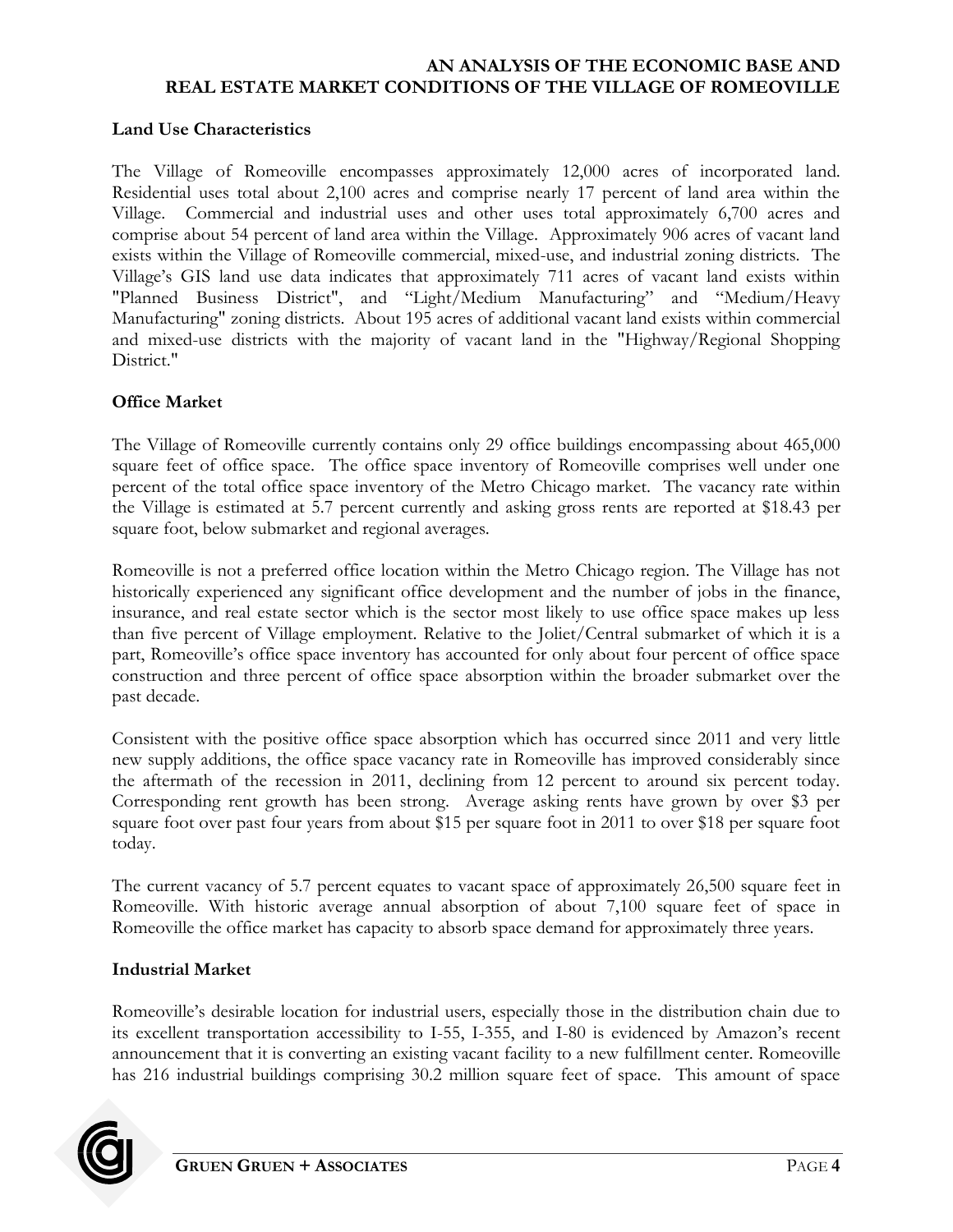equates to about 26 percent of the total I-55 Corridor industrial market inventory. The vacancy rate for the industrial inventory in Romeoville at 5.6 percent is considerably lower than the 7.6 percent vacancy rate for the I-55 Corridor market and the 6.9 percent vacancy rate for the overall Metro Chicago industrial space market. Rental rates of \$5.92 per square foot are lower than rents in the I-55 Corridor market but higher than for Metro Chicago.

The Romeoville industrial market has been in relative balance over the past decade. The amount of net absorption of industrial space has been about the same as the amount of new space delivered to the market. Approximately 10.1 million square feet of industrial space has been absorbed in Romeoville since 2007, or annually about 1.1 million square feet of space on average. Romeoville has accounted for 49.5 percent of the I-55 Corridor's space absorption and about 48 percent of the new space delivered in the submarket.

This trend of increasing rent and declining vacancy correlates with the recovery from the Great Recession and low amount of industrial space built in Romeoville between 2011 and 2013 which was only approximately 35 percent of the amount of space built between 2007 and 2010. In 2014 and 2015, as demand picked up and net absorption of space increased, the vacancy rate has come down to its current 5.6 percent, lower than for the I-55 Corridor submarket. Few existing vacancies and limited "shovel ready" land sites remain available in Romeoville for industrial space users.

The current vacancy of 5.6 percent equates to vacant space of nearly 1.7 million square feet in Romeoville. With historic average annual absorption of about 1.1 million square feet of space in Romeoville the industrial market has tightened up as rents continue to increase. The new supply additions (under construction or in the pipeline) in Romeoville and nearby totaling approximately two million square feet of space will satisfy near term demand (and temper near term rent increases). Over the longer term, land constraints will constrain the ability of Romeoville to accommodate significant more industrial development that could otherwise be expected to occur.

# **Retail Market**

Romeoville contains 103 retail buildings totaling nearly two million square feet of space. The amount of retail space equates to about two percent of the total retail inventory in the South Suburban submarket. The retail space vacancy rate is 8.7 percent, slightly higher than the vacancy rate for Metro Chicago and about the same for the South Suburban market. Average net rental rates in Romeoville, estimated currently at \$14.51 per square foot, are generally consistent with average rents throughout the South Suburban submarket and lower than the Metro Chicago average net retail of \$15.81 per square foot.

Romeoville's location between larger nodes of retail space/activity in Joliet and Bolingbrook has influenced the existing retail inventory in Romeoville to serve neighborhoods within and the community as a whole. Shopping center space of 1.4 million square feet accounts for 73 percent of the Village's retail inventory and includes the 397,000-square-foot Shops of Romeoville community center with Kohl's, Petco, and Target and the 391,000-square-foot Romeoville Crossings with Sam's Club and Walmart, both located along Weber Road. The Shops of Romeoville still has land to accommodate a significant amount of future retail development. Several outlots remain available at the Romeoville Crossings project at Weber and Airport Roads. In addition several new outlots will

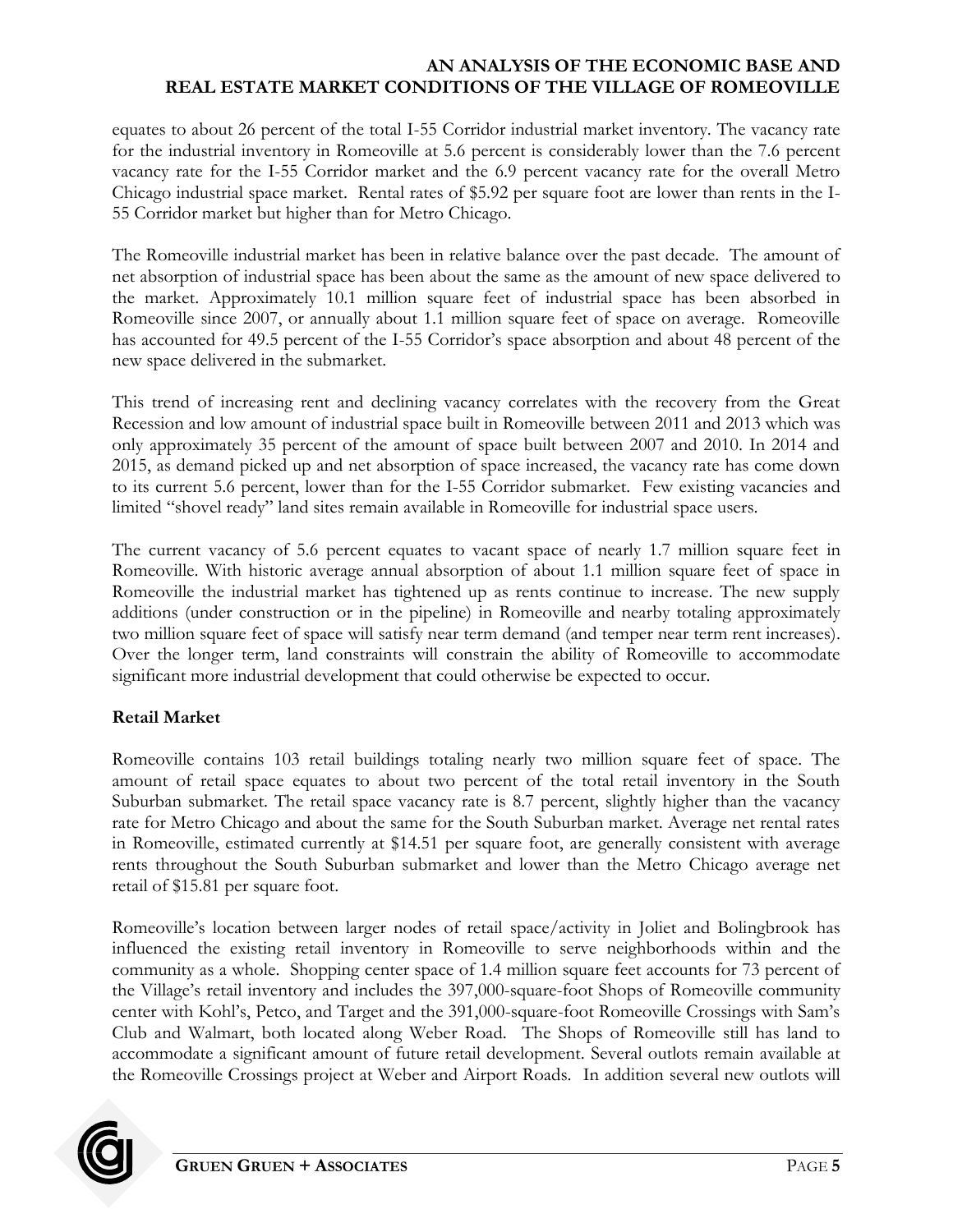become available in front of the new Farm and Fleet store on Weber Road.

Future retail development in Romeoville will likely be directed to serving the local household and employment base. Land remains available on the preferred Weber Road to accommodate additional commercial development.

### **Residential Market**

Romeoville's relative affordability compared to alternative locations and good freeway accessibility to I-55 and I-355 has made it a desirable location in Will County in which a significant amount of housing has been built in the 1990's and 2000's.

Between 2000 and 2014, the total housing stock increased by 74 percent, or about 5,500 units from approximately 7,400 units to approximately 12,800 units. Attached single-family housing experienced the largest increase of over 300 percent of its stock. In 2014, detached single-family units comprised 69 percent of Romeoville's single-family housing stock, down from 79 percent in 2000. Attached single-family units increased by over 2,100 units to comprise 21.3 percent of the single-family housing stock, up from 8.2 percent in 2000. Multi-family units increased by 277 units, but decreased from nearly13 percent of the housing stock in 2000 to just under 10 percent in 2014. The relatively limited amount of apartment supply growth may explain the growth in rental rates summarized below.

Between 2010 and 2014, the tenure of housing units shifted with the proportion of renter-occupied units increasing from about 10 percent to nearly 15 percent. The total vacant units increased from under four percent to over eight percent of the housing stock (including unoccupied but sold or rented units). During this period, the vacancy rate of owner-occupied units increased to a still low two percent. The renter-occupied vacancy rate remained constant and just over 11 percent.

Unadjusted for inflation, the median home value in Romeoville grew by 2.5 percent annually between 2000 and 2014 from \$118,100 to \$167,300. Median monthly gross rent grew faster over the 14 year period increasing from about \$900 to \$1,700. Romeoville shifted upward in price as newer housing stock was added but still remains below Will County median home value and rent levels.

The for-sale residential market in Romeoville has improved substantially since 2011. The velocity of sales has significantly increased from 383 total sales in 2011 to over 700 sales in 2015. The average sales price has increased by about 31 percent from nearly \$124,000 in 2011 (with a slight decrease to \$116,600 in 2012) to over \$162,000 (year to date 2016). The average number of days on the market has been significantly reduced from nearly six months in 2011 to less than 90 days in 2016. Year to date activity in 2016 is on track to meet or exceed 2015 sales activity, with increasing average sales price and decreasing days on the market.

Romeoville contains two existing apartment projects with a total of 782 market rate apartments. While current occupancy rates at these two projects are a little lower than a few years ago, rents have continued to increase. Monthly rents have increased since 2011. On a per square foot basis, per square foot rents have increased from about \$1.30 to over \$1.50, a 15 percent increase over the past five years. A new 292-unit apartment project is nearing completion in the Village. The developer

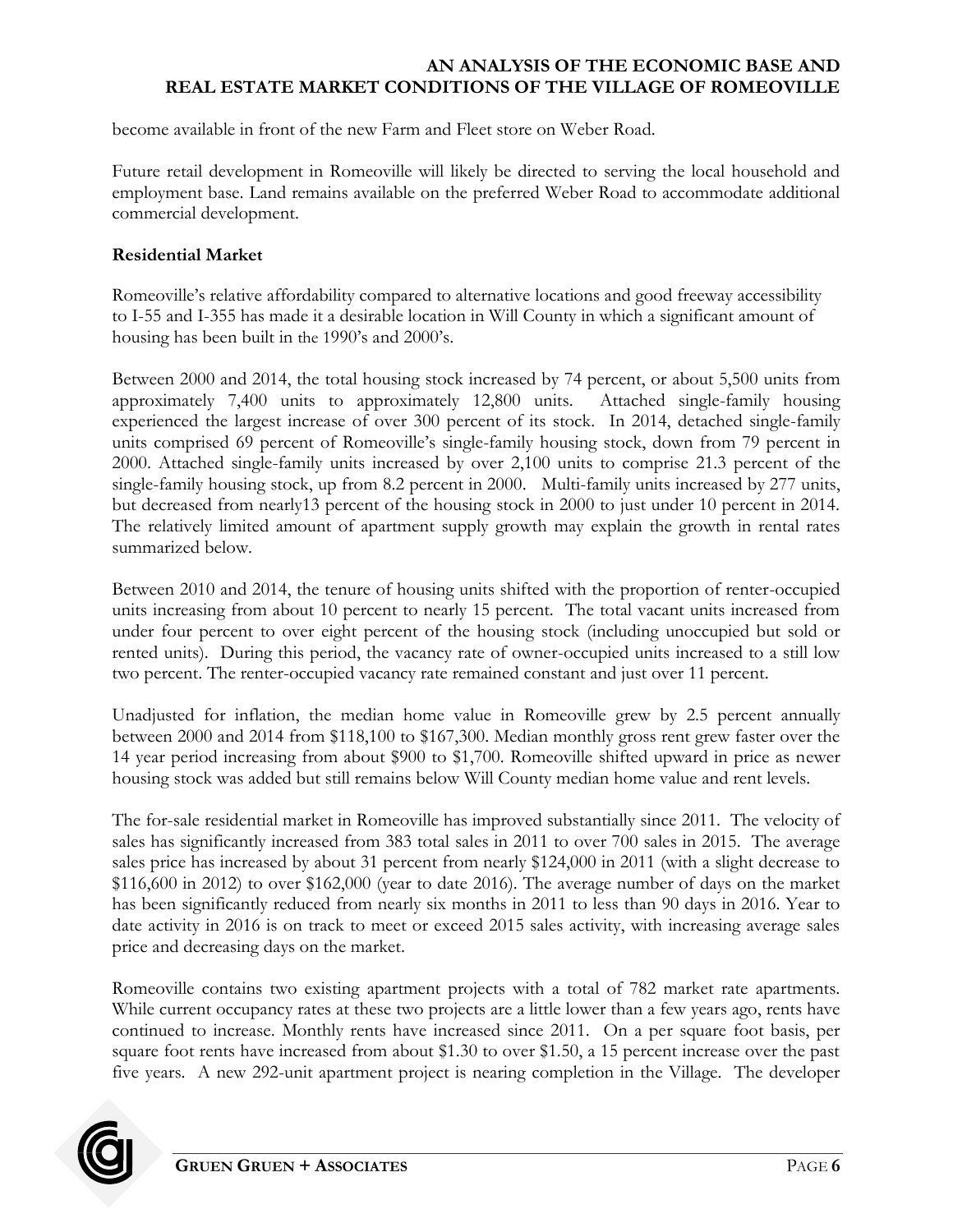anticipates attracting younger age (20-34-years of age) workers for the smaller unit types and largersized family households to the larger unit sizes to the project.

# **ECONOMIC DEVELOPMENT AND LAND USE POLICY RECOMMENDATIONS**

### **Monitor and Regularly Confer with Largest Employers**

 The largest employers should be met with regularly to monitor conditions, identify issues of recurring concern, and to assist with real estate requirements or service needs as they arise.

### **Mitigate Infrastructure Constraints**

• Roadway access or congestion constraints reduce the potential for not only attracting and retaining industrial space users, but also office space users. To maintain the key quality of life advantages and concurrently serve the evolving economic base requires continuing to plan, finance and implement the appropriate expansion of public infrastructure at least in step with development.

### **Continue to Encourage the Enhancement of Romeoville As a Place to Live, Shop, Play and Work In Order to Facilitate the Evolution of Economic Base and Tighter Alignment Between Resident Labor Force and Jobs Available in Romeoville**

- The enhancement of the desirability of Romeoville for office space users, commercial uses, and less cost-sensitive higher-skilled seeking industries will continue as the result of encouraging the type of housing, shopping, restaurants, schools, parks and other community services and amenities that appeal to middle class households. A recent example of a community enhancement that appeals to Romeoville's large base of family households with children living at home includes the Romeoville Athletic & Events Center that has also helped to attract commercial uses to Uptown.
- Most potential office space demand will be for office space that provides locational, display, and amenity advantages to service firms and professionals serving local rather than basic markets (markets outside of the local area).
- Attempt to attract firms requiring higher level skills that better match the labor force characteristics of residents so that over time opportunities may arise for a higher proportion of residents to work within the community. Encourage firm seeking workers to promote openings to local residents.

## **Apartment Development Will Encourage Existing Apartment Complexes to Maintain Quality and Respond to Macro Demand Forces**

 Existing apartment complexes may be prodded by the new apartment supply competition to invest in maintenance and quality investments.

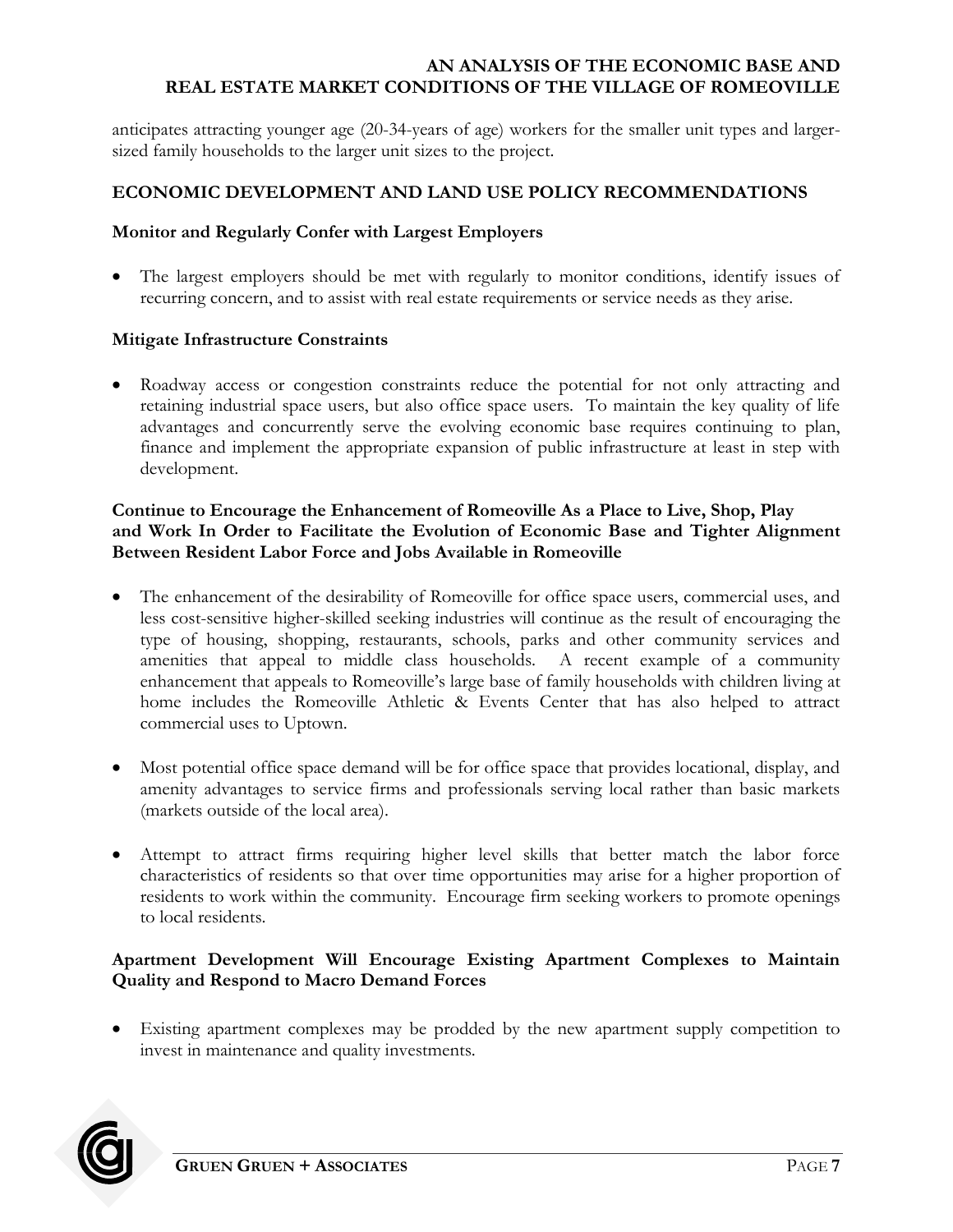- Demographic- and behavioral-driven factors (including the deferral of marriage, overhang of student debt, and because highly-educated millennials comprise the largest population category and are highly mobile) are primary reasons driving the demand for apartments.
- Locations near transit and near restaurants, entertainment and recreational offerings, and employment opportunities are likely to be the most market responsive and competitive.
- One reason to encourage apartments is they can incubate young people in the community who may became home buyers later and because some older households may choose to stay in the community by moving from their homes they no longer need and want to maintain.

# **Encourage a Concentration of Integrated Retail Uses Mixed with Eating and Drinking Establishments, Medical Office, and Residential Uses**

- More and more goods are now purchased on the Internet. According to U.S. Census Bureau, online sales now account for about 7.4 percent of all retail sales in America (up from under three percent in 2005). The growth of etailing will place increasing pressure on retailing and retail real estate to evolve and respond to the threat of loss of on-the-ground customer traffic and sales.
- Locations that provide the most accessible places are no longer enough for success. Required are places that provide the most efficient quality of time. Retail clusters succeed because they contain a variety of proximate shopping opportunities and are large and diverse enough to facilitate multi-purpose shopping and service trips.
- It would be advantageous for Romeoville to have fewer, but larger, well-integrated shopping and service nodes than numerous smaller strip centers and free-standing buildings that siphon off relatively small sales dollars so as to make more difficult the development of larger projects with greater trade areas and more frequent visitation, or higher per visit expenditures. The Comprehensive Plan should encourage mixed-use development on Weber Road providing an integrated set of retail, eating and drinking, entertainment, healthcare, and housing uses that maximize the use of time and reduce traffic congestion.
- An increasing proportion of food expenditures are made away from home. According to the Bureau of Labor Consumer Expenditure Survey, approximately 41 percent of all food expenditures are made away from home. This trend suggests one potential substitute for traditional retail space will be food uses. For example, an agglomeration of restaurants centered on Weber Road, appealing to a wide variety of tastes and budgets will be able to draw from both residents and workers.
- Medical offices will also demand additional space in the coming years, and there will be a shift from hospitals to offices for some treatments, as there already has been for glaucoma surgery, for example. A major effect of the Affordable Care Act includes the need for lower-cost medical treatment options than hospitals traditionally have been able to provide. Medical clinics, docsin-boxes, physical therapy, and MRI centers are just some examples of activities that will increasingly occur outside of a hospital environment.

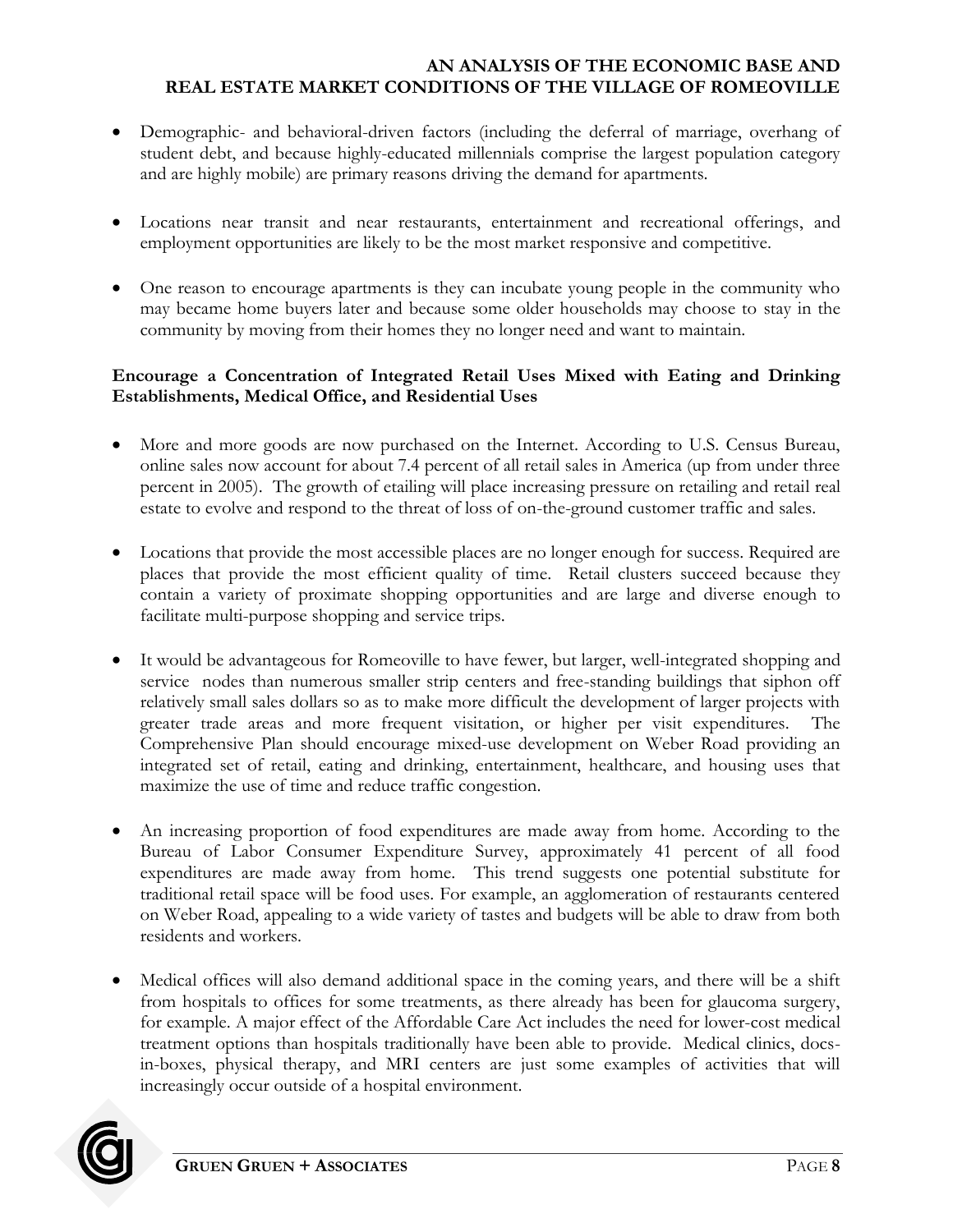To increase the potential for surviving the competitive threat from the Internet as well as existing and future existing competing centers, encourage big-box retailers to locate in mixed-use centers (while discouraging freestanding stand-alone locations) that can serve residents as well as workers in close by business and industrial parks. Some Internet customers prefer shopping at services with both clicks and bricks so they have an opportunity to both pick-up and take back products. This means that retail chains will close their less successful stores, concentrating on their most successful regional outlets. Well designed, accessible centers with plentiful parking and a diverse set of uses and attractions are more likely to produce successful stores than freestanding locations.

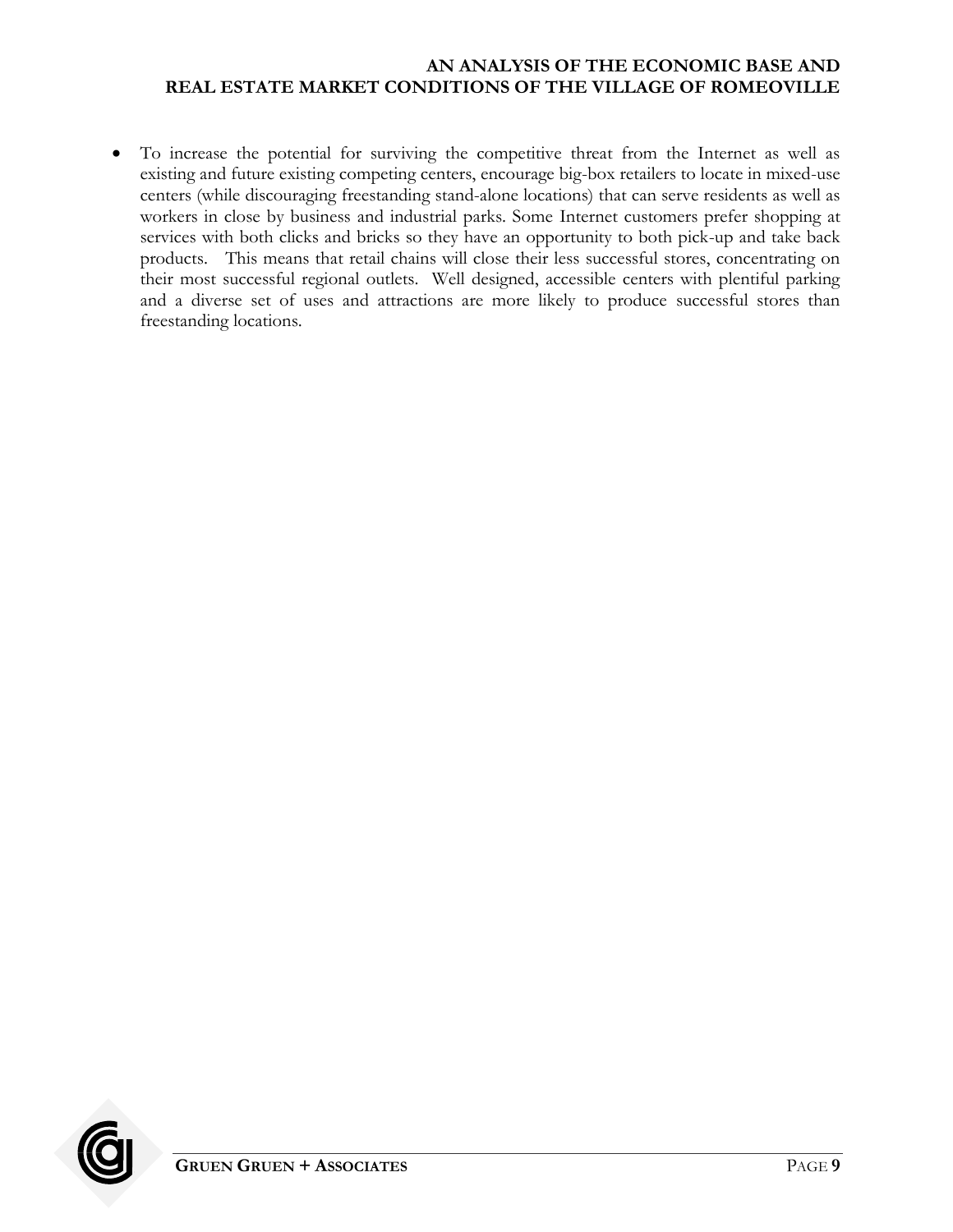### **CHAPTER II: EMPLOYMENT BASE COMPOSITION AND TRENDS**

### <span id="page-13-1"></span><span id="page-13-0"></span>**INTRODUCTION**

This chapter presents an analysis of the structure and composition of the Village of Romeoville's employment base. This chapter also summarizes analysis of characteristics related to employment by industry sector, patterns of growth and decline, and the commute shed. The analysis of the employment base provides a framework from which to identify the industry sectors likely to continue to grow or contract within the local economy and the types of firms and activities likely to represent potential business targets for Romeoville.

## <span id="page-13-2"></span>**EMPLOYMENT TRENDS BY INDUSTRY SECTOR**

Table II-1 summarizes historical wage and salary employment for the Village of Romeoville for 2005, 2010, and 2015. The data is drawn from the Quarterly Census of Employment and Wages ("QCEW") program and was provided by the Illinois Department of Employment Security. The employment estimates in Table II-1 are summarized by 2-digit NAICS code.

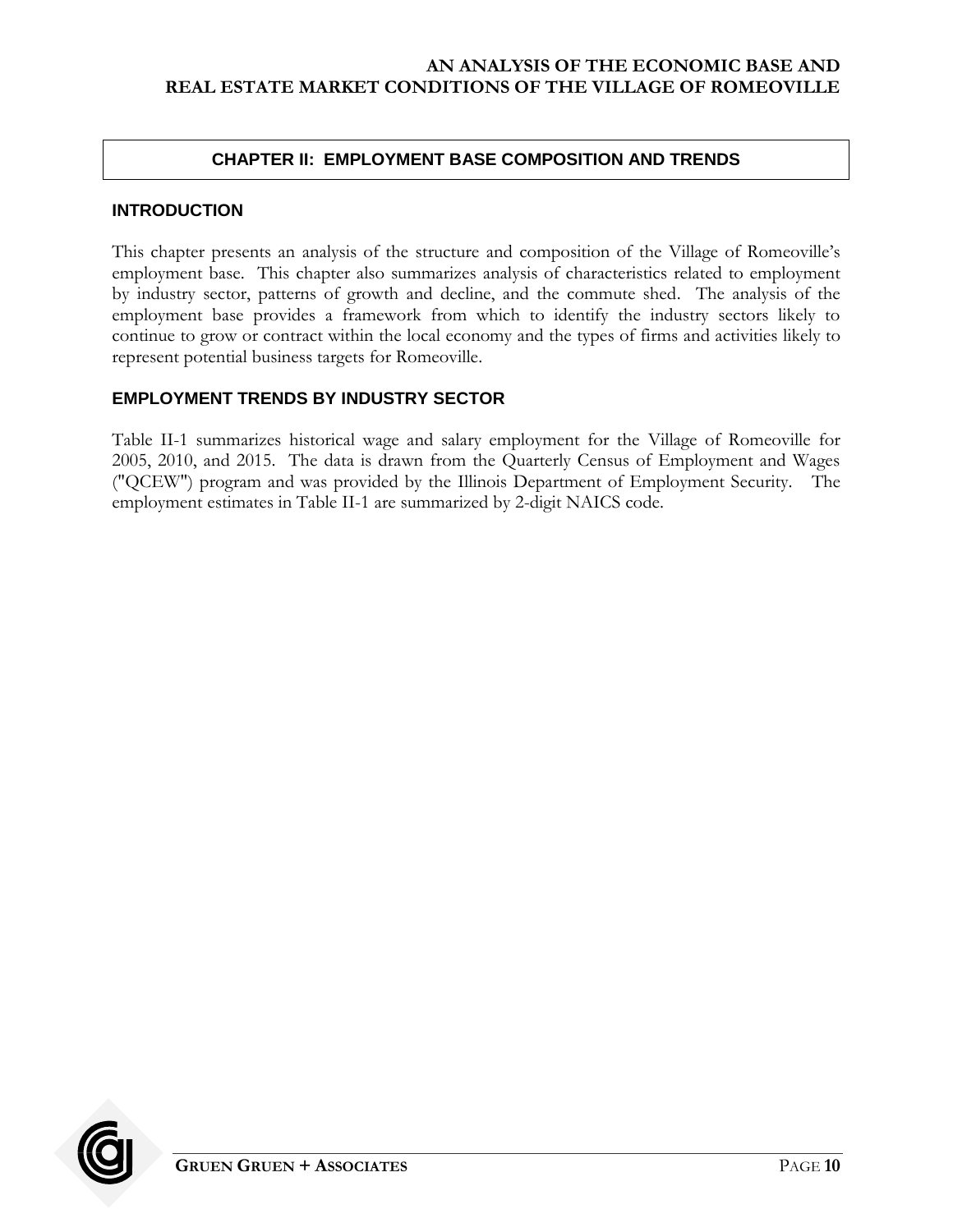|                                                                                    | 2005                      | 2010           | 2015           | Change<br>2005-2015 | Average Annual<br><b>Growth Rate</b><br>2005-2015 |
|------------------------------------------------------------------------------------|---------------------------|----------------|----------------|---------------------|---------------------------------------------------|
| <b>Industry Sector</b>                                                             | $\#$                      | $\#$           | #              | #                   | $\frac{9}{6}$                                     |
| Natural Resources & Mining                                                         |                           |                | ÷,             |                     | ÷,                                                |
| <b>Utilities</b>                                                                   |                           |                | ä,             |                     |                                                   |
| Construction                                                                       | 953                       | 873            | 1,342          | 389                 | 3.5                                               |
| Manufacturing                                                                      | 1,269                     | 1,420          | 1,772          | 503                 | 3.4                                               |
| Wholesale Trade                                                                    | 1.606                     | 2.090          | 2,584          | 978                 | 4.9                                               |
| <b>Retail Trade</b>                                                                | 1,961                     | 2,856          | 2,571          | 610                 | 2.7                                               |
| Transportation & Warehousing                                                       | 273                       | 1.299          | 2,163          | 1.890               | 23.0                                              |
| Information                                                                        | 250                       | 293            | 273            | 23                  | 0.9                                               |
| Finance, Insurance & Real Estate                                                   | 412                       | 612            | 819            | 407                 | 7.1                                               |
| Finance & Insurance                                                                | 155                       | 375            | 421            | 266                 | 10.5                                              |
| <b>Real Estate</b>                                                                 | 257                       | 237            | 398            | 141                 | 4.5                                               |
| Professional & Business Services                                                   | 713                       | 548            | 1,142          | 429                 | 4.8                                               |
| Prof., Scientific & Tech. Services                                                 | 168                       | 182            | 260            | 92                  | 4.5                                               |
| <b>Management of Companies</b>                                                     |                           | $\overline{a}$ | 12             | $\blacksquare$      | <b>NA</b>                                         |
| Admin, Support, Waste Mgmt Services                                                | 545                       | 366            | 870            | 325                 | 4.8                                               |
| <b>Education &amp; Healthcare</b>                                                  | 393                       | 443            | 195            | (198)               | $-6.7$                                            |
| <b>Educational Services</b>                                                        |                           |                |                |                     | <b>NA</b>                                         |
| <b>Healthcare &amp; Social Assistance</b>                                          | 393                       | 443            | 195            | (198)               | $-6.7$                                            |
| Leisure & Hospitality                                                              | 699                       | 1,076          | 1.264          | 565                 | 6.1                                               |
| Arts, Entertainment & Recreation                                                   | 17                        | 62             | 199            | 182                 | 27.9                                              |
| <b>Accommodation &amp; Food Services</b>                                           | 682                       | 1,014          | 1,065          | 383                 | 4.5                                               |
| <b>Other Services</b>                                                              | 264                       | 351            | 959            | 695                 | 13.7                                              |
| Unclassified                                                                       | $\overline{\phantom{a}}$  | ä,             | $\blacksquare$ | $\overline{a}$      | <b>NA</b>                                         |
| <b>TOTAL</b>                                                                       | 9,804                     | 12,884         | 16,408         | 6,604               | 5.3                                               |
| Employment estimates are as of March of each year. Excludes public administration. |                           |                |                |                     |                                                   |
| Sources: Illinois Department of Employment Security, Where Workers Work;           | Gruen Gruen + Associates. |                |                |                     |                                                   |

#### <span id="page-14-0"></span>**Table II-1: Village of Romeoville Private Sector Employment by Industry Sector, 2005-2015<sup>1</sup>**

From 2005 to 2015, employment in the Village increased by an estimated 6,600 jobs, from approximately 9,800 jobs in 2005 to approximately 16,400 jobs in 2015. This equates to an average annual growth rate of 5.3 percent. Despite the Great Recession which started in 2007 and ended in 2009, between 2005 and 2010, total employment is estimated to have increased by nearly 3,100 jobs, and an annual growth rate of 5.6 percent. Between 2010 and 2015, total employment grew by approximately 3,500 jobs and an annual growth rate of 5.0 percent.

Over the entire 2005-2015, sectors which experienced the most employment growth included:

- Transportation and warehousing (gain of 1,890 jobs or 29 percent of net job growth);
- Wholesale trade (gain of 978 jobs or 17 percent of net job growth);
- Other services (gain of 695 jobs or 11 percent of net job growth);

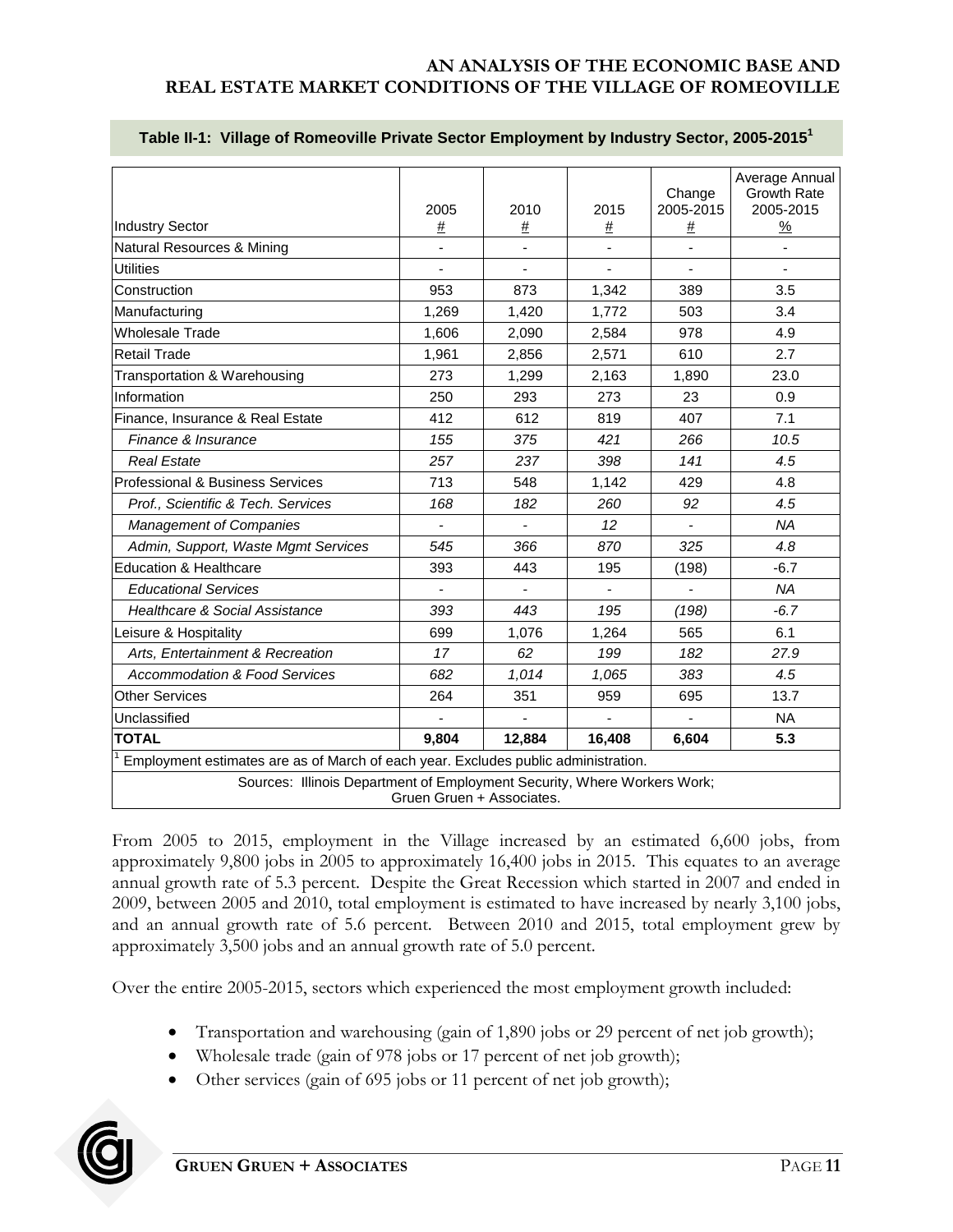- Retail trade (gain of 610 jobs or nine percent of net job growth);
- Leisure and hospitality (gain of 565 jobs or nearly nine percent of net job growth); and
- Manufacturing (gain of 503 jobs or nearly eight percent of net job growth).

The only sector which experienced a decrease in employment over the decade was healthcare with a loss of nearly 200 jobs.

Table II-2 shows the shift in the composition of the employment base for 2005 to 2015.

|                                                                          | 2005                      | 2010      | 2015      | Shift<br>2005-2015 |
|--------------------------------------------------------------------------|---------------------------|-----------|-----------|--------------------|
| <b>Industry Sector</b>                                                   | %                         | %         | %         | <b>Pct Points</b>  |
| Natural Resources & Mining                                               | <b>NA</b>                 | <b>NA</b> | <b>NA</b> | <b>NA</b>          |
| <b>Utilities</b>                                                         | <b>NA</b>                 | <b>NA</b> | <b>NA</b> | <b>NA</b>          |
| Construction                                                             | 9.7                       | 6.8       | 8.2       | (1.5)              |
| Manufacturing                                                            | 12.9                      | 11.0      | 10.8      | (2.1)              |
| <b>Wholesale Trade</b>                                                   | 16.4                      | 16.2      | 15.7      | (0.7)              |
| <b>Retail Trade</b>                                                      | 20.0                      | 22.2      | 15.7      | (4.3)              |
| Transportation & Warehousing                                             | 2.8                       | 10.1      | 13.2      | $+10.4$            |
| Information                                                              | 2.5                       | 2.3       | 1.7       | (0.8)              |
| Finance, Insurance & Real Estate                                         | 4.2                       | 4.7       | 5.0       | $+0.8$             |
| Finance & Insurance                                                      | 1.6                       | 2.9       | 2.6       | $+1.0$             |
| <b>Real Estate</b>                                                       | 2.6                       | 1.8       | 2.4       | (0.2)              |
| Professional & Business Services                                         | 7.3                       | 4.2       | 6.9       | (0.4)              |
| Prof., Scientific & Tech. Services                                       | 1.7                       | 1.4       | 1.6       | (0.1)              |
| Management of Companies                                                  | <b>NA</b>                 | <b>NA</b> | <b>NA</b> | <b>NA</b>          |
| Admin, Support, Waste Mgmt Services                                      | 5.6                       | 2.8       | 5.3       | (0.3)              |
| <b>Education &amp; Healthcare</b>                                        | 4.0                       | 3.4       | 1.2       | (2.8)              |
| <b>Educational Services</b>                                              | <b>NA</b>                 | <b>NA</b> | <b>NA</b> | <b>NA</b>          |
| <b>Healthcare &amp; Social Assistance</b>                                | 4.0                       | 3.4       | 1.2       | (2.8)              |
| Leisure & Hospitality                                                    | 7.2                       | 8.4       | 7.7       | $+0.5$             |
| Arts, Entertainment & Recreation                                         | 0.2                       | 0.5       | 1.2       | $+1.0$             |
| <b>Accommodation &amp; Food Services</b>                                 | 7.0                       | 7.9       | 6.5       | (0.5)              |
| <b>Other Services</b>                                                    | 2.7                       | 2.7       | 5.8       | $+3.1$             |
| <b>TOTAL</b>                                                             | 100.0                     | 100.0     | 100.0     |                    |
| Sources: Illinois Department of Employment Security, Where Workers Work; | Gruen Gruen + Associates. |           |           |                    |

<span id="page-15-0"></span>**Table II-2: Shift in Composition of Village of Romeoville Employment, 2005-2015**

The economic base of Romeoville is weighted toward wholesale and retail trade, transportation and warehousing, and manufacturing. With average annual job growth of 23 percent over the past decade in the transportation and warehousing sector, the sector shifted upward from a very small share of employment in 2005 to 13.2 percent, the third largest source of employment in 2015. The share of employment in the wholesale and retail trade sectors decreased slightly by 5.0 percentage points but still remains the largest source of employment at over 30 percent collectively.

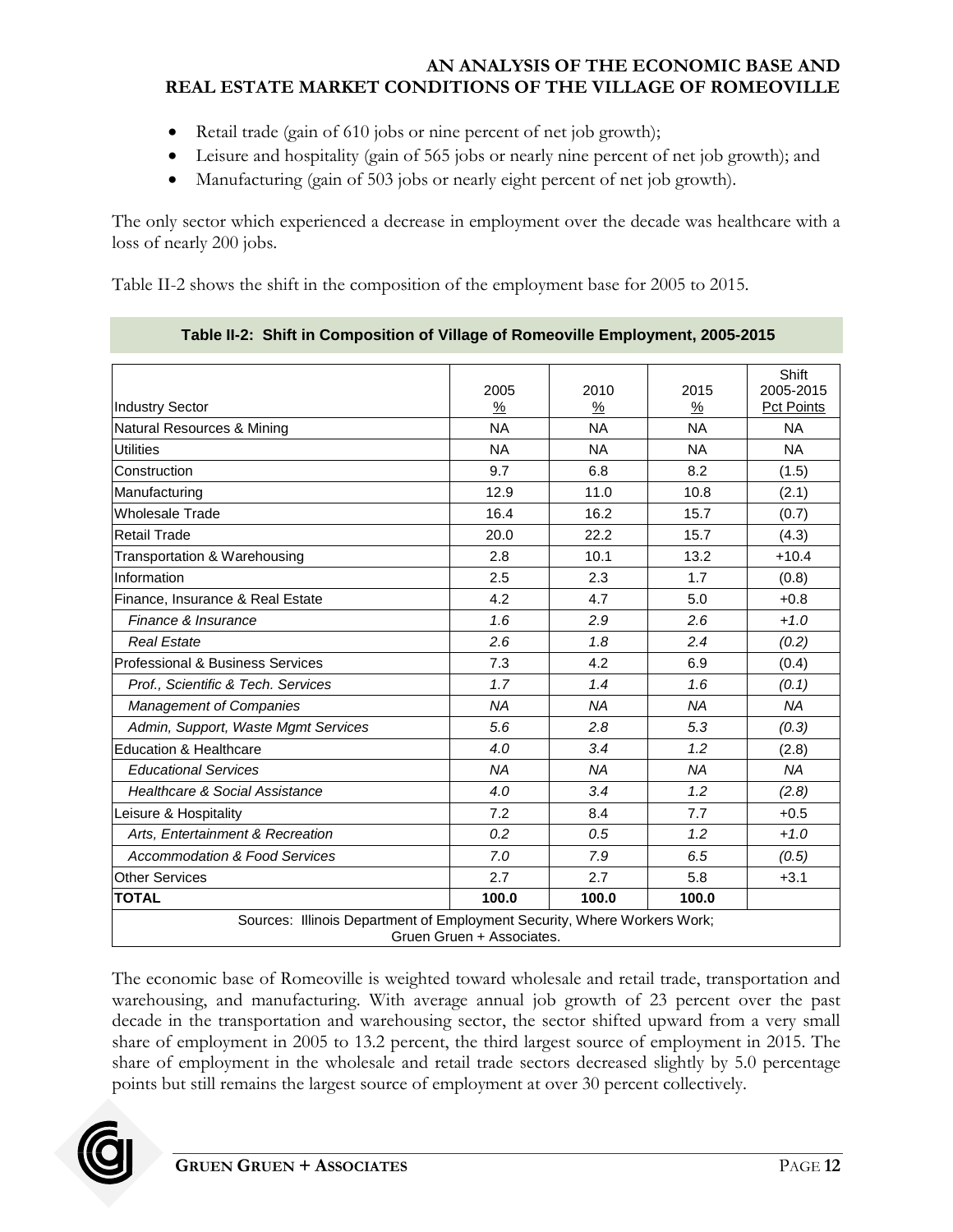## <span id="page-16-0"></span>**INDUSTRY CLUSTERS WITHIN ROMEOVILLE**

The composition of the local employment base differs from that of the region. Figure II-1 below compares the employment mix within Village of Romeoville to the regional Metro Chicago economy.

**Figure II-1: Composition of Local and Regional Employment (2015 Percent of Employment)**

<span id="page-16-2"></span>

The Romeoville economy is concentrated in the transportation and warehousing, retail trade and wholesale trade sectors. These three sectors comprise more than 45 percent of Romeoville's job base while representing only 22 percent of employment in the Chicago Metropolitan Area. Similarly, although it is much smaller, the construction sector is about twice as concentrated in Romeoville as it is in the Chicago Metropolitan Area. The local concentration of manufacturing employment is relatively consistent with the regional composition. The leisure and hospitality, professional and business services, and finance, insurance, and real estate and healthcare sectors are all less concentrated in Romeoville.

# <span id="page-16-1"></span>**LARGEST EMPLOYERS**

Table II-3 shows the largest, private, non-retail store employers in Romeoville.

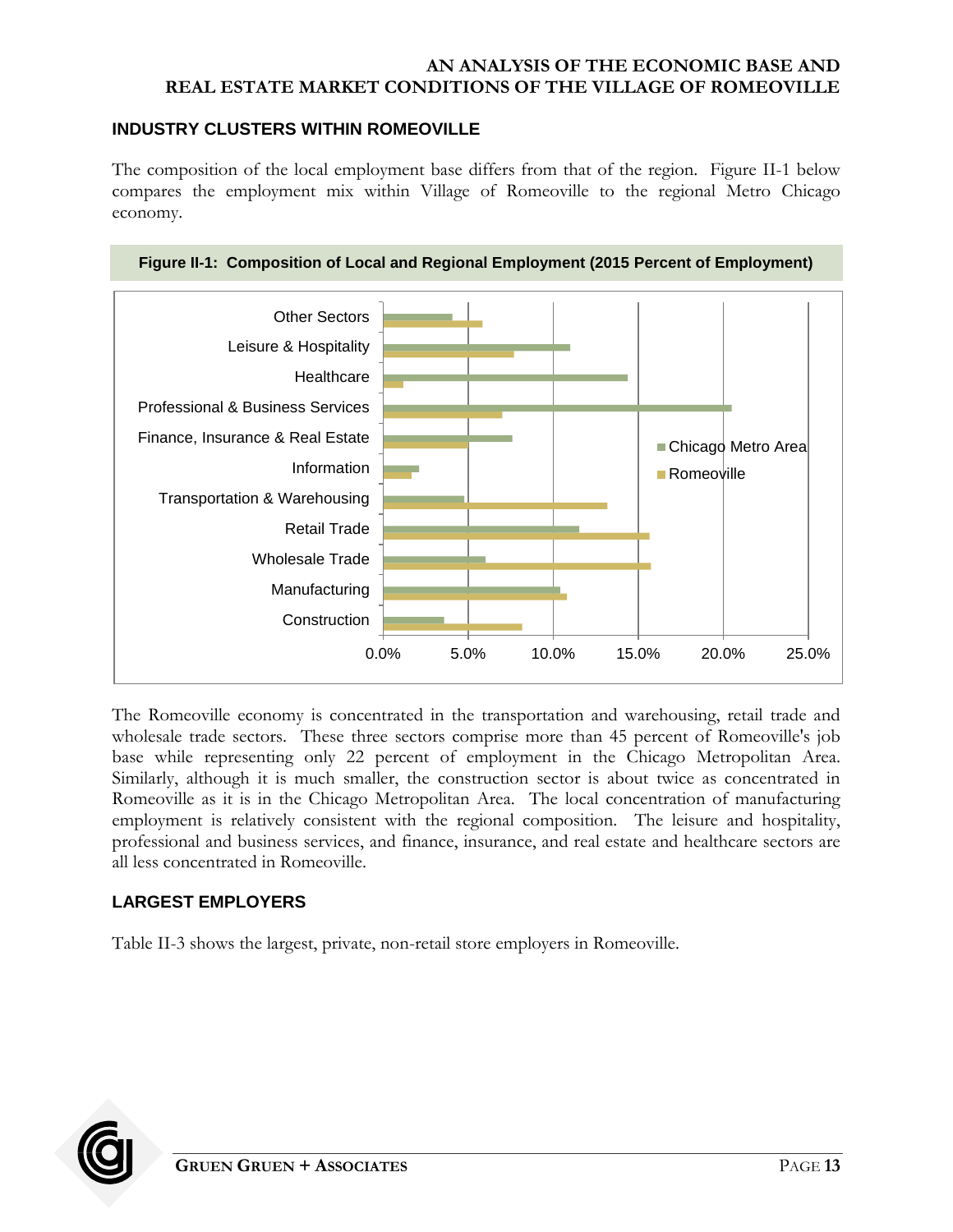<span id="page-17-1"></span>

| <b>Name</b>                                                                                                | <b>Industry / Activity</b>     | <b>Employment</b> |  |  |
|------------------------------------------------------------------------------------------------------------|--------------------------------|-------------------|--|--|
| Peacock Foods                                                                                              | Food Manufacturer              | 1,200             |  |  |
| PDV Midwest Refining CITGO                                                                                 | <b>Fuels Refinery</b>          | 803               |  |  |
| Kehe Foods                                                                                                 | Headquarters/Food Distributor  | 750               |  |  |
| Aryzta                                                                                                     | Food Manufacturer              | 600               |  |  |
| Ulta                                                                                                       | Offices/Distribution           | 542               |  |  |
| <b>RTC</b>                                                                                                 | Distribution/Manufacturing     | 530               |  |  |
| Lewis University                                                                                           | Education                      | 525               |  |  |
| FedEx Ground                                                                                               | <b>Distribution</b>            | 500               |  |  |
| Magid Glove and Safety                                                                                     | Headquarters/Manufacturing     | 400               |  |  |
| Innotrac                                                                                                   | <b>Distribution</b>            | 300               |  |  |
| Chicago Tube and Iron                                                                                      | Corporate/Metal Processing     | 275               |  |  |
| Neovia Logistics                                                                                           | <b>Distribution</b>            | 250               |  |  |
| Samsung                                                                                                    | <b>Electronic Distribution</b> | 250               |  |  |
| Total<br>6,925                                                                                             |                                |                   |  |  |
| Sources: Village of Romeoville, http://www.romeoville.org/778/Our-Top-Employers; Gruen Gruen + Associates. |                                |                   |  |  |

#### **Table II-3: Private Non-Retail Employers With More than 250 Employees in Romeoville**

Peacock Foods, the largest individual employer with nearly 1,200 jobs in Romeoville comprises 7.3 percent of total employment. The next largest employer, PDV Midwest Refining CITGO with about 800 jobs reported comprises 4.8 percent of total employment. Kehe Foods reports approximately 750 employees in Romeoville and comprises about 4.6 percent of total employment. Aryzta, another food related business, has 600 jobs, or about 3.6 percent of total employment. The largest 13 private employers summarized above (all reporting 250+ employees in Romeoville) employ a total of 6,900 people or approximately 42 percent of the total Romeoville employment base.<sup>3</sup> Eleven of the largest employers are in the manufacturing or distribution sectors.

# <span id="page-17-0"></span>**VILLAGE OF ROMEOVILLE LABOR SHED**

Table II-4 summarizes the distribution of employees in Romeoville by industry super sector and county of residence.

<sup>3</sup> Amazon is locating a fulfillment center in Romeoville which will employ 600 workers making it one of the top five employers in the Village.



 $\overline{a}$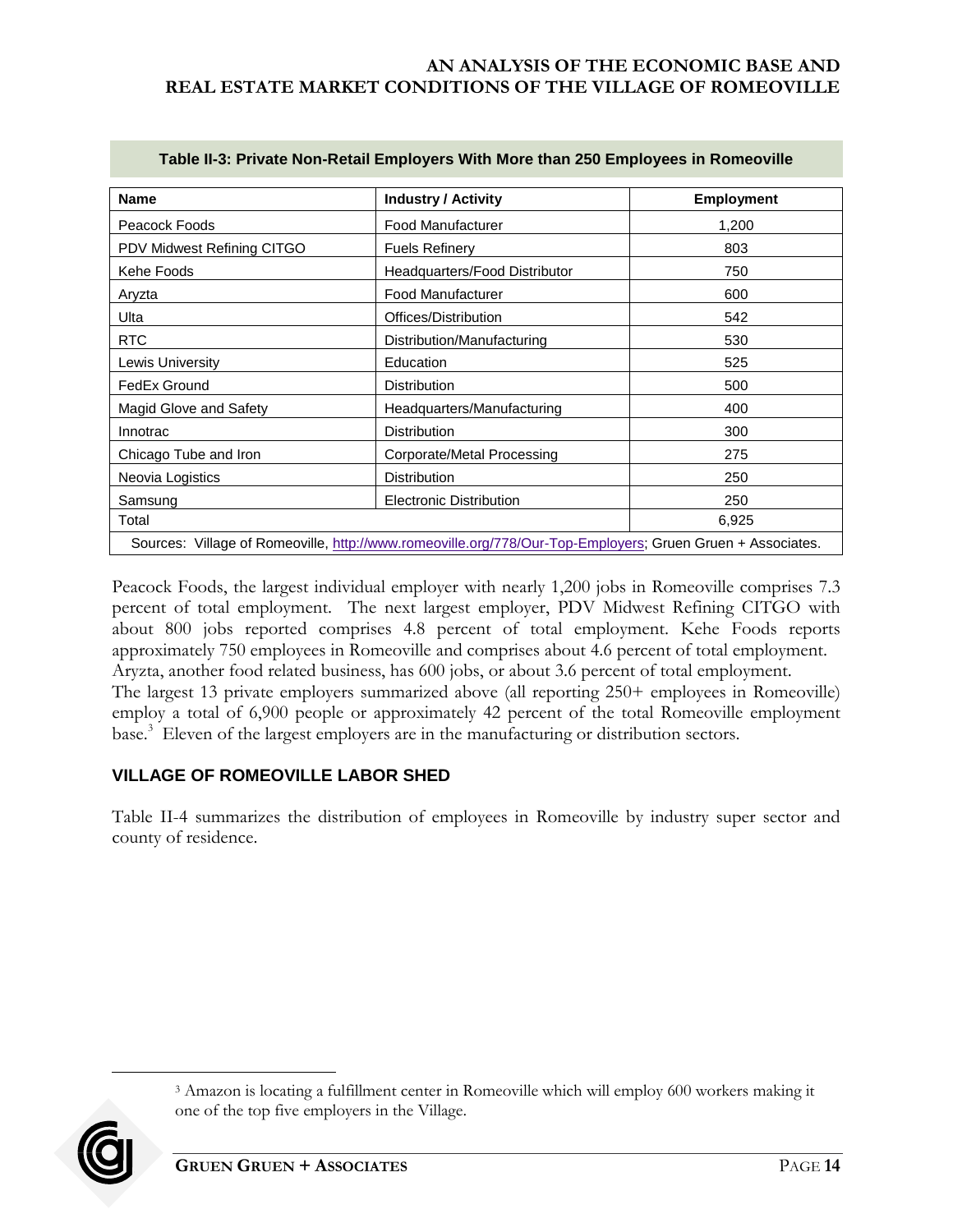|                                                                           | Goods<br>Producing<br><u>%</u> | Trade,<br>Transportation &<br><b>Utilities</b><br><u>%</u> | Service<br>Providing<br>$\frac{9}{6}$ | Total<br>$\frac{9}{6}$ |
|---------------------------------------------------------------------------|--------------------------------|------------------------------------------------------------|---------------------------------------|------------------------|
| <b>Will County</b>                                                        | 35.1                           | 30.0                                                       | 42.0                                  | 36.0                   |
| <b>Cook County</b>                                                        | 34.0                           | 29.4                                                       | 22.0                                  | 27.1                   |
| DuPage County                                                             | 12.8                           | 14.0                                                       | 13.0                                  | 13.4                   |
| <b>Other Counties</b>                                                     | 18.3                           | 26.6                                                       | 23.0                                  | 23.6                   |
| Sources: U.S. Census Bureau, LEHD Program Data; Gruen Gruen + Associates. |                                |                                                            |                                       |                        |

#### <span id="page-18-0"></span>**Table II-4: Distribution of Workers Employed in Romeoville by County of Residence (2014)**

Only about seven percent of workers employed in Romeoville live within the community. Another 29 percent originate from outside of Romeoville but within Will County. Cook and DuPage counties are the source of an additional 40 percent of labor employed within Romeoville. Trade, transportation, and utilities activities draw most of their labor from the core labor shed of Will, Cook, and DuPage counties. The labor shed accessed by a Romeoville location is wide and diverse.

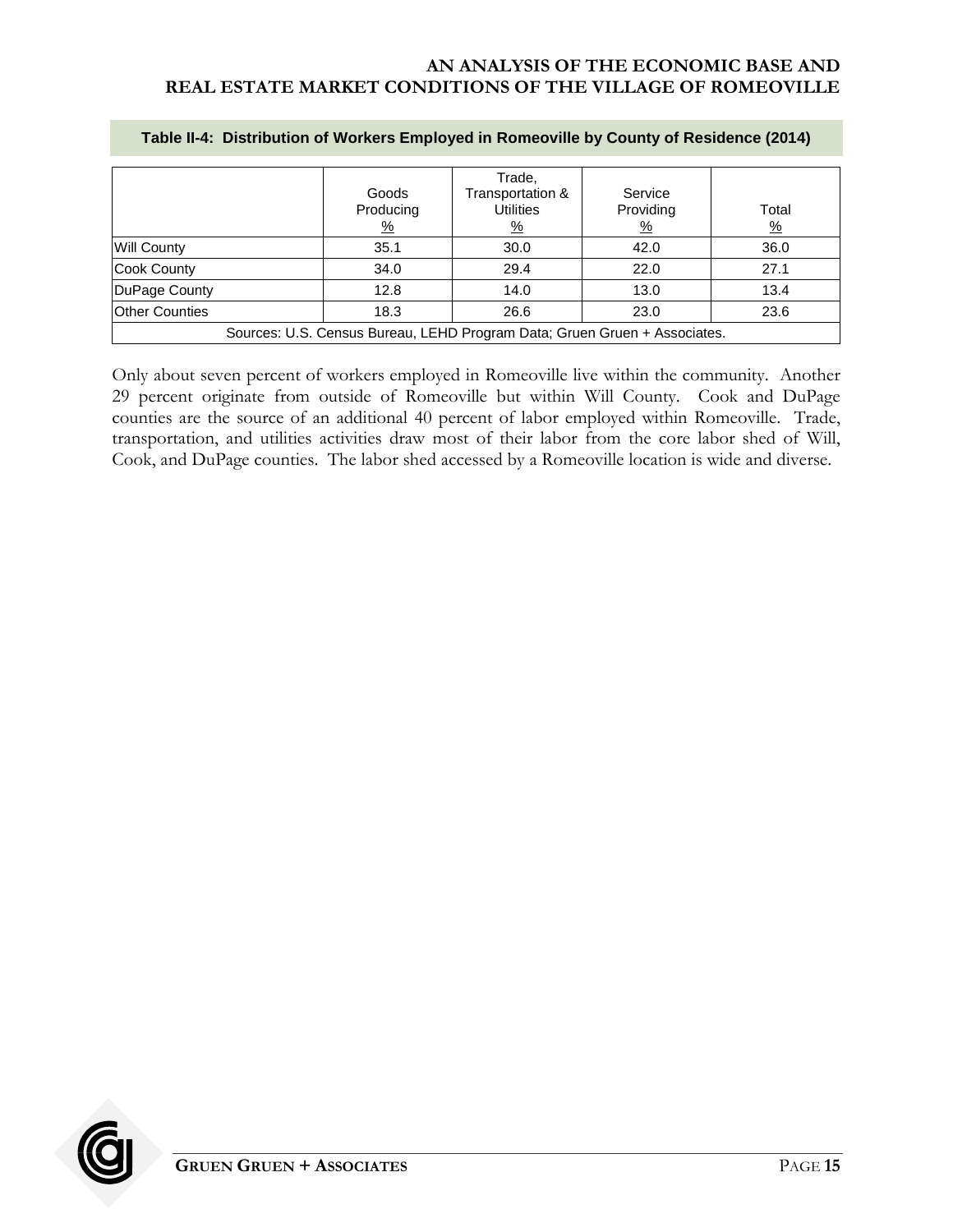## <span id="page-19-0"></span>**CHAPTER III: DEMOGRAPHIC TRENDS AND LABOR MARKET CHARACTERISTICS**

#### <span id="page-19-1"></span>**INTRODUCTION**

Interrelated factors - including the level and kind of economic development, land use policy, and the amount and type of residential development - influence the extent to which community can attract and hold jobs. The quality and quantity of the labor force and housing, in turn, bear on the prospects for economic development. The specific characteristics of the labor pool, such as educational level, skill mix and income range, influence the kinds of businesses that can successfully operate in a community. This chapter, therefore, presents an overview of demographic and labor force characteristics.

## <span id="page-19-2"></span>**VILLAGE OF ROMEOVILLE POPULATION AND HOUSEHOLD BASE**

<span id="page-19-3"></span>

| Table III-1: Population, Households and Housing Units in Village of Romeoville |                  |                  |                  |                                            |                                            |
|--------------------------------------------------------------------------------|------------------|------------------|------------------|--------------------------------------------|--------------------------------------------|
|                                                                                | 2000<br><u>#</u> | 2010<br><u>#</u> | 2014<br><u>#</u> | <b>Historical Change</b><br>2000-2010<br># | <b>Historical Change</b><br>2010-2014<br>표 |
| Population                                                                     | 21,153           | 39,680           | 39,719           | 18,527                                     | 39                                         |
| <b>Households</b>                                                              | 6,764            | 11,987           | 11,747           | 5,223                                      | $-240$                                     |
| <b>Housing Units</b>                                                           | 7,379            | 12,623           | 12,844           | 5.244                                      | 221                                        |
| Average Household Size                                                         | 2.99             | 3.21             | 3.28             |                                            |                                            |
| Housing Vacancy Rate                                                           | 8.3%             | 5.0%             | 8.5%             |                                            |                                            |
| Sources: U.S. Census Bureau; Gruen Gruen + Associates.                         |                  |                  |                  |                                            |                                            |

Table III-1 summarizes the historical population and household base of Romeoville.

### The Village is currently estimated to include a population of approximately 39,700 and a housing base including nearly 12,000 households and 12,844 dwelling units. The average household size is about 3.3 persons and the overall housing vacancy rate is estimated at 8.5 percent. Between 2000 and 2010, the Village grew rapidly increasing from about 21,000 residents to nearly 40,000 residents. Between 2010 and 2014, the population and household base remained relatively stable which is indicative of the increasingly built-out nature of residential land in the community as well as lingering effects of the Great Recession which slowed down household formation.

Figure III-1 summarizes the current distribution of the population by age cohort in Romeoville and Will County.

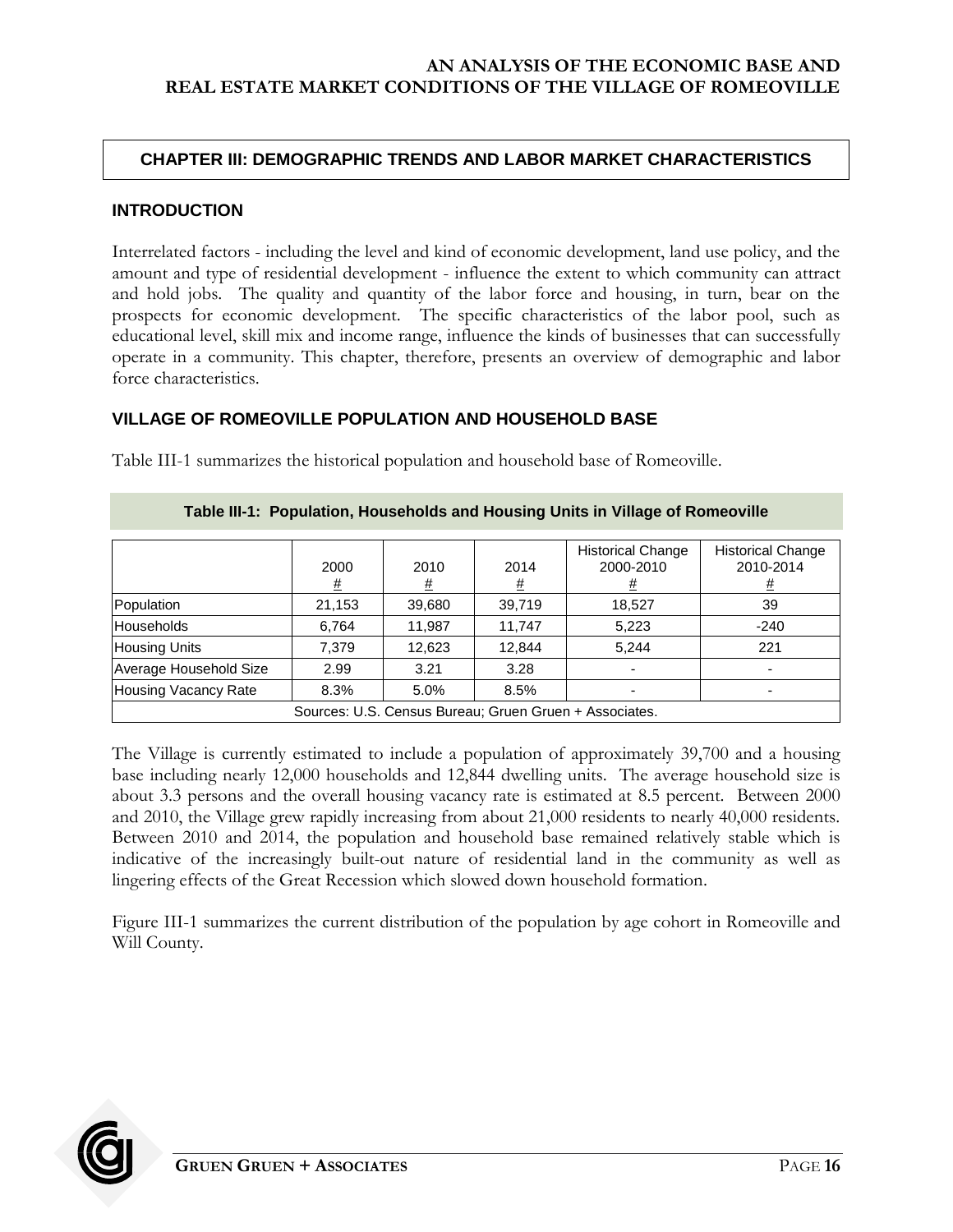<span id="page-20-0"></span>

Source: MetroPulse Community Data Snapshot, Chicago Metropolitan Agency for Planning: 2014 American Community Survey Five-Year Estimates

The population under the age of 19, comprising about one-third of Romeoville residents, is currently estimated at approximately 13,600 and is a higher proportion than for Will County as a whole.<sup>4</sup> The population between the age of 20 and 34, currently comprising about 21 percent of total population, is also a larger share than for the County. The age 35 to 49 cohort in Romeoville, comprising 23 percent of total population, is comparable to that age cohort in Will County. Residents in the 65+ age cohorts are a smaller proportion at 8.6 percent in Romeoville than they comprise in the County (i.e., 10.3 percent).

# **Jobs-Housing Balance**

The jobs-housing balance (the ratio of jobs in the community to total housing units) has increased over the past several years as employment grew strongly and the available housing inventory remained comparatively stable. The jobs-housing balance approximated 1.02 in 2010 and grew to about 1.27 by 2014/2015. A region is generally considered to have a sustainable jobs-housing balance if the ratio of jobs to housing units is  $1.5<sup>5</sup>$ 

<sup>5</sup> See, for example, "Jobs-Housing Balances and Regional Mobility", Robert Cervero, Institute of Urban and Regional Development University of California at Berkeley, APA Journal, spring 1989, pp.136-150.



 $\overline{a}$ 

<sup>&</sup>lt;sup>4</sup> Lewis University indicates on its website that "The 12 residence halls on the Lewis campus are home to approximately 1,200 students." Some of these students may be under 19 years of age contributing to Romeoville's high share of under age 19 residents though more than 50 percent of Romeoville's households are family households with children under 18.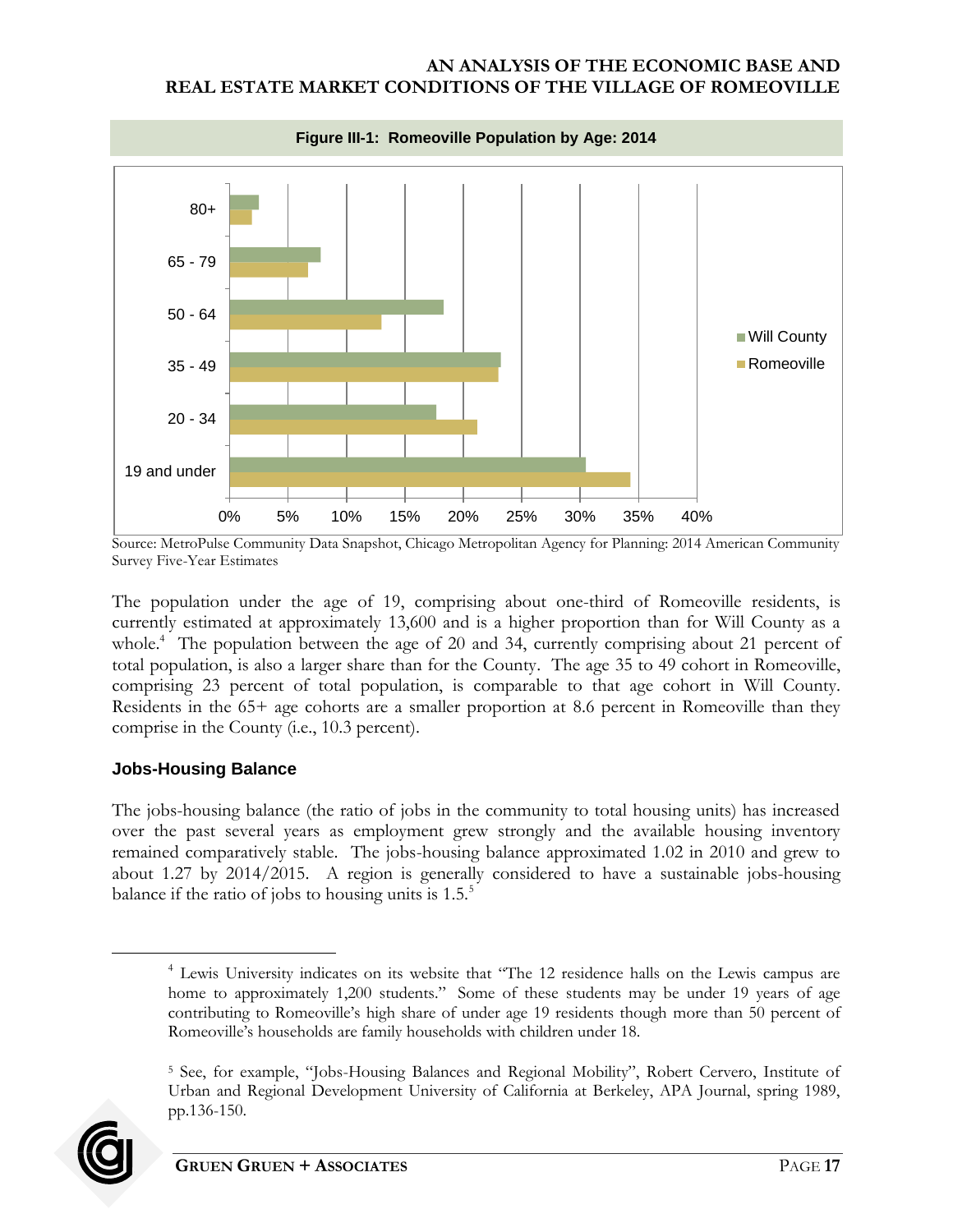While jobs to housing relationships will vary given differences among communities in labor force, social, and economic characteristics, transportation linkages, geographical constraints, and political factors, the generally accepted ratio for a balanced relationship between jobs and housing tends to fall within 1.3-to-1.7-jobs-per-housing unit.<sup>6</sup> Romeoville's job-housing balance is now within the low end of the range. However, there does appear to be a mismatch between jobs and housing locations as a small proportion of those who work in Romeoville also live in Romeoville. Romeoville imports a great deal of labor to jobs in Romeoville and a great deal of employed Romeoville residents work outside of Romeoville.

# <span id="page-21-0"></span>**LABOR FORCE CONDITIONS AND CHARACTERISTICS**

According to 2010-2014 American Community Survey (5 Year Estimates), the size of the civilian labor force in Romeoville is estimated at approximately 18,521, up slightly from about 17,854 in 2010. According to the Illinois Department of Employment Security, the unemployment rate in Romeoville stood at 6.5 percent in 2015. The unemployment rate in Romeoville peaked at 12.3 percent in 2012. As illustrated in Figure III-2, the local unemployment rate has declined considerably over the past four years.

<span id="page-21-1"></span>

As illustrated above, unemployment levels have declined but are still above pre-recession levels both locally and regionally, indications that the labor market not yet at a full-employment situation. Romeoville's unemployment level which mirrored the region until 2010 still remains slightly above that of the Chicago region.

<sup>6</sup> The August 2008 Urban Land "Mixing It Up" article indicates the ideal jobs-housing ratio is generally between 1.2 and 1.4 jobs per housing unit and that sites or communities with an integrated set of land uses minimize traffic generation and increase "capture internal rates" for services, retail, restaurants and other uses. ("Mixing It Up," Urban Land, Walters, Jerry, Ewing, Reid. August 2008, p. 126).



 $\overline{a}$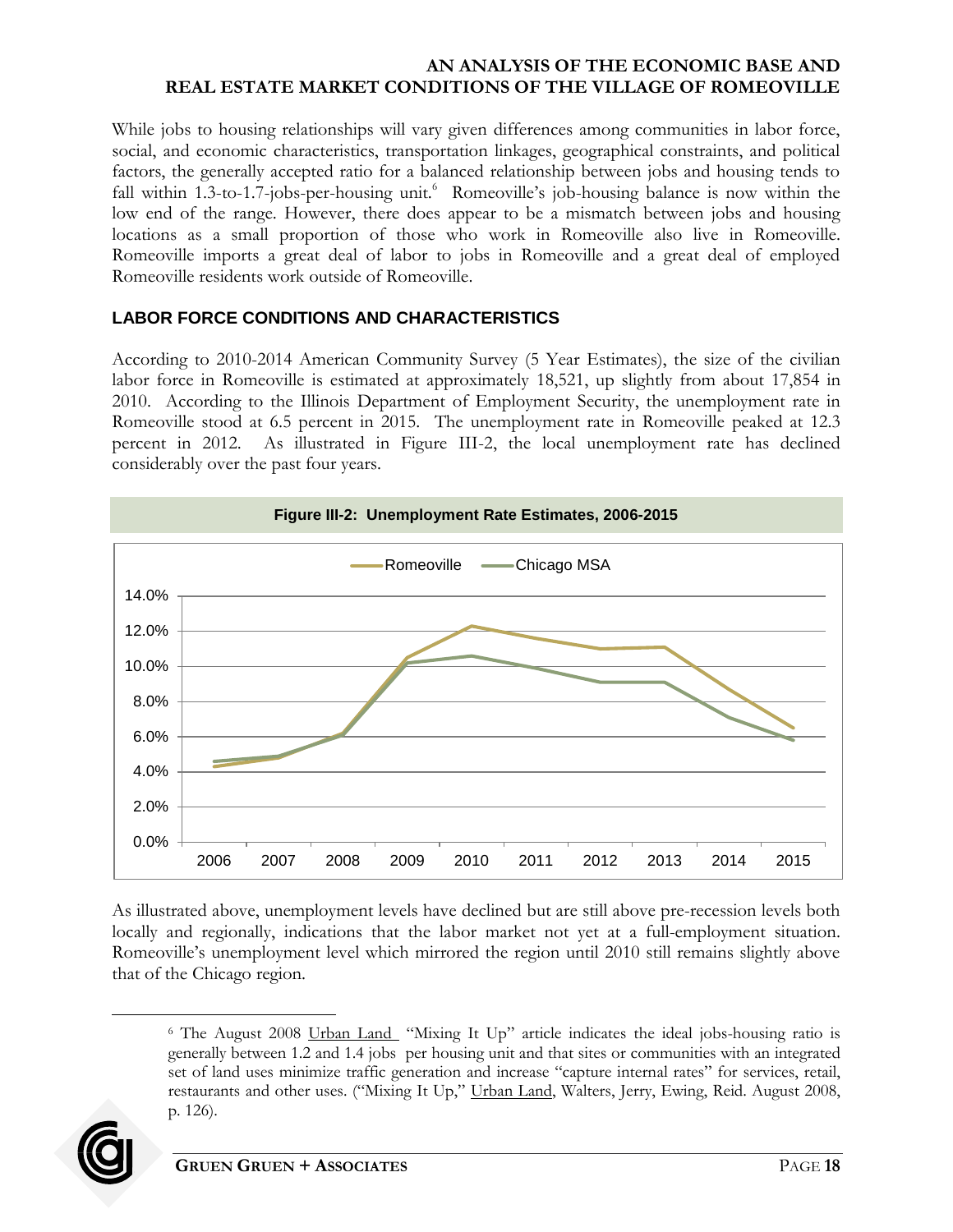Table III-2 summarizes educational attainment characteristics of the adult population in Romeoville and the Chicago MSA.

<span id="page-22-0"></span>

| <b>Highest Level Completed</b>                              | Village of Romeoville<br><u>%</u>                                                      | Chicago MSA <sup>1</sup><br>$\frac{9}{6}$ |
|-------------------------------------------------------------|----------------------------------------------------------------------------------------|-------------------------------------------|
| Less than High School                                       | 12.8                                                                                   | 13.1                                      |
| High School or Equivalent                                   | 27.8                                                                                   | 24.8                                      |
| Some College, No Degree                                     | 24.6                                                                                   | 20.2                                      |
| Associate's Degree                                          | 9.4                                                                                    | 6.9                                       |
| Bachelor's Degree or Higher                                 | 18.9                                                                                   | 21.5                                      |
| Graduate or Professional Degree                             | 6.5                                                                                    | 13.5                                      |
| <sup>1</sup> Chicago-Naperville-Elgin, IL-IN-WI Metro Area. |                                                                                        |                                           |
|                                                             | Sources: U.S. Census Bureau, 2014 American Community Survey; Gruen Gruen + Associates. |                                           |

### **Table III-2: Educational Attainment of Residents Age 25+ (2014 Estimate)**

Approximately 59 percent of Romeoville's labor force (age 25+) has some college-level educational experience or degree and a majority have completed high school. Approximately one-quarter of adult residents in Romeoville possess a bachelor's or advanced degree, less than the proportion of residents in the Chicago MSA that possess bachelors or advanced degrees.

The levels of educational attainment are exemplified in the occupational mix of Romeoville's labor force, which Figure III-3 summarizes.

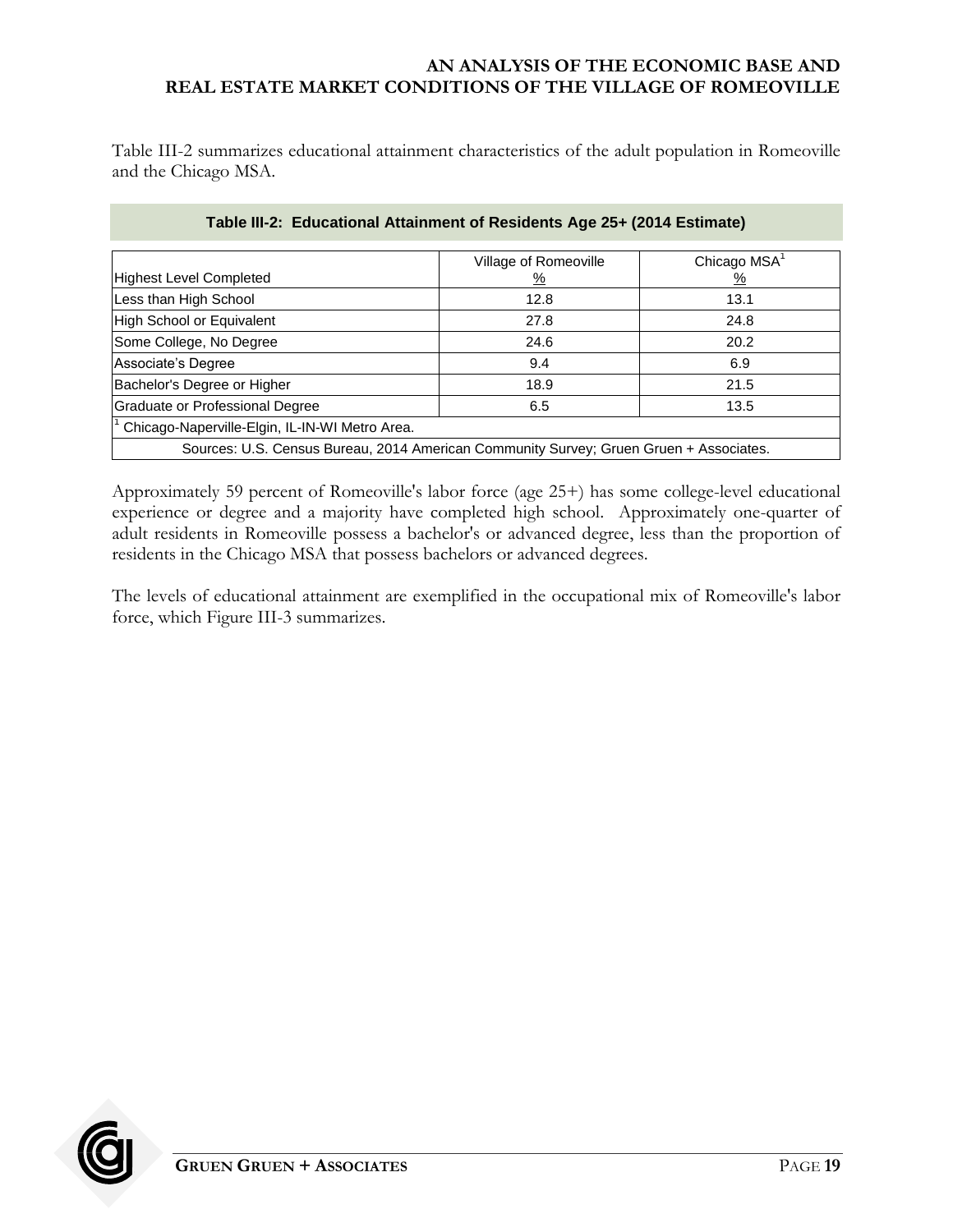<span id="page-23-0"></span>

The management, business, science, and arts-related occupational category comprises the largest segment of the labor force at nearly 29 percent. Sales and office (i.e. administrative) occupations represent an additional 26 percent of the resident labor force. Service occupations represent an additional 18 percent of labor in Romeoville and the production, transportation and material moving and natural resource, construction, and maintenance-related occupations represent collectively about 27 percent of the employed labor force. About one quarter of Romeoville's resident labor force is employed in traditional blue-collar jobs in the natural resources/construction/maintenance and production, transportation and material moving occupational categories.

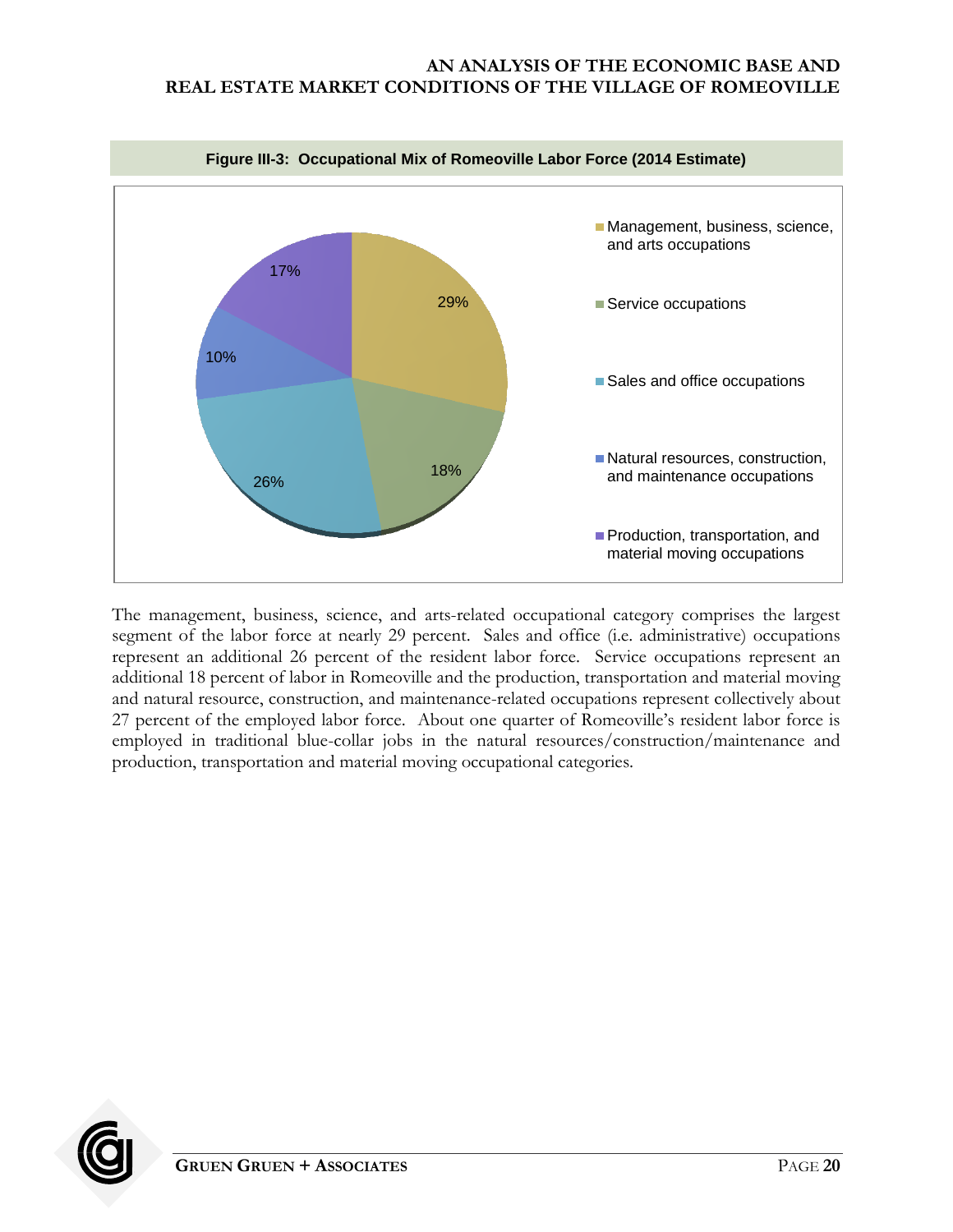# <span id="page-24-0"></span>**CHAPTER IV: LAND USE AND NON-RESIDENTIAL REAL ESTATE MARKET TRENDS AND CONDITIONS**

# <span id="page-24-1"></span>**INTRODUCTION**

GG+A principals conducted interviews and reviewed secondary real estate market data to identify the following:

- The market area within which Romeoville competes for businesses searching for locations that enhance their productivity and competitiveness;
- The geographic origins of the firms that have moved into industrial and office space within the market area;
- The comparative advantages Romeoville provides or could create or improve so as to serve businesses with an ecosystem that makes them most competitive; and
- Real estate market conditions.

Chapter IV reviews the current land use characteristics of the Village of Romeoville and the existing inventory of office, industrial, and retail space within the community. Chapter IV also reviews historical trends related to the construction, absorption, vacancy and average rental rates for commercial and industrial building space in Romeoville.

### <span id="page-24-2"></span>**COMPARATIVE ADVANTAGES**

The results of the interviews indicate Romeoville offers the following primary comparative advantages:

- A central location with excellent highway accessibility and visibility and better proximity to Chicago than alternative locations;
- A location providing affordable housing relative to some other alternative locations;
- Proximity to customers, suppliers, and support services;
- Access to a broad labor base; and
- Excellent community services and amenities and a positive business climate.

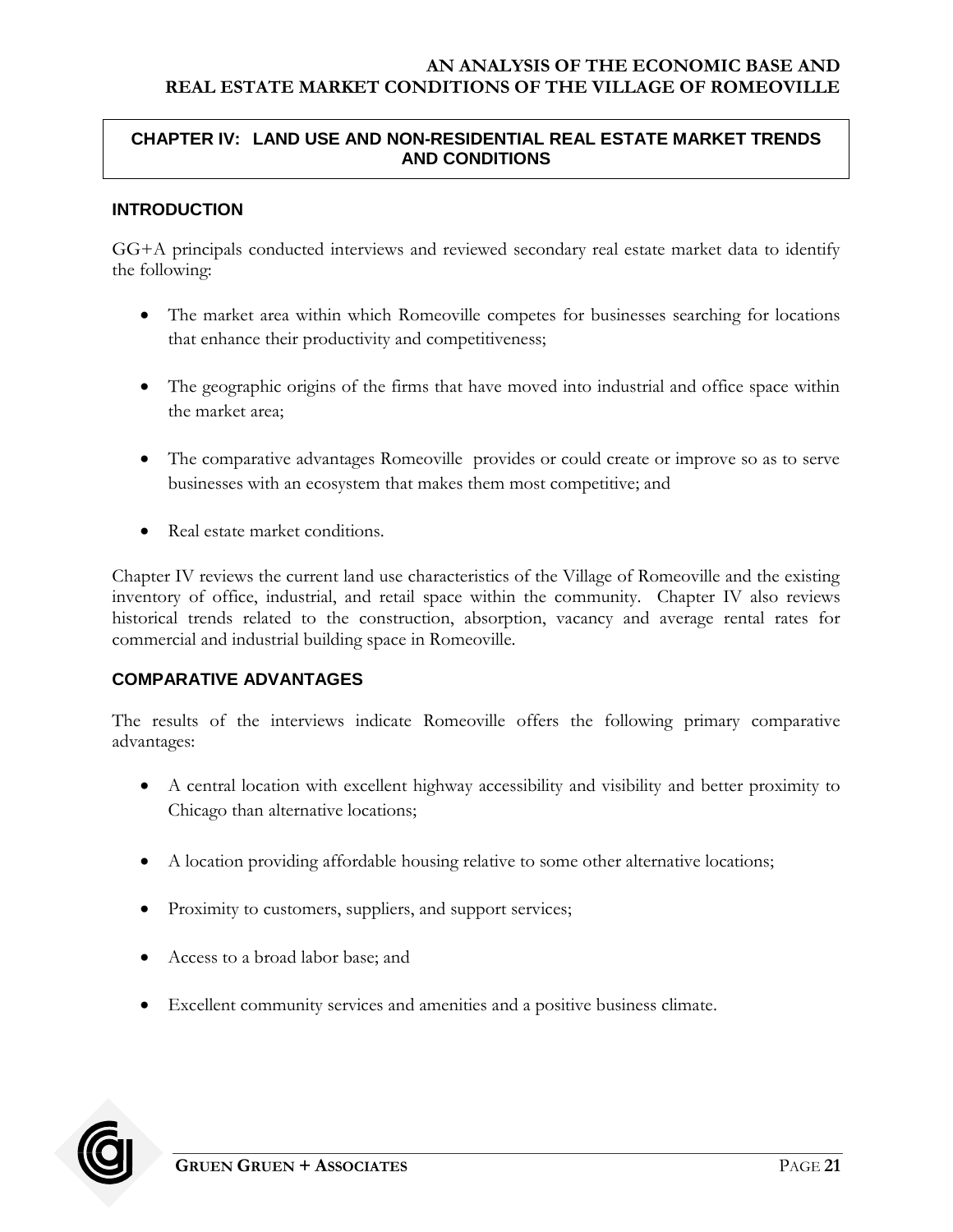### <span id="page-25-0"></span>**PRIMARY DISADVANTAGES**

Primary disadvantages associated with a Romeoville location include the following:

- A limited supply of "shovel ready" available land for new industrial development; and
- Infrastructure capacity issues which may limit the ability to accommodate the growth of the industrial base.

# <span id="page-25-1"></span>**CURRENT LAND USE CHARACTERISTICS**

According to the Village of Romeoville's GIS land use data, the Village of Romeoville encompasses approximately 12,000 acres of incorporated land. Table IV-1 summarizes the current composition of land use within the community by general land use category.

<span id="page-25-2"></span>

|                                  | Land Area | Land Area  |
|----------------------------------|-----------|------------|
|                                  | # Acres   | % of Total |
| <b>RESIDENTIAL</b>               |           |            |
| Single-Family, Duplex & Townhome | 1,977.27  | 16.0       |
| Multi-Family                     | 79.01     | 0.6        |
| Subtotal                         | 2,056.28  | 16.6       |
| COMMERCIAL, INDUSTRIAL, & OTHER  |           |            |
| Commercial                       | 381.17    | 3.1        |
| Light Industrial & Office        | 1,147.50  | 9.3        |
| Industrial & Manufacturing       | 3,054.73  | 24.8       |
| Institutional                    | 2,094.45  | 17.0       |
| OPEN SPACE & RECREATION          | 2,010.80  | 16.3       |
| <b>WATERWAYS</b>                 | 674.23    | 5.5        |
| <b>VACANT LAND</b>               | 906.23    | 7.4        |
| <b>TOTAL</b>                     | 12,325.39 | 100.0      |

### **Table IV-1: Existing Land Use in Village of Romeoville**

Sources: Teska Associates, Inc.; Village of Romeoville; Gruen Gruen + Associates.

Residential uses total about 2,100 acres and comprise nearly 17 percent of land area within the Village. Single-family residential properties represent the vast majority of residential land use at nearly 2,000 acres or nearly 16 percent of land area within the Village.

Commercial and industrial uses and other uses total approximately 6,700 acres and comprise about 54 percent of land area within the Village. Existing commercial and industrial land use comprise approximately 4,600 acres of land or 37 percent of the land area in the Village.

Approximately 906 acres of vacant land exists within the Village of Romeoville existing commercial, mixed-use, and industrial zoning districts. The Village's GIS land use data indicates that

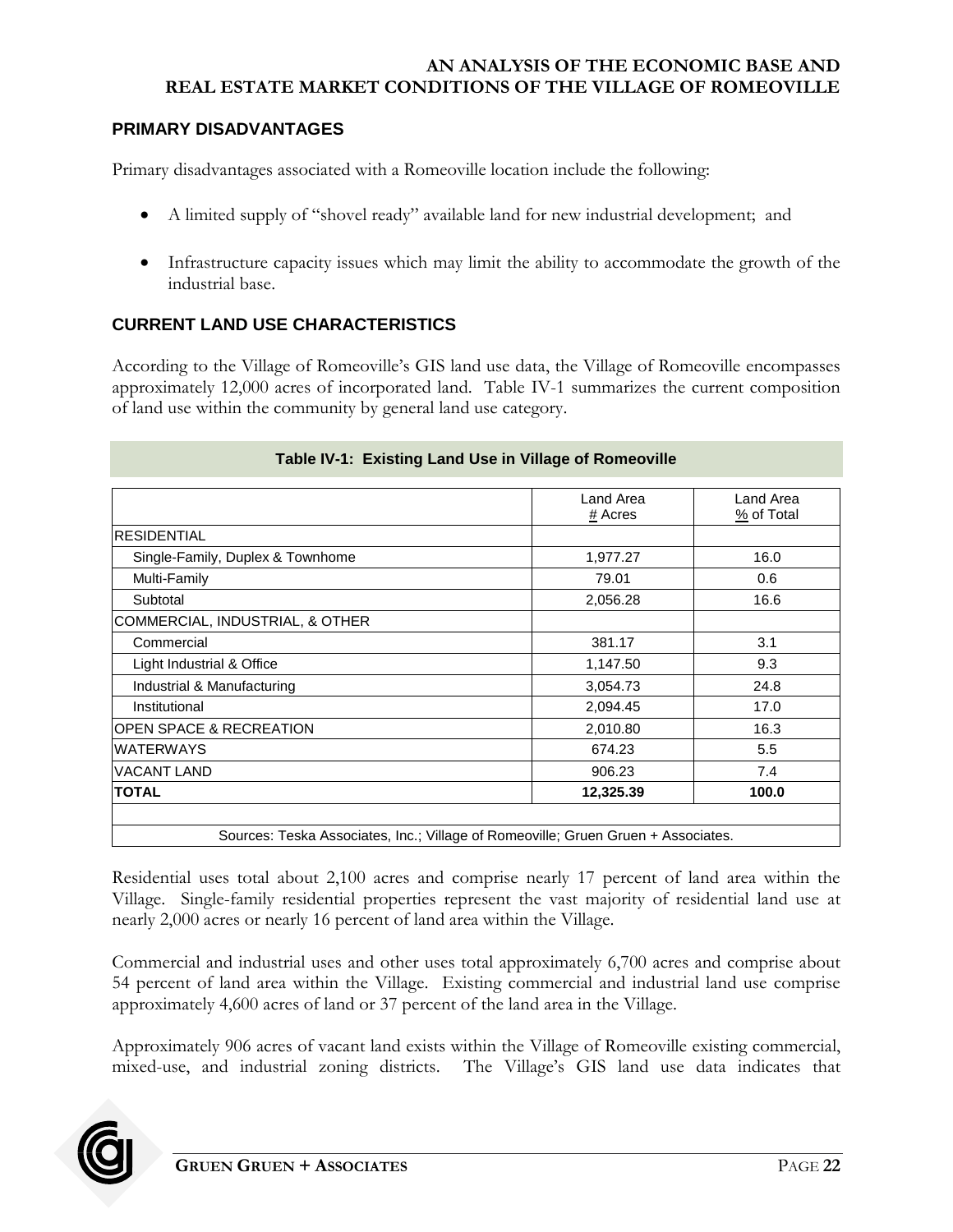approximately 711 acres of vacant land exists within "Planned Business District", and "Light/Medium Manufacturing" and "Medium/Heavy Manufacturing" zoning districts. About 195 acres of additional vacant land exists within commercial and mixed-use districts with the majority of vacant land in the "Highway/Regional Shopping District."

## <span id="page-26-0"></span>**OFFICE MARKET SUPPLY TRENDS**

Table IV-2 summarizes the current supply of office space within the Village of Romeoville, the Joliet/Central Will submarket which is the submarket of which Romeoville is a part, and Metro Chicago as a whole.

<span id="page-26-1"></span>

|                                                                                          | Romeoville | Joliet-Central Will | Metro Chicago |  |  |
|------------------------------------------------------------------------------------------|------------|---------------------|---------------|--|--|
| Number of Office Buildings                                                               | 29         | 821                 | 13,562        |  |  |
| RBA <sup>1</sup> in Square Feet                                                          | 465,361    | 12,579,827          | 468,278,344   |  |  |
| Vacancy Rate                                                                             | 5.7%       | $9.8\%$             | 13.1%         |  |  |
| Average Gross Rent <sup>2</sup>                                                          | \$18.43    | \$19.43             | \$23.28       |  |  |
| <b>RBA Under Construction</b>                                                            |            | 29,964              | 7,824,462     |  |  |
| <sup>1</sup> Rentable building area.<br><sup>2</sup> Annual asking rent per-square-foot. |            |                     |               |  |  |
| Sources: CoStar; Gruen Gruen + Associates.                                               |            |                     |               |  |  |

#### **Table IV-2: Current Office Market Inventory and Conditions**

The total Metro Chicago office market contains over 13,000 buildings with a current rentable building space inventory of approximately 468.3 million square feet. The vacancy rate currently stands at 13.1 percent with average asking gross rents reported at \$23.28 per square foot. Approximately 7.8 million square feet of office space is currently under construction throughout Metro Chicago. The largest submarket in Metro Chicago is the metro Chicago submarket which comprises the core part of Chicago with over 175 million square feet of office space, approximately 37 percent of the region's office inventory. The East/West Corridor is the second largest submarket with another 72 million square feet of office space, another 15 percent of the region's office inventory. Vacancy rates in the Metro Chicago submarket have declined from 12.8 percent in 2012 to a current vacancy rate of 10.8 percent. Vacancy rates in the East/West Corridor submarket have also improved from 16.6 percent in 2012 to a current vacancy rate of 14.5 percent. While vacancy rates have improved over the past couple years in suburban Chicago, several large blocks of suburban office space are becoming available which could increase vacancy rates and lead to softer market conditions.<sup>7</sup> According to Jones Lang LaSalle, nine blocks of office space of 300,000 square feet or more exist in the Chicago suburbs.

The Joliet/Central Will submarket contains approximately 12.6 million square feet of office space across more than 800 buildings. The office space vacancy rate within the Joliet/Central Will submarket currently stands at 9.8 percent, lower than for the Metro Chicago region. Average asking

 $\overline{a}$ 7 [http://www.chicagobusiness.com/realestate/20160606/CRED03/160609897/mcdonalds-move](http://www.chicagobusiness.com/realestate/20160606/CRED03/160609897/mcdonalds-move-adds-another-big-vacancy-to-suburban-office-market)[adds-another-big-vacancy-to-suburban-office-market](http://www.chicagobusiness.com/realestate/20160606/CRED03/160609897/mcdonalds-move-adds-another-big-vacancy-to-suburban-office-market)

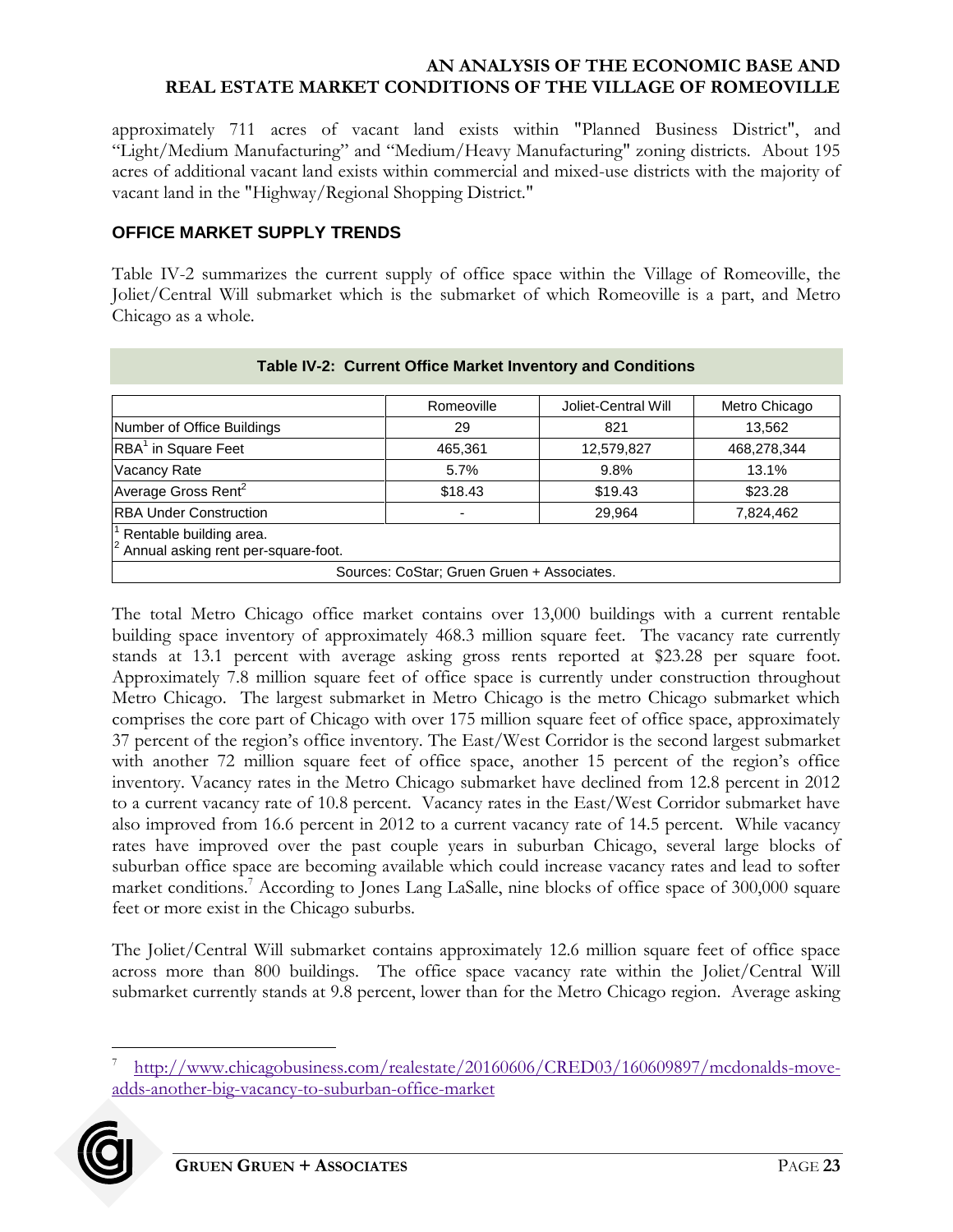gross rents are reported at \$19.43 per square foot. Less than 30,000 square feet of office space is currently under construction within the submarket.

According to CoStar, the Village of Romeoville currently contains 29 office building encompassing about 465,000 square feet of office space. The office space inventory of Romeoville comprises well under one percent of the total office space inventory of the Metro Chicago market. The vacancy rate within the Village is estimated at 5.7 percent currently and asking gross rents are reported at \$18.43 per square foot, below submarket and regional averages.

Interviews with local real estate brokers and developers indicate that Romeoville is not a preferred office location within the Metro Chicago region. The Village has not historically experienced any significant office development and the number of jobs in the finance, insurance, and real estate sector which is the sector most likely to use office space makes up less than five percent of Village employment. Some of the office space in Romeoville relates to medical office use. For example, The Family Medical Center at the corner of Weber Road and Windham Parkway is currently for sale. The 9,642-square-foot building is also being marketed as a possible conversion for a corporate office building.

## **Historical Office Space Absorption and Construction**

Table IV-3 summarizes historical office space absorption and new construction deliveries for Romeoville and the Joliet/Central Will submarket.

<span id="page-27-0"></span>

|                                                              | 2007-2010     | 2011-2016     | Total 2007-2016 |  |
|--------------------------------------------------------------|---------------|---------------|-----------------|--|
|                                                              | # Square Feet | # Square Feet | $#$ Square Feet |  |
| Romeoville:                                                  |               |               |                 |  |
| Net Absorption <sup>1</sup>                                  | 28,408        | 39,326        | 67,734          |  |
| New Space Delivered                                          | 68.251        | 10,000        | 78,251          |  |
| Joliet/Central Will:                                         |               |               |                 |  |
| Net Absorption <sup>1</sup>                                  | 1,487,802     | 785,891       | 2,273,693       |  |
| New Space Delivered                                          | 1,264,092     | 547,288       | 1,811,380       |  |
| Romeoville Share of Submarket:                               |               |               |                 |  |
| Net Absorption <sup>1</sup>                                  | 1.91%         | 5.0%          | 2.98%           |  |
| <b>New Space Delivered</b>                                   | 5.40%         | 1.83%         | 4.32%           |  |
| Refers to the change in occupied office space over a period. |               |               |                 |  |
| Sources: CoStar; Gruen Gruen + Associates.                   |               |               |                 |  |

### **Table IV-3: Historical Office Space Absorption and New Construction**

From 2007 to 2010, which included the advent of the Great Recession in 2007, over 68,000 square feet of office space was completed in Romeoville and only 28,400 square feet of office space was absorbed. During 2011 to 2016, however, only 10,000 square feet of new office space has been delivered but approximately 39,000 square feet of space has been absorbed. Over the past 10 years, the amount of space delivered has been slightly higher than the amount of space absorbed. Relative to the Joliet/Central submarket, Romeoville's office space submarket has accounted for about four percent of office space construction and three percent of office space absorption.

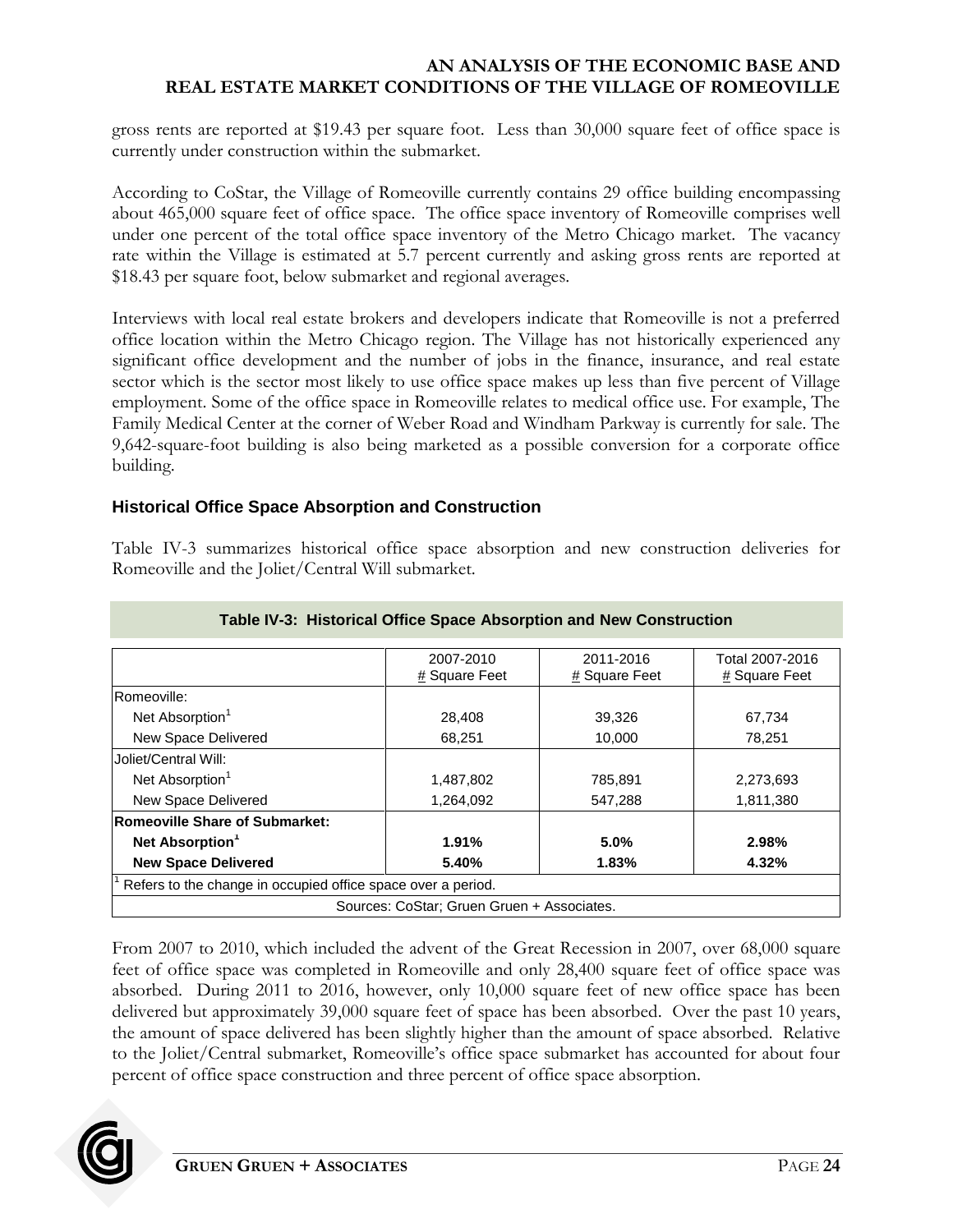# **Historical Office Vacancy Rates and Rental Rates**

Figure IV-1 presents a historical comparison of the office space vacancy rate and average gross rent in Romeoville to the Joliet/Central Will submarket.

<span id="page-28-0"></span>



Office vacancy in Romeoville peaked in 2008 at around 22 percent following the delivery of about

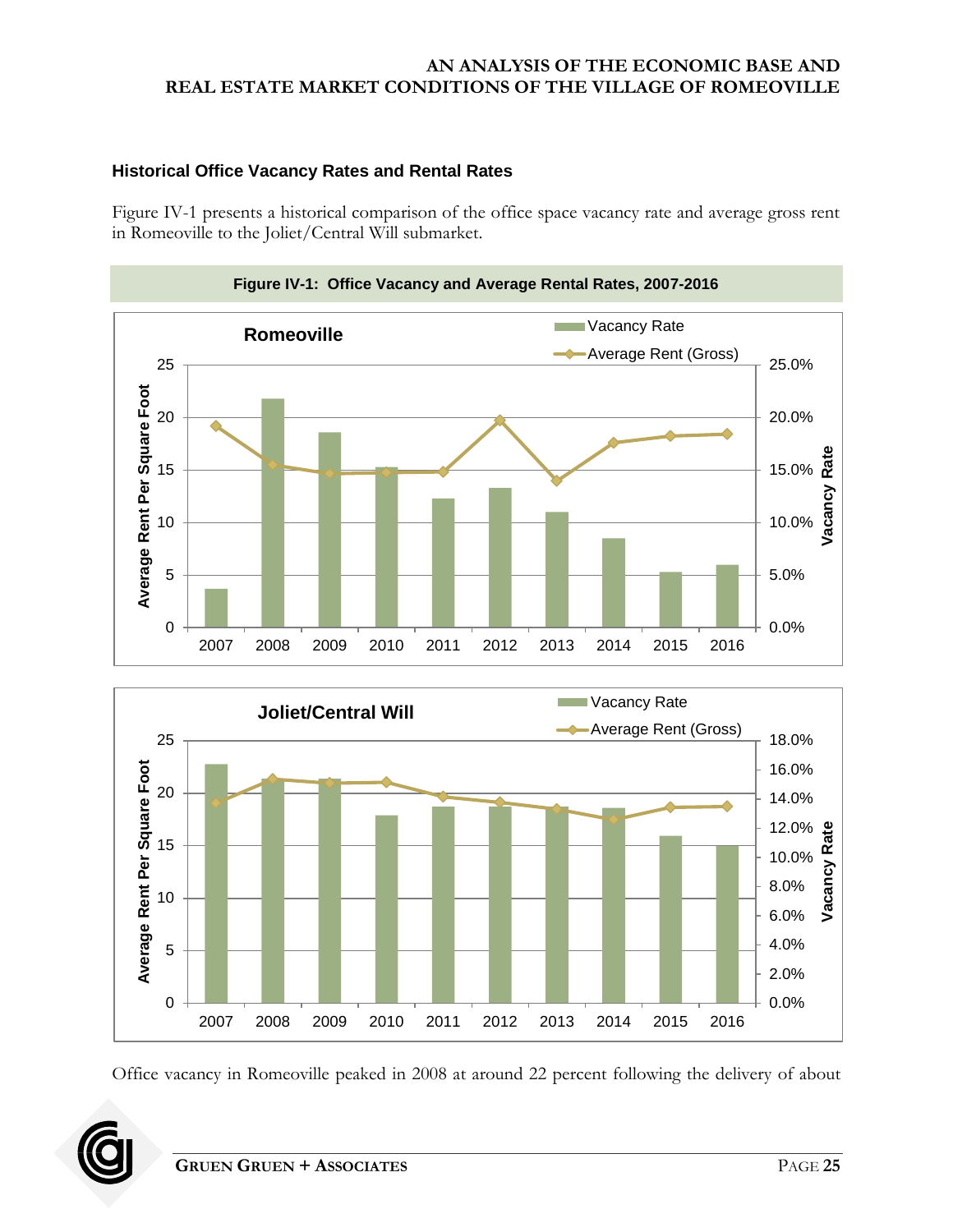50,000 square feet of new office space in 2007. The broader office market vacancy remained much more stable, never exceeding 16 percent over the past decade.

Coinciding with the Great Recession and decline in employment and growth in office space supply, average gross office rents in Romeoville declined sharply between 2007 and 2011 by about 23 percent or over \$4 per square foot.

Consistent with the positive office space absorption which has occurred since 2011 and very little new supply additions, the office space vacancy rate in Romeoville has improved considerably since 2011, declining from 12 percent to around six percent today. Corresponding rent growth has been strong. Average asking rents have grown by over \$3 per square foot over past four years from about \$15 per square foot in 2011 to over \$18 per square foot today.

# <span id="page-29-0"></span>**INDUSTRIAL MARKET SUPPLY TRENDS**

The South I-55 Corridor industrial market of which Romeoville is a part contains approximately 7.2 percent of the Chicago region's industrial space. According to CoStar, the South I-55 Corridor submarket which comprises Romeoville, Bolingbrook and Lockport contains an industrial inventory of 84.5 million square feet of space. The South I-55 submarket is located between two large industrial submarkets – North I-55 Corridor (30.2 million square feet of space) and I-80/Joliet Corridor further south of Romeoville (63.5 million square feet of space).

# **Submarket from which Industrial Space Users are Attracted**

The North I-55 submarket is generally a source of demand for industrial space users in Romeoville; that is, Romeoville and other locations in Will County have attracted space users that moved from locations in Cook County further north along the I-55 corridor. Berlin Packaging relocated from Arlington Heights in Cook County to Wyndham Commerce Center in Romeoville in 2014 to obtain lower taxes in Will County and obtain highway visibility. Pods, a moving and storage company, relocated from Woodridge and leased nearly 112,000 square feet in the Wyndham Commerce Center in 2015.

## **Competing Industrial Space Supply Alternatives and Typical Sources and Types of Demand**

The I-80/Joliet Corridor submarket represents a source of competition to locations in the South (and North) I-55 Corridor including Romeoville for which users will lease industrial space or buy industrial land. Land prices and rents are lower in the I-80/Joliet Corridor which is attractive to the largest size users, generally occupying 400,000 square feet of space or greater. For example, Home Depot moved to a new 1.6 million-square-foot distribution facility in Joliet in 2013 and vacated two large warehouse buildings in Bolingbrook and Romeoville. Mars, the candy company, is planning to leave two warehouse properties in Romeoville and Manteno for a new 1.4 million-square-foot distribution facility in Joliet that will open in 2017.

The South I-55 Corridor submarket is comprised of firms in different industries which require superior highway accessibility and proximity to the dense population base in the region. Much of the

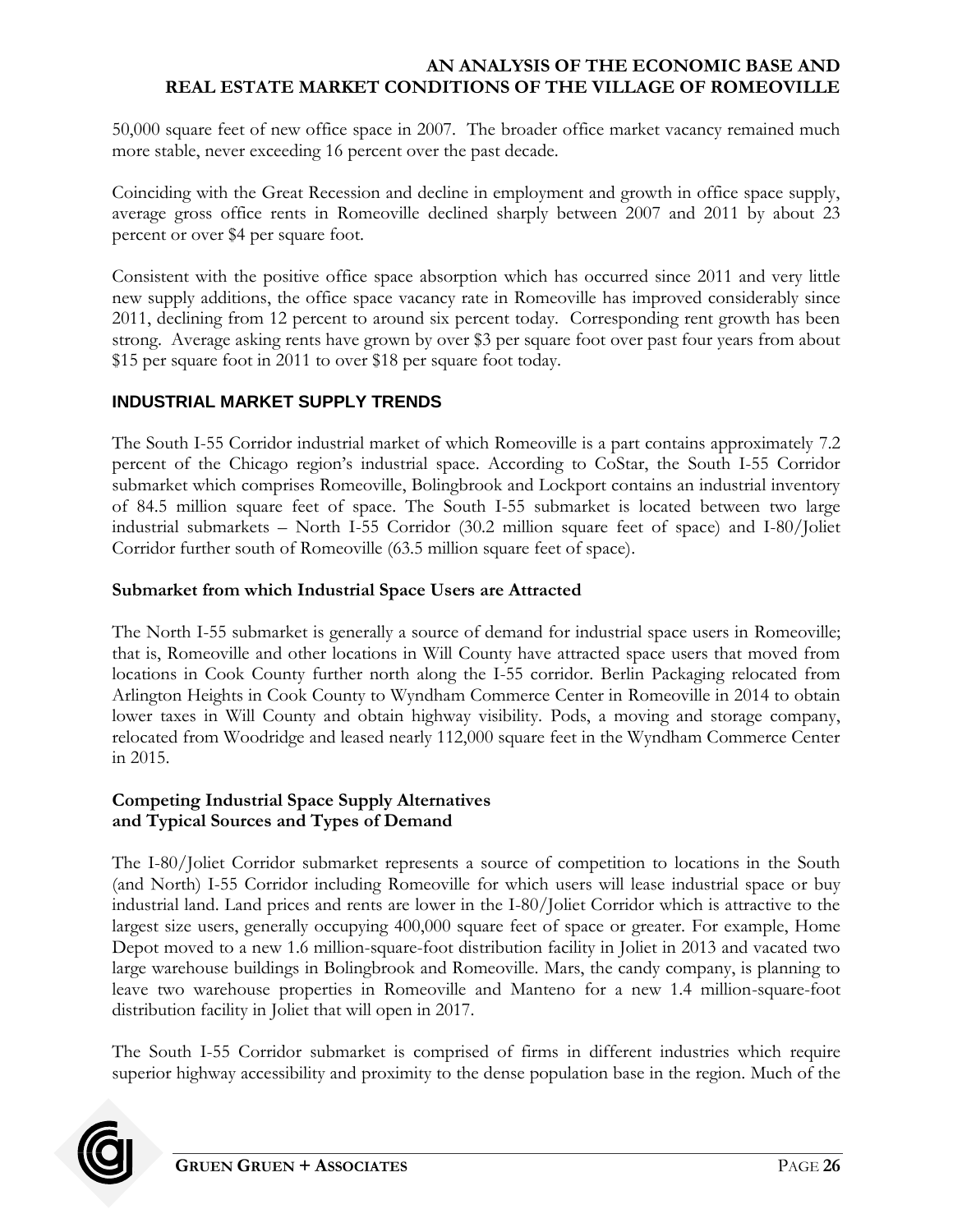industrial space demand in the South I-55 Corridor comes from firms in the 200,000 square foot to 400,000 square foot range. While remaining land sites are dwindling in the South I-55 Corridor, new development activity is strong.<sup>8</sup> Romeoville currently has a large amount of new industrial space under construction in four new projects: 1) Pizzuti's development of up to 1.2 million square feet of space on Taylor Road; 2) Hillwood Investment Properties is building two of four new buildings, each 199,924 square feet in size; 3) Panattoni is building a 723,200-square-foot building south of Airport Road (a future building of 400,000 square feet is also approved for the project); and 4) Pizzuti is constructing a 416,504-square-foot speculative building at Taylor Road and South Creek Parkway. In addition, a new 70-acre project, Fountain Square Commerce Center in Bolingbrook, is currently under construction and will add four new speculative Class A buildings ranging in size from 109,088 square feet to 320,532 square feet, adding over 800,000 square feet of new space to the market. Note Amazon is opening a new fulfillment center in Romeoville in an existing 750,000 square-foot facility which will employ over 600 workers.<sup>9</sup>

Table IV-4 summarizes the current supply of industrial space within the Village of Romeoville, the I-55 Corridor submarket of which Romeoville is a part, and Metro Chicago as a whole.

<span id="page-30-0"></span>

|                                                                                                                                                                             | IRomeoville | I-55 Corridor <sup>1</sup> | Metro Chicago |  |  |
|-----------------------------------------------------------------------------------------------------------------------------------------------------------------------------|-------------|----------------------------|---------------|--|--|
| Number of Industrial Buildings                                                                                                                                              | 216         | 1,336                      | 22,801        |  |  |
| Inventory in Square Feet                                                                                                                                                    | 30,238,602  | 114,209,508                | 1,172,257,839 |  |  |
| <b>Vacancy Rate</b>                                                                                                                                                         | 5.6%        | 7.3%                       | 6.9%          |  |  |
| Average NNN Rent (Industrial) <sup>2</sup>                                                                                                                                  | \$5.92      | \$6.42                     | \$5.71        |  |  |
| <b>Inventory Under Construction</b>                                                                                                                                         | 1,500,000+  | 2,230,111                  | 15,293,360    |  |  |
| $\frac{1}{2}$ Includes North I-55 and South I-55 submarkets.<br>$\frac{2}{2}$ Annual asking triple net rent per-square-foot. (Triple net rents exclude operating expenses). |             |                            |               |  |  |
| Sources: CoStar; Gruen Gruen + Associates.                                                                                                                                  |             |                            |               |  |  |

### **Table IV-4: Current Industrial Market Inventory and Conditions**

Romeoville has 216 industrial buildings comprising 30.2 million square feet of space. This amount of space equates to about 26 percent of the total I-55 Corridor industrial market inventory. (Romeoville has a far higher proportion of the industrial market inventory than it does of the office space market inventory. This overweighting reflects a higher concentration of construction, wholesale trade, and transportation and warehousing employment in Romeoville than the region). The vacancy rate for the industrial inventory in Romeoville at 5.6 percent is considerably lower than the 7.6 percent vacancy rate for the I-55 Corridor market and the 6.9 percent vacancy rate for the overall Metro Chicago industrial space market. Rental rates of \$5.92 per square foot are lower than rents in the I-55 Corridor market but higher than for Metro Chicago.

<sup>&</sup>lt;sup>9</sup> <http://www.romeoville.org/DocumentCenter/View/1276>



 $\overline{a}$ 

<sup>&</sup>lt;sup>8</sup> The I-55 Corridor, both north and south, has 12 projects under construction totaling 2.5 million square feet of space. According to Colliers, all but one of these is being built on a speculative basis with no tenant in place.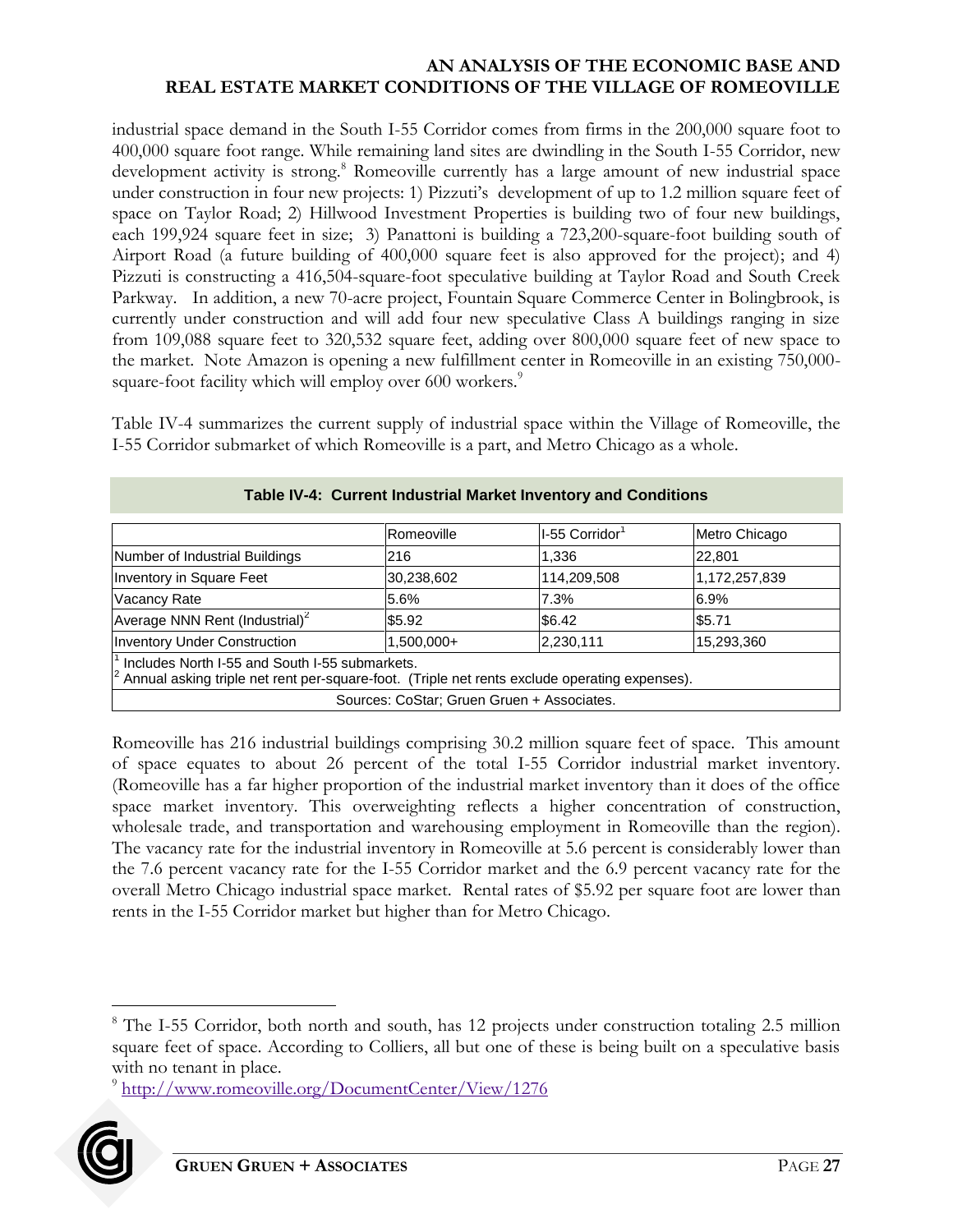## **Historical Industrial Space Absorption and New Construction**

Table IV-5 shows the amount of industrial building space absorption from 2007 to mid-year 2016 in Romeoville and the I-55 (both north and south) Corridor.

<span id="page-31-0"></span>

|                                                                                          | 2007-2010<br># Square Feet                 | $2011 - 2016$ <sup>1</sup><br># Square Feet | Total 2007-2016 <sup>'</sup><br># Square Feet |
|------------------------------------------------------------------------------------------|--------------------------------------------|---------------------------------------------|-----------------------------------------------|
|                                                                                          |                                            |                                             |                                               |
| Romeoville:                                                                              |                                            |                                             |                                               |
| Net Absorption                                                                           | 5,173,022                                  | 4,931,654                                   | 10,104,676                                    |
| New Space Delivered                                                                      | 5,225,534                                  | 4,724,970                                   | 9,950,504                                     |
| I-55 Corridor:                                                                           |                                            |                                             |                                               |
| Net Absorption                                                                           | 6,459,530                                  | 13,966,067                                  |                                               |
| New Space Delivered                                                                      | 9,699,891                                  | 10,897,568                                  | 20,597,459                                    |
| <b>Romeoville Share of Submarket:</b>                                                    |                                            |                                             |                                               |
| Net Absorption <sup>2</sup>                                                              | 80.1%                                      | 35.3%                                       | 49.5%                                         |
| <b>New Space Delivered</b>                                                               | 53.9%                                      | 43.4%                                       | 48.3%                                         |
| As of mid-year 2016.<br>Refers to the change in occupied industrial space over a period. |                                            |                                             |                                               |
|                                                                                          | Sources: CoStar; Gruen Gruen + Associates. |                                             |                                               |

#### **Table IV-5: Historical Net Absorption of Industrial Space and New Construction**

The Romeoville industrial market has been in relative balance over the past decade. The amount of net absorption of industrial space has been about the same as the amount of new space delivered to the market. Approximately 10.1 million square feet of industrial space has been absorbed in Romeoville since 2007, or annually about 1.1 million square feet of space on average. Romeoville has accounted for 49.5 percent of the I-55 Corridor's space absorption and about 48 percent of the new space delivered in the submarket.

# **Historical Industrial Vacancy Rates and Rental Rates**

Figure IV-2 presents a historical comparison of vacancy and rental rate trends for industrial building space in Romeoville and the I-55 Corridor for 2007 to 2016.

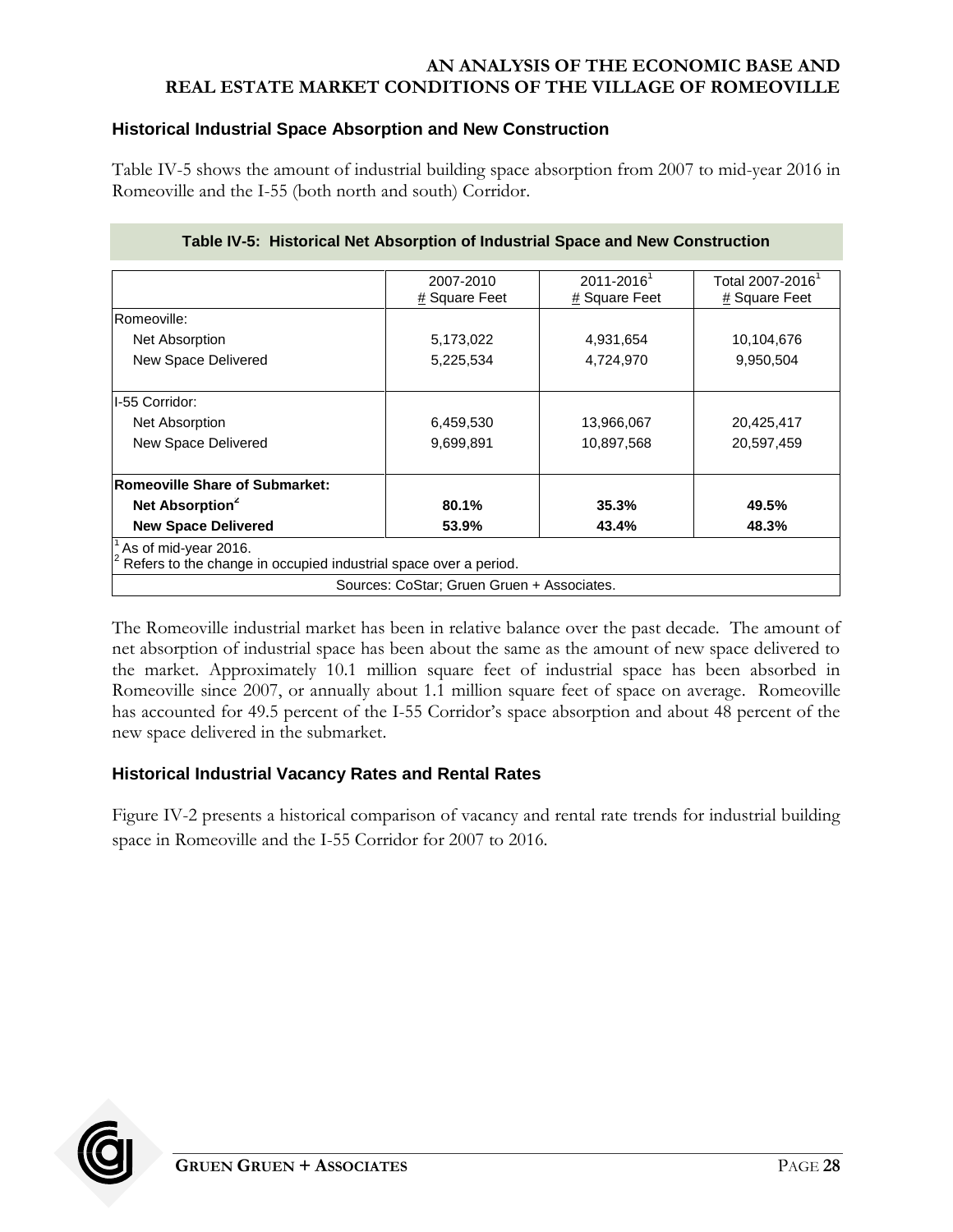<span id="page-32-0"></span>



Between 2007 and 2009 in Romeoville, industrial space vacancy hit a high of nearly 18 percent as rents began to decline. Since 2009 as rents fell, vacancy rates also came down. In 2013, rents began to increase again even as the vacancy rate continued to decline. This trend of increasing rent and declining vacancy correlates with the recovery from the Great Recession and low amount of industrial space built in Romeoville between 2011 and 2013 which was only approximately 35

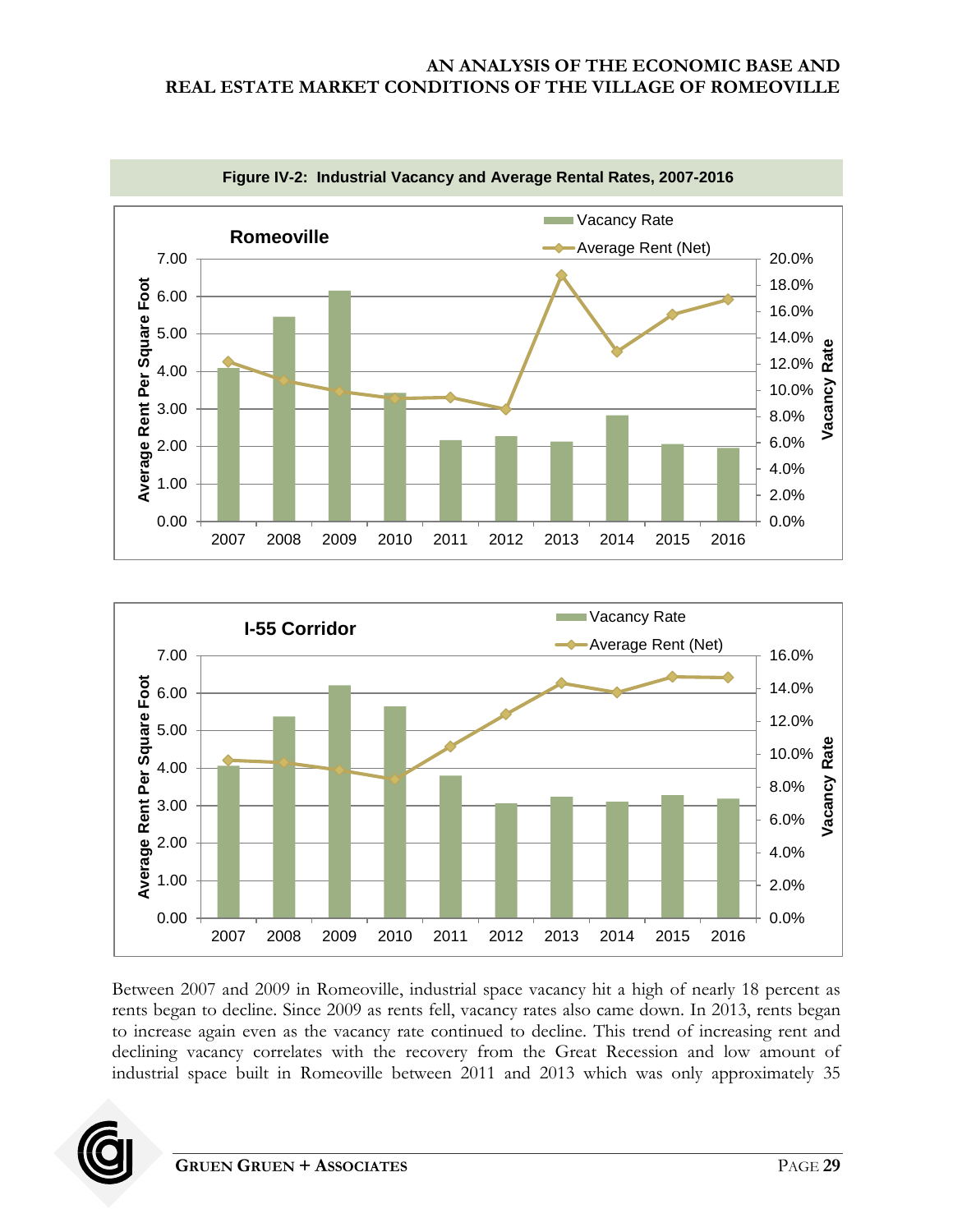percent of the amount of space built between 2007 and 2010. In 2014 and 2015, as demand picked up and net absorption of space increased, the vacancy rate has come down to its current 5.6 percent, lower than for the I-55 Corridor submarket.

# <span id="page-33-0"></span>**RETAIL MARKET SUPPLY TRENDS**

The Southwest Suburban market of which Romeoville is a part contains approximately 17.1 percent of the Chicago region's retail space. According to CoStar, the Southwest Suburban submarket which comprises a wide area contains a retail inventory of 91.2 million square feet of space. Romeoville is located between several larger nodes of retail space – 1) the regional-serving Louis Joliet Mall area approximately seven miles south; 2) in Bolingbrook, the Weber and Boughton Roads node; and 3) Boughton Road and I-355 node approximately four to five miles to the north. The majority of Romeoville's retail space is located along Weber Road, one of two main north-south thoroughfares through Romeoville.

## **Competing Retail Space Supply Alternatives and Typical Sources and Types of Demand**

The Louis Joliet Mall area in Joliet, the Weber and Boughton Roads area, and Boughton Road and I-355 area in Bolingbrook represent sources of competition to locations in Romeoville for which users will lease retail space or buy retail land. The U.S. Route 30 corridor through Joliet remains a strong regional corridor where retailers choose to locate. In 2015, Dick's Sporting Goods and DSW Shoes broke ground on the site of a former movie theater that was torn down near the 943,000-squarefoot regional mall. Fresh Thyme Market also opened near the mall in 2015. Other major retailers around the Louis Joliet Mall include Target, Home Depot, Best Buy, Bed Bath & Beyond, Aldi, Petsmart, OfficeMax, and Old Navy. A developer has also recently announced plans to develop a mixed-use development on 300-acres near I-55 and I-80.

A report prepared by GG+A in August 2011 titled "The Market for Retail Uses in Downtown Romeoville" describes Romeoville's location between larger retail agglomerations stating that "the node at Boughton and Weber Roads (approximately four miles northwest of the Downtown) contains well over one million square feet of retail and restaurant space; anchored by tenants such as Best Buy, Target, Kohl's, Home Depot, Lowe's, Sports Authority, and Meijer. Retailers at this location serve a collective trade area that encompasses Bolingbrook, Romeoville, and the south end of Naperville.<sup>10</sup>" The GG+A report then states "Approximately five miles northeast of the Downtown at the intersection of Boughton Road and Interstate 355, an increasingly strong retail agglomeration exists that includes major destination retailers serving extensive trade areas. In addition to the 750,000-square-foot Bolingbrook Promenade, adjacent freestanding retailers include Ikea, Bass Pro Shops, Costco, and Meijer. The Promenade also includes a cinema and a number of casual dining and fast-casual restaurants."

<sup>&</sup>lt;sup>10</sup> Although some of the tenancies present at this agglomeration have now opened stores in Romeoville (e.g. Target, Kohl's), it still captures the expenditures of Romeoville households. For example, a leasing agent for a local apartment community who has lived near the Downtown for most of her life indicated she most frequently shops at Boughton and Weber Roads because it is easily accessible (via Veteran's Parkway) and is much more conducive to multi-purpose shopping trips.



 $\overline{a}$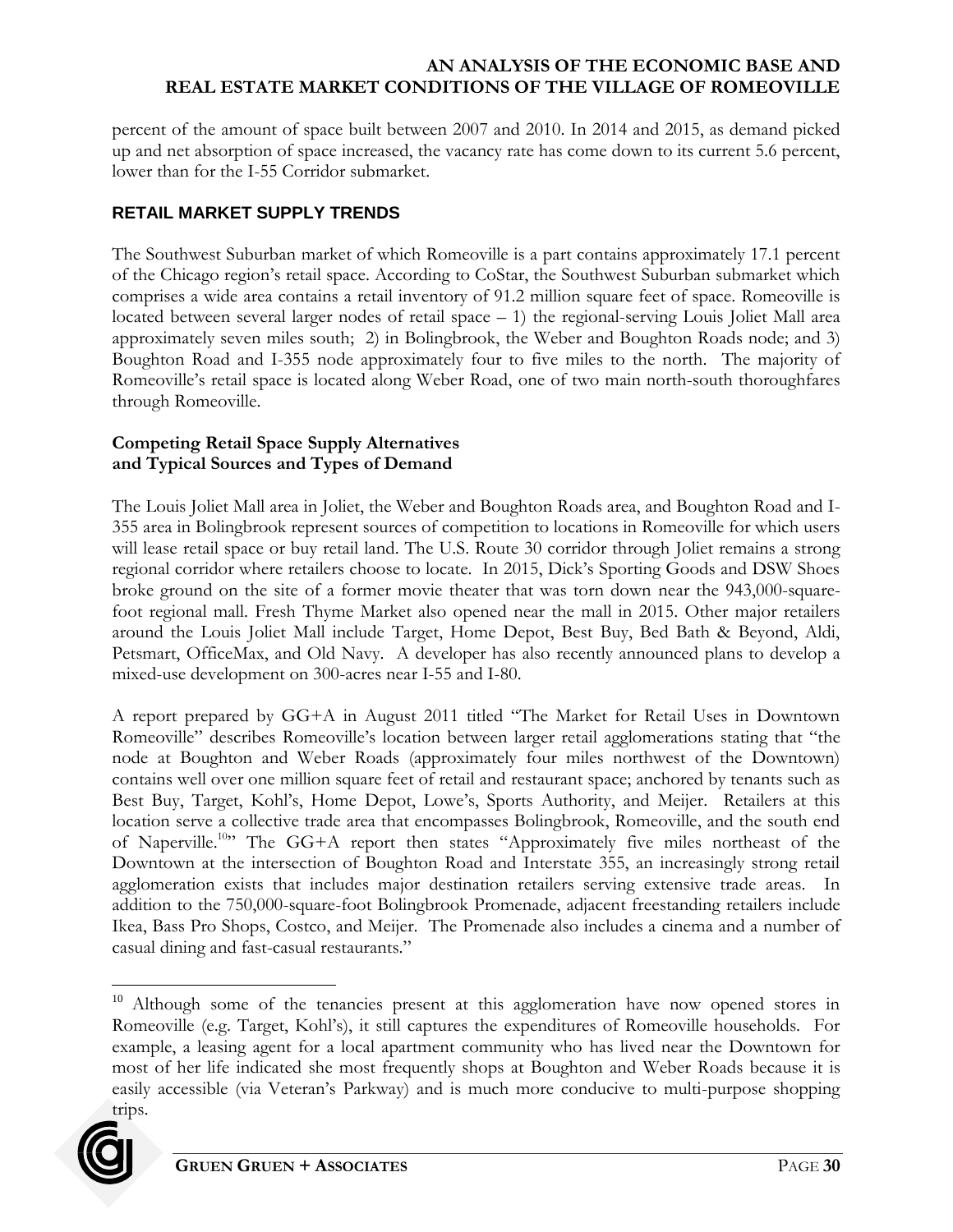Table IV-6 summarizes the current supply of retail space in Romeoville and broader market areas.

<span id="page-34-0"></span>

|                                                                                               | Romeoville | South Suburban | Metro Chicago |  |
|-----------------------------------------------------------------------------------------------|------------|----------------|---------------|--|
| Number of Retail Buildings                                                                    | 103        | 5,898          | 40.904        |  |
| Inventory in Square Feet                                                                      | 1,970,821  | 91,205,478     | 533,915,482   |  |
| <b>Vacancy Rate</b>                                                                           | 8.7%       | 8.6%           | 7.5%          |  |
| Average NNN Rent <sup>1</sup>                                                                 | \$14.51    | \$14.29        | \$15.81       |  |
| <b>Inventory Under Construction</b>                                                           | 10         | 216,094        | 1,935,753     |  |
| Annual asking triple net rent per-square-foot. (Triple net rents exclude operating expenses). |            |                |               |  |
| Sources: CoStar; Gruen Gruen + Associates.                                                    |            |                |               |  |

| Table IV-6: Current Retail Market Inventory and Conditions |
|------------------------------------------------------------|
|------------------------------------------------------------|

Romeoville contains 103 retail buildings totaling nearly two million square feet of space. The amount of retail space equates to about two percent of the total retail inventory in the South Suburban submarket. The retail space vacancy rate is 8.7 percent, slightly higher than the vacancy rate for Metro Chicago and about the same for the South Suburban market. Average net rental rates in Romeoville, estimated currently at \$14.51 per square foot, are generally consistent with average rents throughout the South Suburban submarket and lower than the Metro Chicago average net retail of \$15.81 per square foot.

Romeoville's existing retail inventory is neighborhood and community serving in nature. Shopping center space of 1.4 million square feet accounts for 73 percent of the Village's retail inventory and includes the 397,000-square-foot Shops of Romeoville with Kohl's, Petco, and Target and the 391,000-square-foot Romeoville Crossings with Sam's Club and Walmart, both located along Weber Road. Several outlots remain available at the Romeoville Crossings project at Weber and Airport Roads. Discussion with local real estate brokers indicate that while national and regional chain restaurants prefer Weber Road locations, attracting these users may be challenging depending on the proximity of other restaurants in the chain. For example, a Portillo's restaurant at Boughton Road and Route 53 is too close (within 3 miles) to find a Romeoville location appealing. In addition to a couple restaurants, a non-retail use has located on the front parcels in Romeoville Crossings facing Weber Road. Presence Health, a new 26,000-square-foot senior healthcare and immediate care facility has located on a front parcel.

Blain's Farm and Fleet has closed on 29 acres on the southeast corner of Weber Road and Airport Road across from Romeoville Crossings and south of Shops of Romeoville. The retailer plans to build a 129,000-square-foot store and seven retail outlots. The store is scheduled to open in late 2016 or early 2017.

Uptown Square, the Village's Downtown area bounded by Normantown Road on the north, Illinois Route 53 on the east, Alexander Circle on the south, and Dalhart Avenue on the west includes the Spartan Square Shopping Center and various outlots. New retail development is beginning to take place in the Uptown Square. Fat Ricky's restaurant will move from their existing nearby location into a new larger building 9,500-square-foot building by the new Edward Hospital Athletic and Event

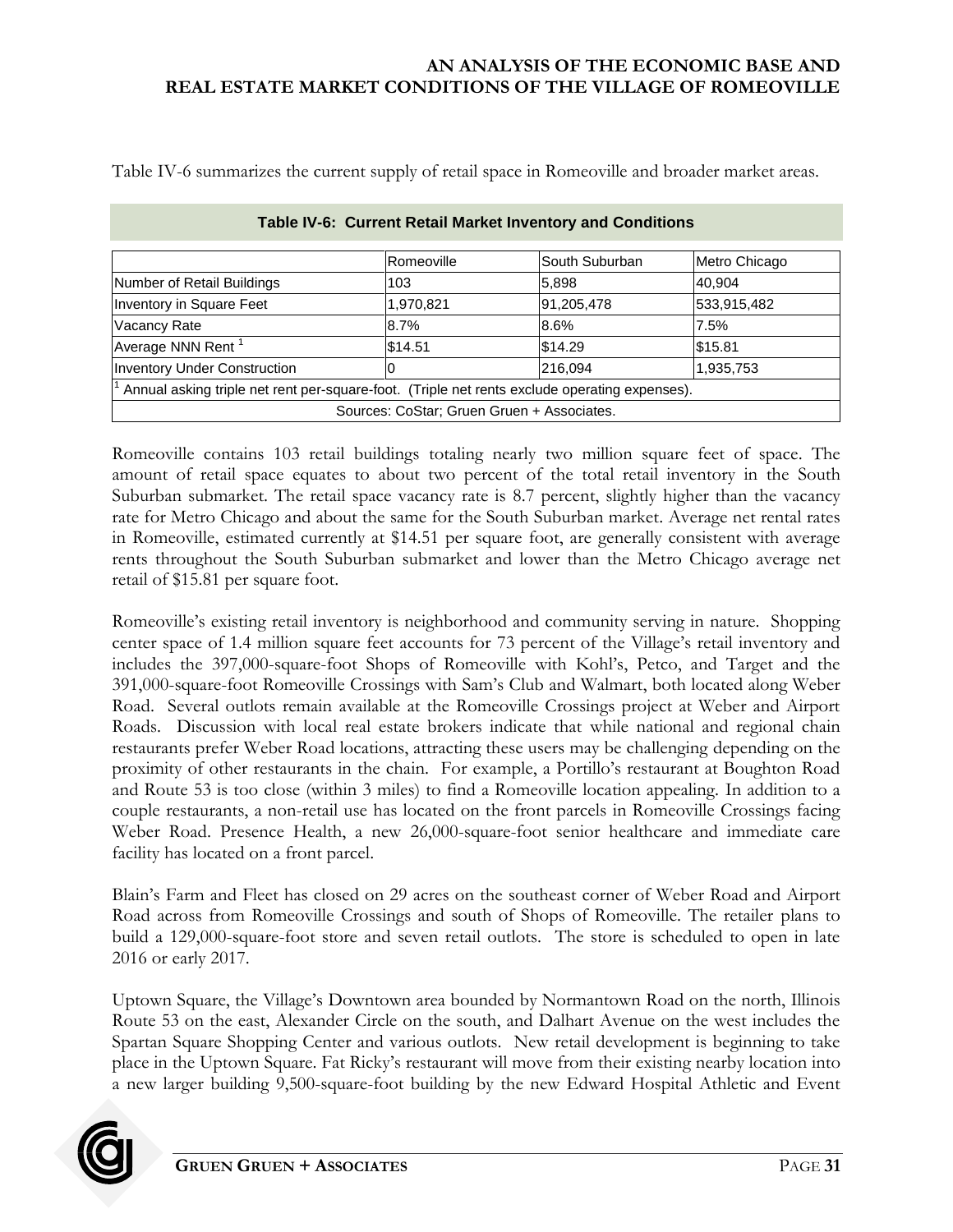Center at Phelps Avenue and Route 53. The building has been leased with a relocated Harris Bank, dental office, and possibly a sandwich shop, and nail salon. Only one 1,400-square-foot space would remain if the other spaces are leased. A new McDonald's has recently opened across the street from the new athletic and event center.

#### **Historical Retail Space Absorption and New Construction**

Table IV-7 summarizes retail space absorption and construction activity from 2007 to 2016 in Romeoville.

<span id="page-35-0"></span>

|                                                                                              | 2007-2010<br># Square Feet | $2011 - 2016$ <sup>1</sup><br># Square Feet | Total 2007-2016 <sup>1</sup><br># Square Feet |  |  |
|----------------------------------------------------------------------------------------------|----------------------------|---------------------------------------------|-----------------------------------------------|--|--|
| Romeoville:                                                                                  |                            |                                             |                                               |  |  |
| Net Absorption <sup>2</sup>                                                                  | 646.679                    | 64,712                                      | 711,391                                       |  |  |
| New Space Delivered<br>534.164<br>169,068<br>703,232                                         |                            |                                             |                                               |  |  |
| As of mid-year 2016.<br>$ ^{2}$ Refers to the change in occupied retail space over a period. |                            |                                             |                                               |  |  |
| Sources: CoStar; Gruen Gruen + Associates.                                                   |                            |                                             |                                               |  |  |

### **Table IV-7: Historical Retail Space Absorption and New Construction**

Approximately 700,000 square feet of retail space was delivered from 2007 to 2016. This equates to nearly 36 percent of the total inventory of retail space in Romeoville. The space absorption exceeded the amount of new space constructed by only 8,000 square feet over the past decade. Since 2011, only nearly 65,000 square feet of space has been absorbed but approximately 169,000 square feet of new space has been delivered.

# **Historical Retail Vacancy Rates and Rental Rates**

Figure IV-3 illustrates the retail space vacancy and average rental rates for 2007 to 2017 in Romeoville.

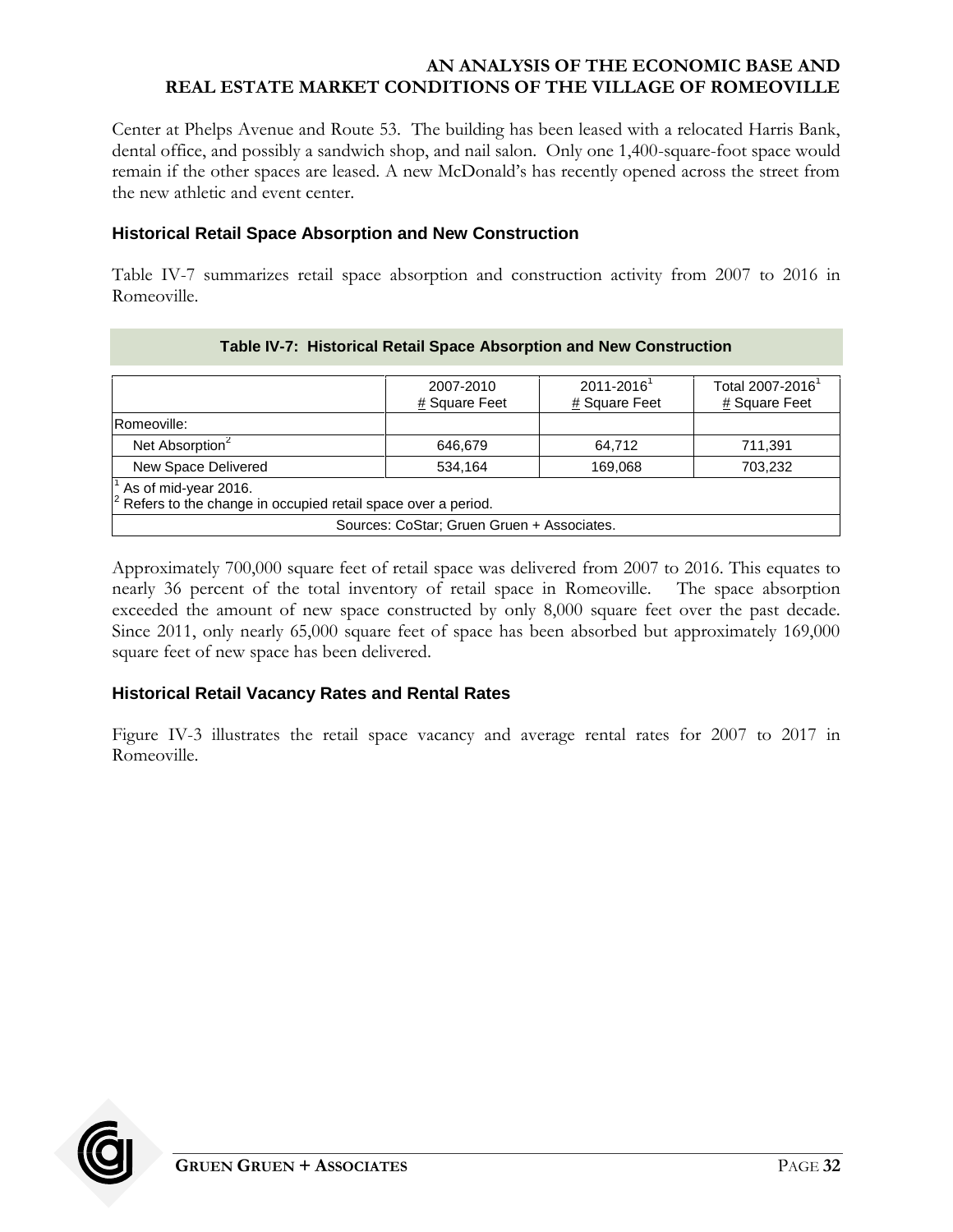<span id="page-36-0"></span>

Between 2007 and 2012, Romeoville's retail market's vacancy rate declined to a low of four percent in 2010 around which it remained until 2012 when the vacancy started to increase to its current level of 8.7 percent or about 171,000 square feet of space. Nearly 40 percent of the retail vacancy consists of the 65,500-square-foot grocery anchor vacancy in the 108,000-square-foot Romeoville Towne Center on Weber Road. The former Dominick's grocery store closed in 2013.

Over the past decade, rents have declined as absorption of space fell and delivery of new space outpaced absorption. Retail rents in Romeoville have fallen to around \$14.50 per square foot (on a net basis). Discussions with local brokers indicate that rents vary in Romeoville with net rents higher for space on Weber Road than for space in the Uptown Square area. Net rents in the Uptown Square area are around \$24 -\$25 per square foot versus around \$30 per square foot for smaller strip centers on Weber Road.

A number of retail outlots and pad sites remain available in Romeoville. Around Weber Road and Airport Road in front of Sam's Club and Walmart four outlots totaling 6.17 acres are available. Another 3.23 acres in two outlots at the northwest corner of Weber and Renwick Roads is also available. Another 3.2 acres at Weber Road and Gaskin Drive is available which could accommodate building space of over 15,000 square feet. In addition, Blain's Farm and Fleet on Weber and Airport Roads is expected to contain several retail outlots. The Kohl's and Target-anchored Shops of Romeoville can also accommodate up to an additional 167,000 square feet of building space on several pad and outlot sites.

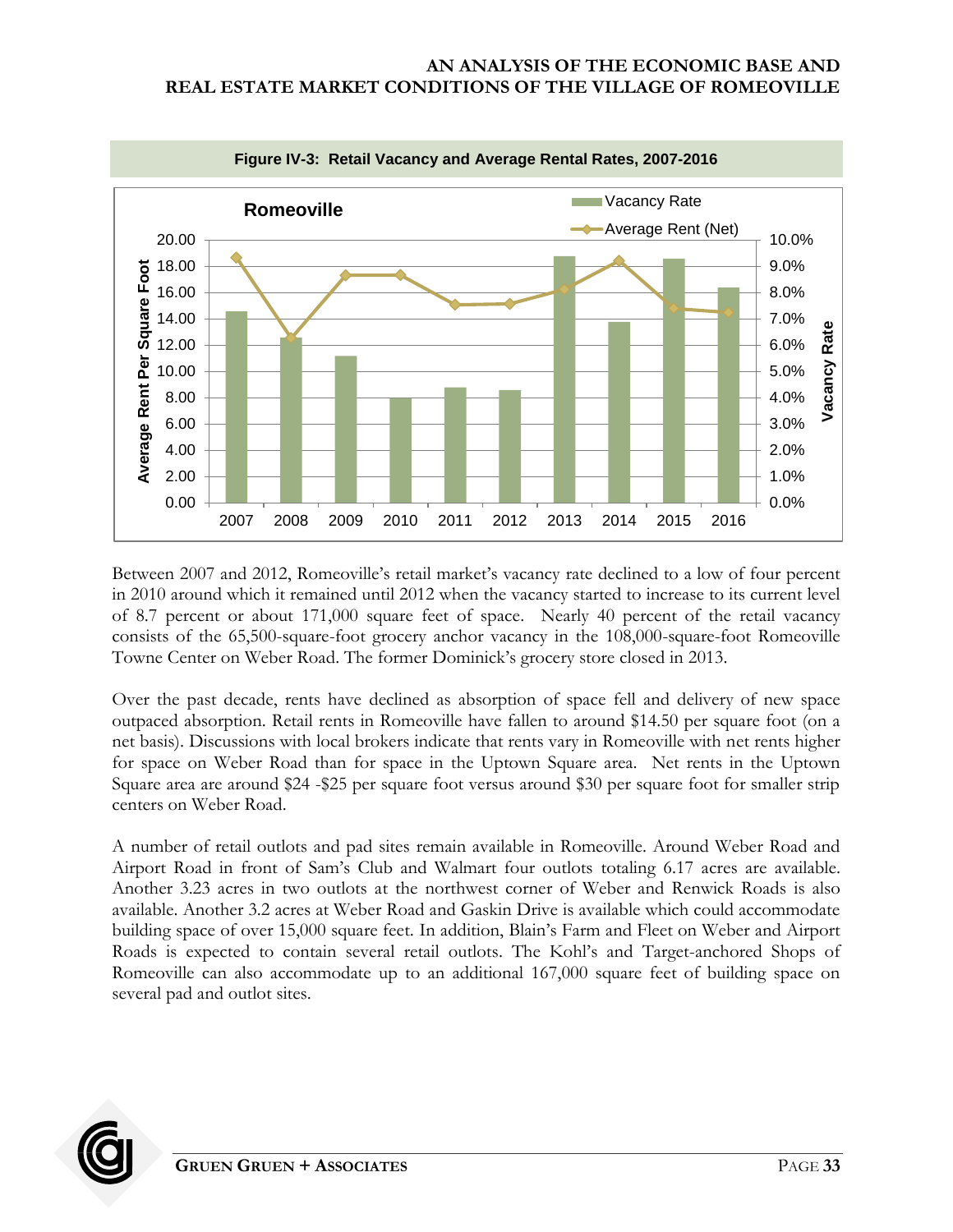### <span id="page-37-0"></span>**CHAPTER V: RESIDENTIAL REAL ESTATE MARKET TRENDS AND CONDITIONS**

#### <span id="page-37-1"></span>**INTRODUCTION**

Chapter V reviews the existing residential market trends and conditions within Romeoville. The housing stock characteristics including type, tenure, vacancy, and value/rent as well as sales activity and rental activity are reviewed.

### <span id="page-37-2"></span>**HOUSING CHARACTERISTICS**

Romeoville's relative affordability compared to alternative locations and good freeway accessibility to I-55 and I-355 has made it a desirable location in Will County in which a significant amount of housing has been built in the 1990's and 2000's.<sup>11</sup>

Table V-1 shows the housing inventory in Romeoville has increased by about 5,500 units between 2000 and 2014 from approximately 7,400 units to approximately 12,800 units.

<span id="page-37-3"></span>

| <u>TWRIST IT INSTITUTION INSURING STUDING CHARGEOIDING</u>                   |       |               |       |               |        |               |
|------------------------------------------------------------------------------|-------|---------------|-------|---------------|--------|---------------|
|                                                                              |       |               |       |               |        |               |
|                                                                              |       |               |       |               |        |               |
|                                                                              | 2000  |               | 2014  |               | Change |               |
| Housing Type                                                                 | #     | $\frac{9}{6}$ |       | $\frac{9}{6}$ |        | $\frac{0}{2}$ |
| Detached Single-family                                                       | 5.827 | 79.0          | 8,893 | 69.2          | 3,066  | 52.6          |
| <b>Attached Single-family</b>                                                | 603   | 8.2           | 2,736 | 21.3          | 2,133  | 353.7         |
| Multi-family                                                                 | 938   | 12.7          | 1.215 | 9.5           | 277    | 29.5          |
| 74.3<br><b>Total</b><br>100.0<br>12.844<br>100.0<br>7,368<br>5,476           |       |               |       |               |        |               |
| Source: U.S. Census Bureau, Census 2000 Summary File and U.S. Census Bureau, |       |               |       |               |        |               |
| 2010-2012 American Community Survey; Gruen Gruen + Associates.               |       |               |       |               |        |               |

### **Table V-1: Romeoville Housing Stock Characteristics**

Between 2000 and 2014, the total housing stock increased by 74 percent. Attached single-family housing experienced the largest increase of over 300 percent of its stock. In 2014, detached singlefamily units comprised 69 percent of Romeoville's single-family housing stock, down from 79 percent in 2000. Attached single-family units increased by over 2,100 units to comprise 21.3 percent of the single-family housing stock, up from 8.2 percent in 2000. Multi-family units increased by 277 units, but decreased from nearly13 percent of the housing stock in 2000 to just under 10 percent in 2014.

According to the U.S. Census Bureau Building Permits Survey, Romeoville had residential building permits issued for a total of over 8,100 units between 1996 and 2015. Approximately 94 percent of the single family units permitted occurred between 1996 and 2004. Approximately 86 percent of the multi-family units permitted occurred in 1997 and 1998. Since 2008 with the advent of the Great Recession, permits have been issued for only 109 single-family units and two multi-family units.

<sup>&</sup>lt;sup>11</sup> According to the 2010-2014 American Community Survey (5 Year Estimates), 44 percent of Romeoville's housing stock was built between 2000-2009 and another 24 percent of the housing stock was built between 1990-1999. Romeoville has relatively little obsolete housing. Only eight percent of the housing stock is older than 55 years of age.



 $\overline{a}$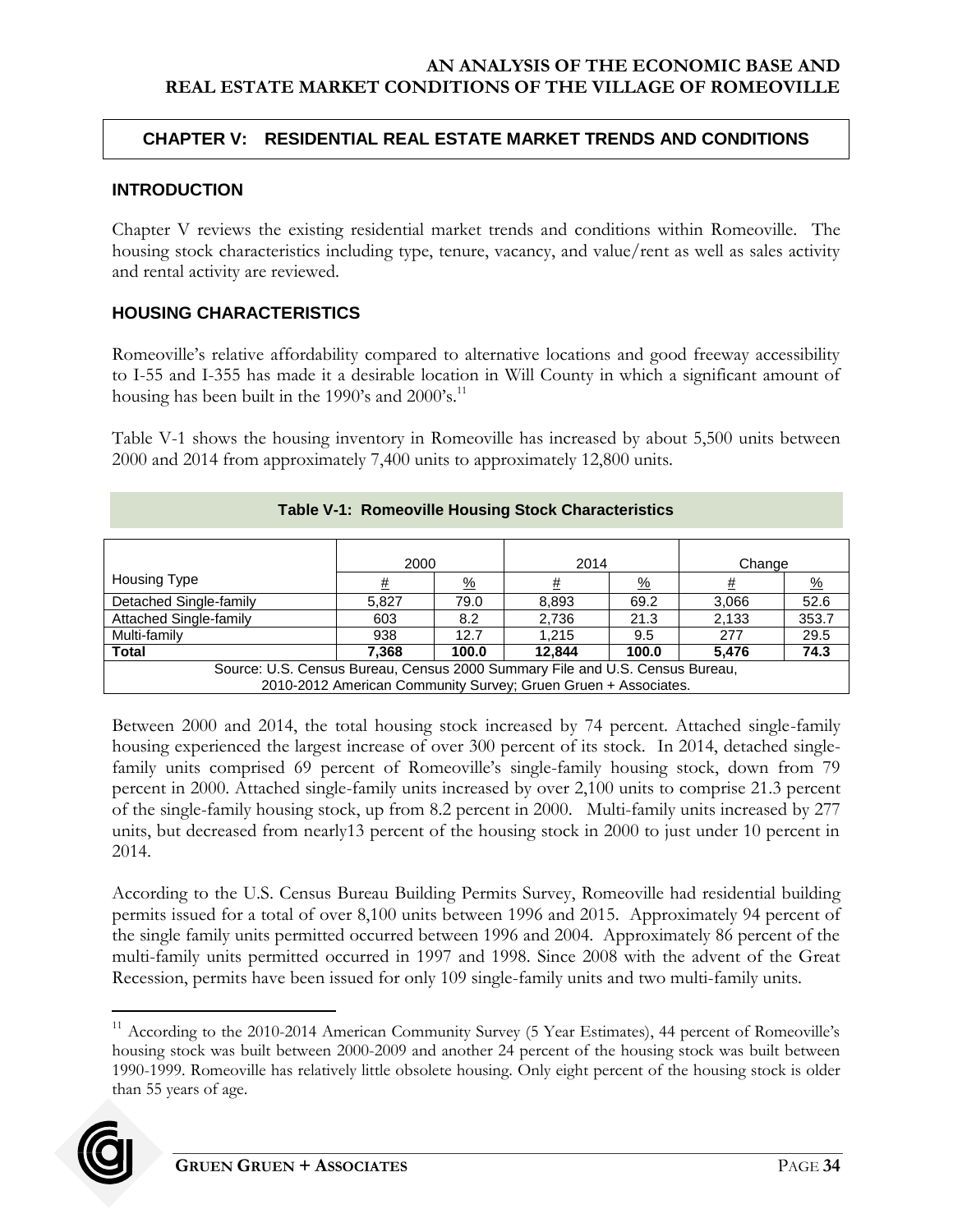<span id="page-38-0"></span>

Sources: U.S. Census Bureau Building Permits Survey, Building Permit Estimates; Gruen Gruen + Associates.

<span id="page-38-1"></span>Table V-2 summarizes the vacancy rates and tenure arrangements of housing in Romeoville.

|                                                                                                                       | 2010          | 2014          |  |  |  |
|-----------------------------------------------------------------------------------------------------------------------|---------------|---------------|--|--|--|
|                                                                                                                       | $\frac{9}{6}$ | $\frac{9}{6}$ |  |  |  |
| Owner-occupied Units                                                                                                  | 90.1          | 85.2          |  |  |  |
| <b>Renter-occupied Units</b>                                                                                          | <u>9.9</u>    | <u>14.8</u>   |  |  |  |
| <b>Total Units</b>                                                                                                    | 100.0         | 100.0         |  |  |  |
| Vacant Housing Units <sup>1</sup>                                                                                     | 3.5           | 8.5           |  |  |  |
| Homeowner Vacancy Rate<br>2.1<br>0.4                                                                                  |               |               |  |  |  |
| <b>Rental Vacancy Rate</b><br>11.5<br>11.6                                                                            |               |               |  |  |  |
| Includes unoccupied but sold or rented units. Vacant for sale and for rent units totals 3.5 percent of total units in |               |               |  |  |  |
| 2014.                                                                                                                 |               |               |  |  |  |
| Sources: U.S. Census Bureau, 2010-2014 American Community Survey 5 Year Estimates, 2006-2010 American                 |               |               |  |  |  |
| community Survey 5 Year Estimates; Gruen Gruen + Associates.                                                          |               |               |  |  |  |

**Table V-2: Vacancy and Housing Tenure in Romeoville**

Between 2010 and 2014, the tenure of housing units shifted with the proportion of renter-occupied units increasing from about 10 percent to nearly 15 percent. The total vacant units increased from under four percent to over eight percent of the housing stock. During this period, the vacancy rate of owner-occupied units increased to a still low two percent. The renter-occupied vacancy rate remained constant and just over 11 percent.

Table V-3 summarizes median home values and monthly gross rent for Romeoville and Will County in 2000 and 2014.

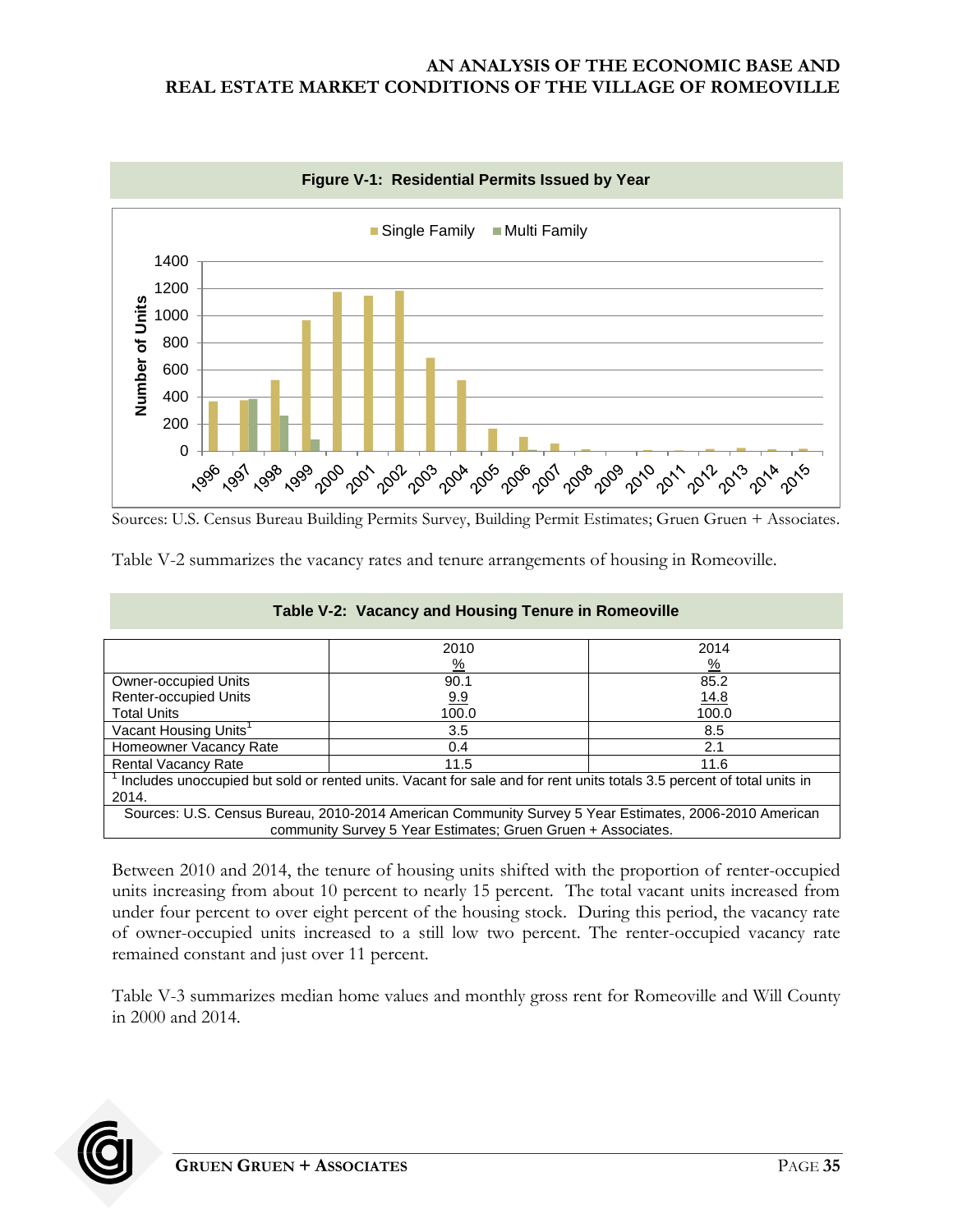<span id="page-39-0"></span>

|                                                        |       | 2000       |             | 2014       |             | Average Annual Rate of<br>Change 2000-2014 |                         |
|--------------------------------------------------------|-------|------------|-------------|------------|-------------|--------------------------------------------|-------------------------|
|                                                        |       | Romeoville | Will County | Romeoville | Will County | Romeoville<br><u>%</u>                     | Will County<br><u>%</u> |
| Median<br>Value                                        | Home  | 118,100    | 154,300     | 167,300    | 212,700     | 2.5                                        | 2.3                     |
| Median<br>Monthly<br>Rent                              | Gross | 933        | 630         | 1,737      | 1,943       | 4.5                                        | 8.4                     |
| Sources: U.S. Census Bureau; Gruen Gruen + Associates. |       |            |             |            |             |                                            |                         |

#### **Table V-3: Median Home Values and Gross for Romeoville and Will County**

Unadjusted for inflation, the median home value in Romeoville grew by 2.5 percent annually between 2000 and 2014 from \$118,100 to \$167,300. Median monthly gross rent grew faster over the 14 year period increasing from about \$900 to \$1,700. Romeoville shifted upward in price as newer housing stock was added but still remains below Will County median home value and rent levels. Median monthly rent growth in Will County has substantially outpaced the rent growth in Romeoville over the 14 year period.

Figure V-2 shows Romeoville's median sales price compared to surrounding neighboring communities. One of Romeoville's primary competitive advantages is its relative housing affordability compared to surrounding communities.

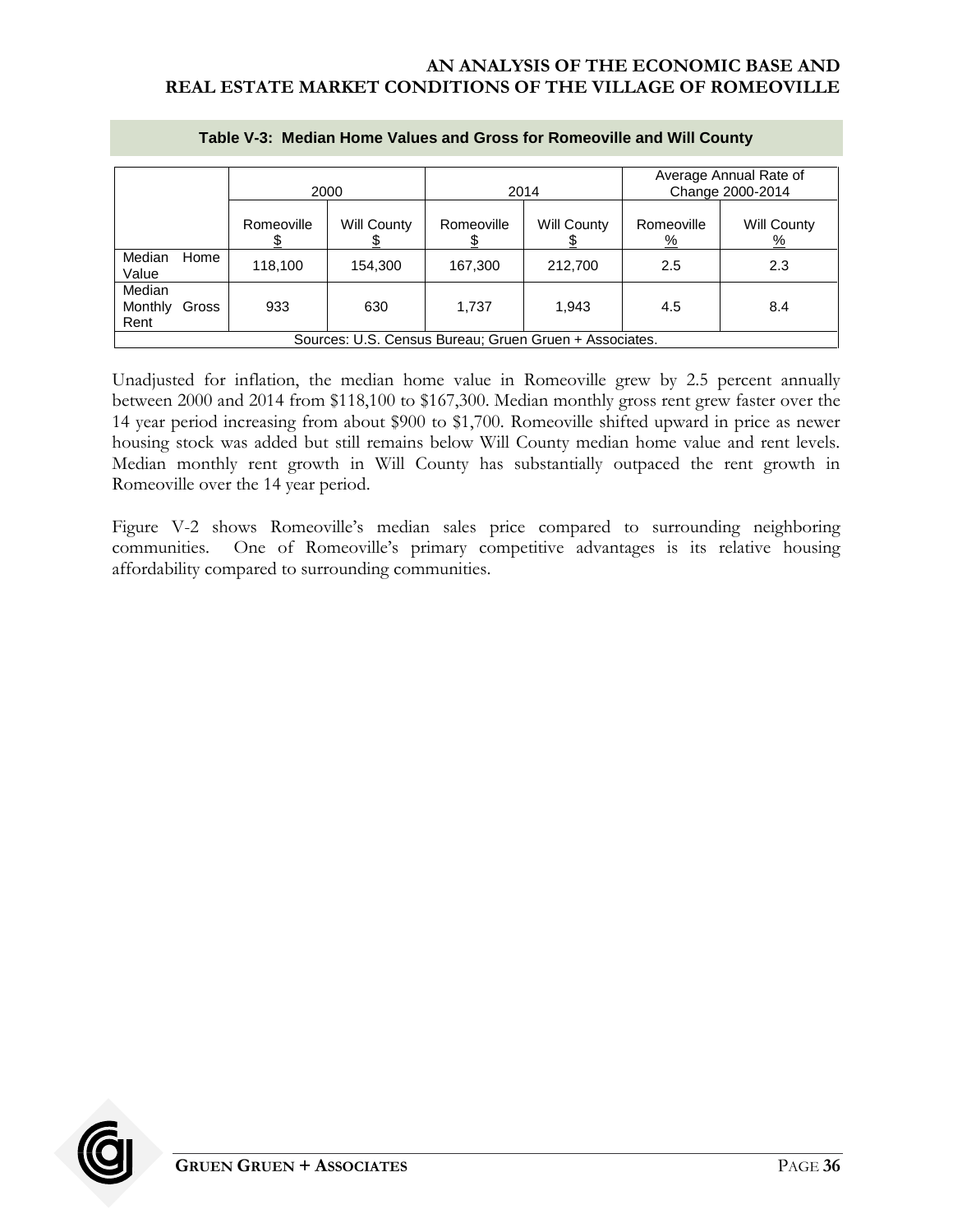<span id="page-40-1"></span>

According to Trulia's Real Estate Market Overview by community, Romeoville's median sales price is approximately \$162,500, 14 percent lower than that of Lockport (\$186,000), and about 29 percent lower than that of Bolingbrook (\$209,500) and Plainfield (\$211,750).

# <span id="page-40-0"></span>**HOME SALES ACTIVITY AND PRICES**

Table V-4 shows historical sales activity and average sales price and average days on market for forsale housing in Romeoville.

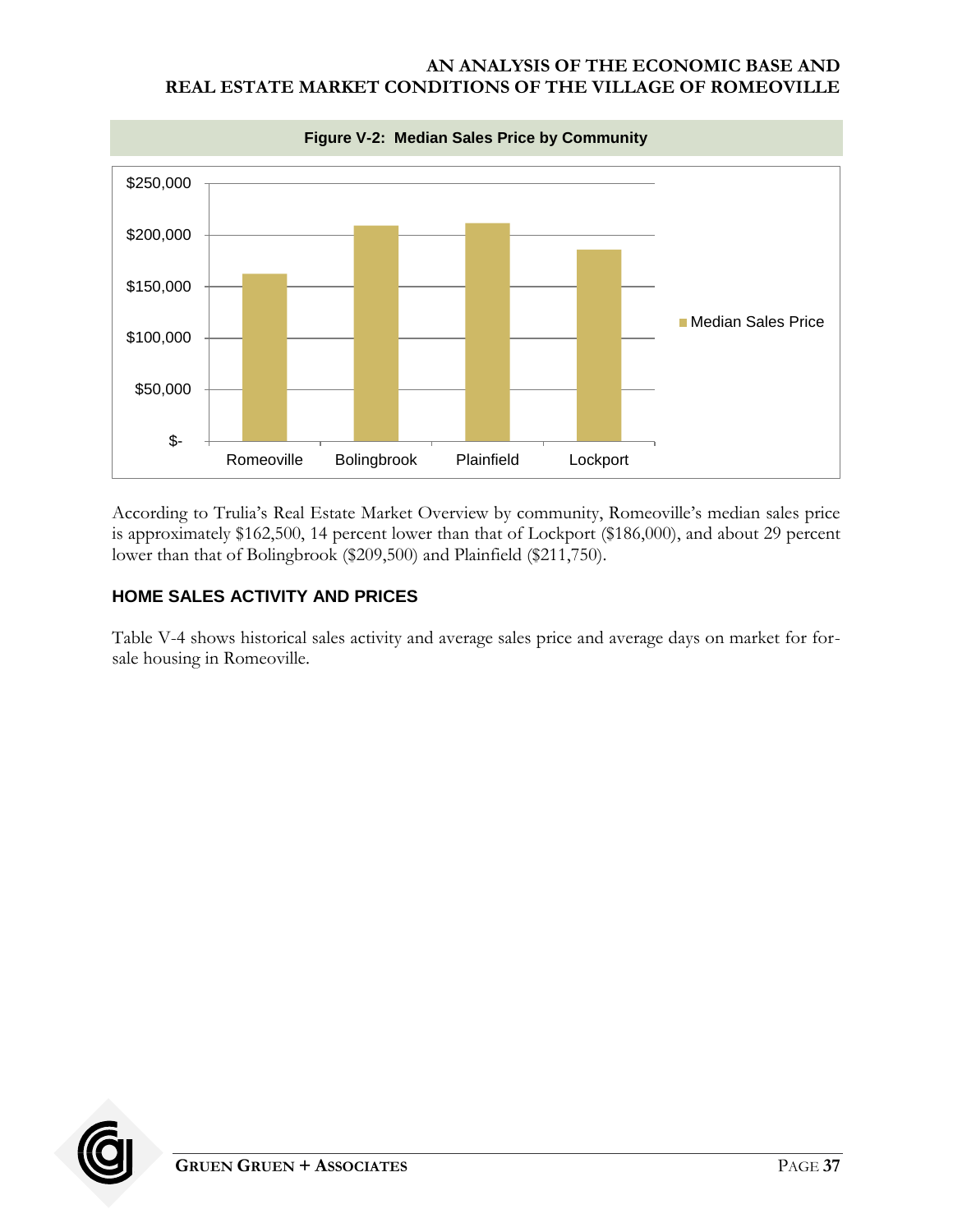<span id="page-41-0"></span>

|                                                                                           | Number of<br>Properties Sold <sup>1</sup> | Average Sold Price | Average Days<br>on Market |  |  |
|-------------------------------------------------------------------------------------------|-------------------------------------------|--------------------|---------------------------|--|--|
| Year                                                                                      | #                                         |                    | <u>#</u>                  |  |  |
| 2011                                                                                      | 383                                       | 123,805            | 162                       |  |  |
| 2012                                                                                      | 493                                       | 116,630            | 151                       |  |  |
| 2013                                                                                      | 556                                       | 135.691            | 104                       |  |  |
| 2014                                                                                      | 654                                       | 145.793            | 76                        |  |  |
| 2015                                                                                      | 713                                       | 147,153            | 89                        |  |  |
| $2016^2$                                                                                  | 332                                       | 162.072            | 68                        |  |  |
| Average Sold Price Percent<br>Change 2011-2016<br>$+30.9$                                 |                                           |                    |                           |  |  |
| Includes detached single and attached single homes.<br><sup>2</sup> 1/1/16 through 7/9/16 |                                           |                    |                           |  |  |
| Sources: A.S.A.P Realty Inc.; Gruen Gruen + Associates.                                   |                                           |                    |                           |  |  |

#### **Table V-4: Number of Properties Sold in Romeoville (2011-2016)<sup>1</sup>**

The for-sale residential market in Romeoville has improved substantially since 2011.<sup>12</sup> The velocity of sales has significantly increased from 383 total sales in 2011 to over 700 sales in 2015. The average sales price has increased by about 31 percent from nearly \$124,000 in 2011 (with a slight decrease to \$116,600 in 2012) to over \$162,000 (year to date 2016). The average number of days on the market has been significantly reduced from nearly six months in 2011 to less than 90 days in 2016. Year to date activity in 2016 is on track to meet or exceed 2015 sales activity, with increasing average sales price and decreasing days on the market.

According to a local realtor, demand for home sales in Romeoville are primarily from households moving from inner ring suburbs, first time buyers, or new people moving in to the area for employment reasons. Demand for homes at the lower end of the price range in Romeoville has been greater than for homes towards the upper end of the price range. Figure V-3 shows the number of sales by price range over time in Romeoville.

 $12$  The number of homes foreclosed upon in Romeoville has declined from a peak of 2.6 percent of total homes from June-August 2014 to a current 1.05 percent (April-May 2016) of total homes.



 $\overline{a}$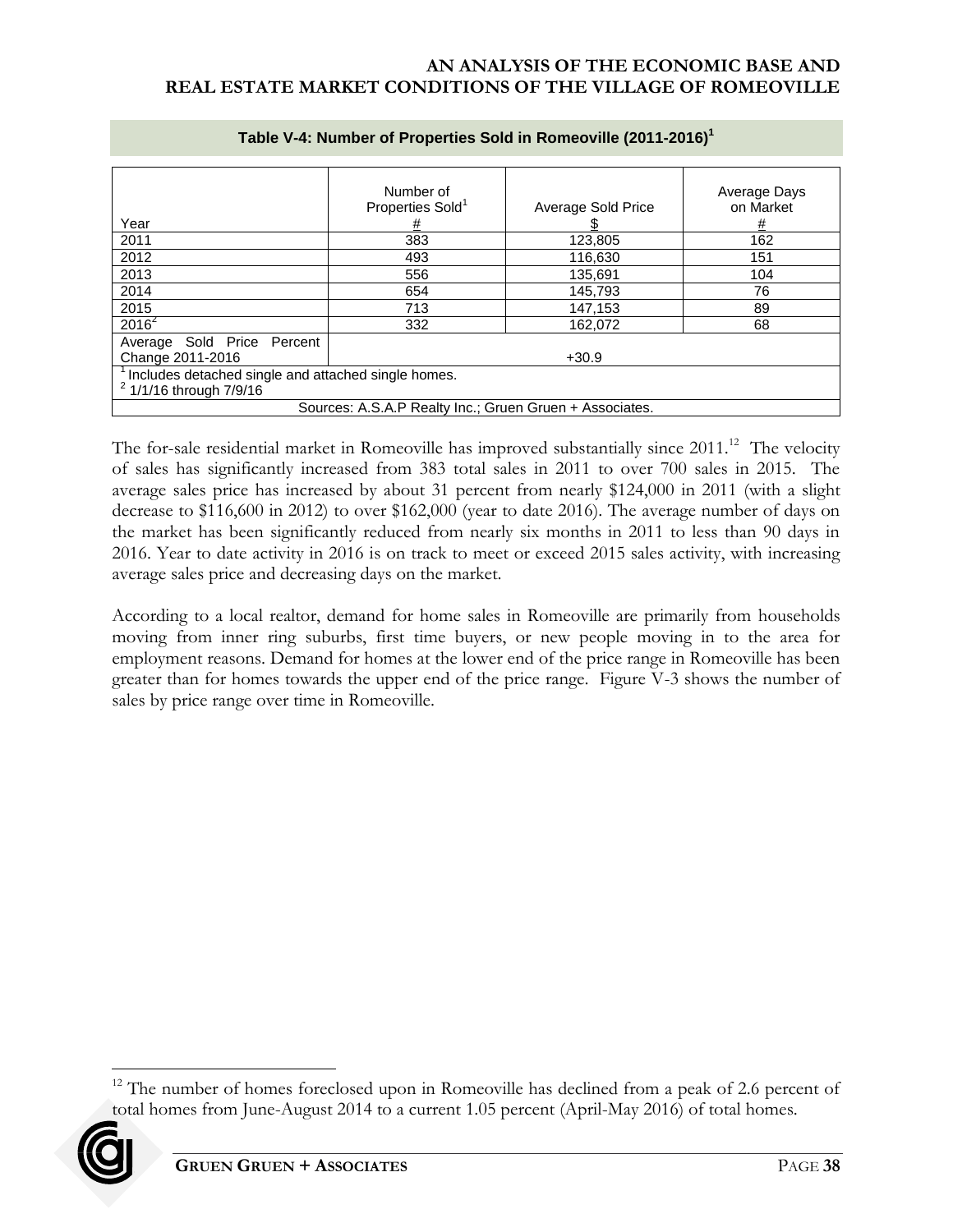<span id="page-42-0"></span>

Sources: A.S.A.P. Realty, Inc.; Gruen Gruen + Associates.

In 2011 and 2012, the majority of homes sold in Romeoville were under \$150,000. Homes under \$100,000 and between \$100,000 and \$150,000 comprised 73 percent of total sales in 2011 and 75 percent in 2012. Since 2012 consistent with the improvement in the residential market, the proportion of homes sold in the lower prices ranges has generally declined as the proportion of homes in the higher price ranges has increased. Homes sold in the \$100,000 to \$150,000 and \$150,000 to \$200,000 price ranges have made up 62 percent to 65 percent of total sales between 2012 and 2016 (year to date).

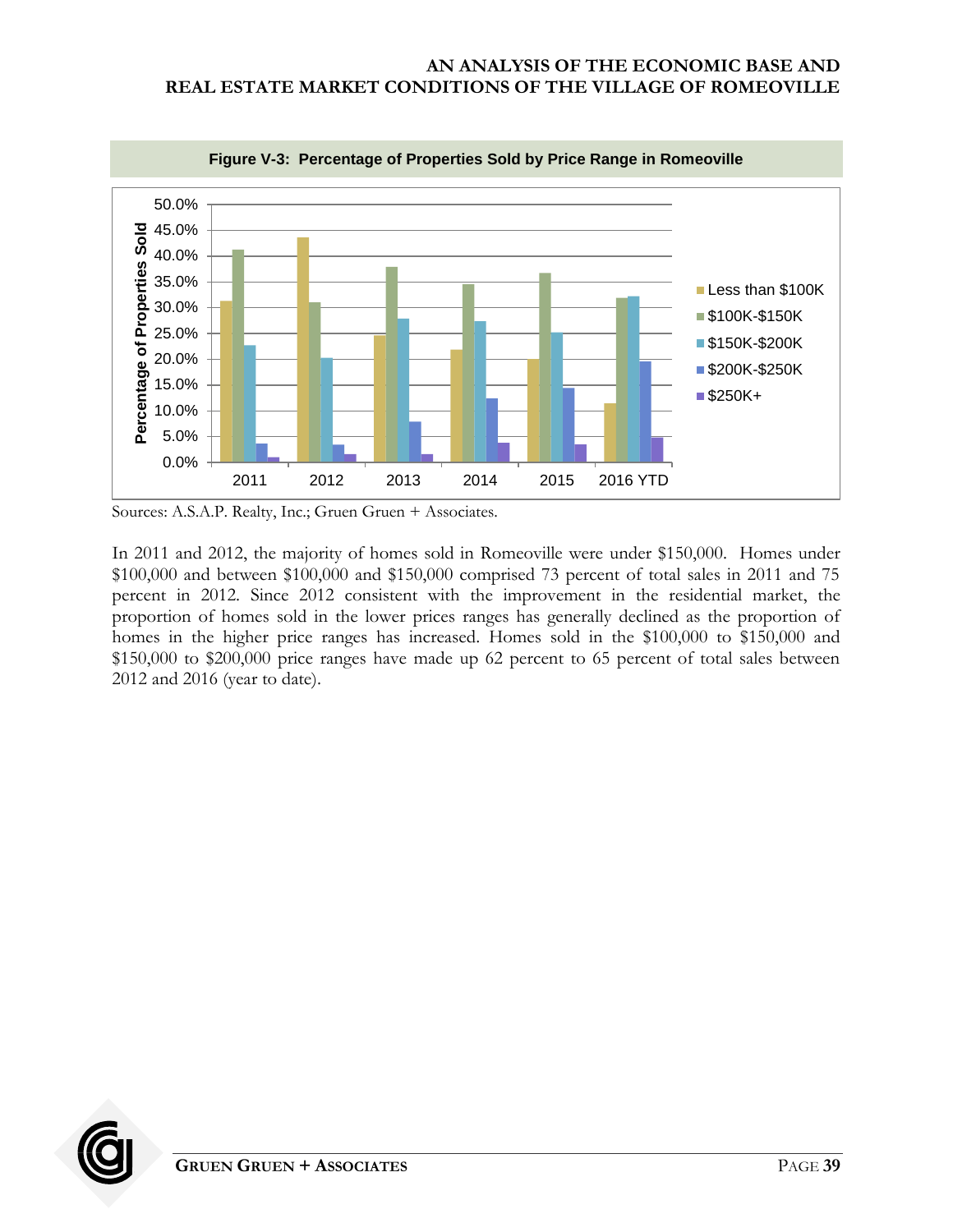### <span id="page-43-0"></span>**RENTAL HOUSING**

Romeoville contains two older existing apartment projects: 1) Highpoint Reflections on Taylor Road, east of Weber Road; and 2) Remington Apartments on Fair Meadow Drive, east of Weber Road. The two projects contain a total of 782 market rate apartment units. Current market conditions for apartment uses are favorable and occupancy rates are high as little supply has been added in the market area over the past several years. The supply survey conducted by GG+A in 2011 indicated apartment complex occupancy rates ranged from a low of 95 percent to a high of 99 percent in the market area. The impacts of the Great Recession had stimulated increased demand for apartments due to lack of confidence in the for-sale housing market, foreclosures, and inability of many households to obtain mortgage loans. A review of supply conditions by GG+A in 2013 indicated that occupancy rates had declined slightly in part due to improved for-sale housing market performance, increasing household confidence, and credit availability. The delivery of the first phase of the Springs at  $127<sup>th</sup>$  market rate apartment development in 2013, located at  $127<sup>th</sup>$  Street and Route 59 in Plainfield, impacted the occupancy of existing apartment supply in the broader multifamily housing market of which Romeoville is near.

Although the lingering effects of the Great Recession on for-sale housing demand appear to be wearing off and new competitive apartment supply additions near the market area have occurred since 2013, apartment occupancy rates for the projects in the relevant market still remain strong at 93 percent to 97 percent. As discussed in Chapter II, strong employment growth in the local and surrounding area has continued to generate demand for apartment units.<sup>13</sup>

Apartment complexes located within the primary market area appeal to households seeking locations near their places of employment. This includes "corporate transients" relocating to the area to be close to new employment opportunities with businesses located along Interstate 55. Renters households have re-located from the City of Chicago to be closer to their sources of employment in the western suburbs (and to find more affordable rental housing). A second primary source of demand for apartments in the market area includes college students attending Lewis University or Joliet Community College. A third source of demand, includes family households which were been forced to move-out of for-sale, single-family or townhouse housing units and require temporary rental housing. Other sources of demand relate to newly formed households from within the market area as the result of children moving out of their parents' dwellings, or as the result of divorce, or other life-cycle-related factors.

<sup>&</sup>lt;sup>13</sup> According to the Illinois Department of Employment Security, private wage and salary employment in Romeoville, Bolingbrook, and Plainfield grew by 8.1 percent between 2011 and 2012.



 $\overline{a}$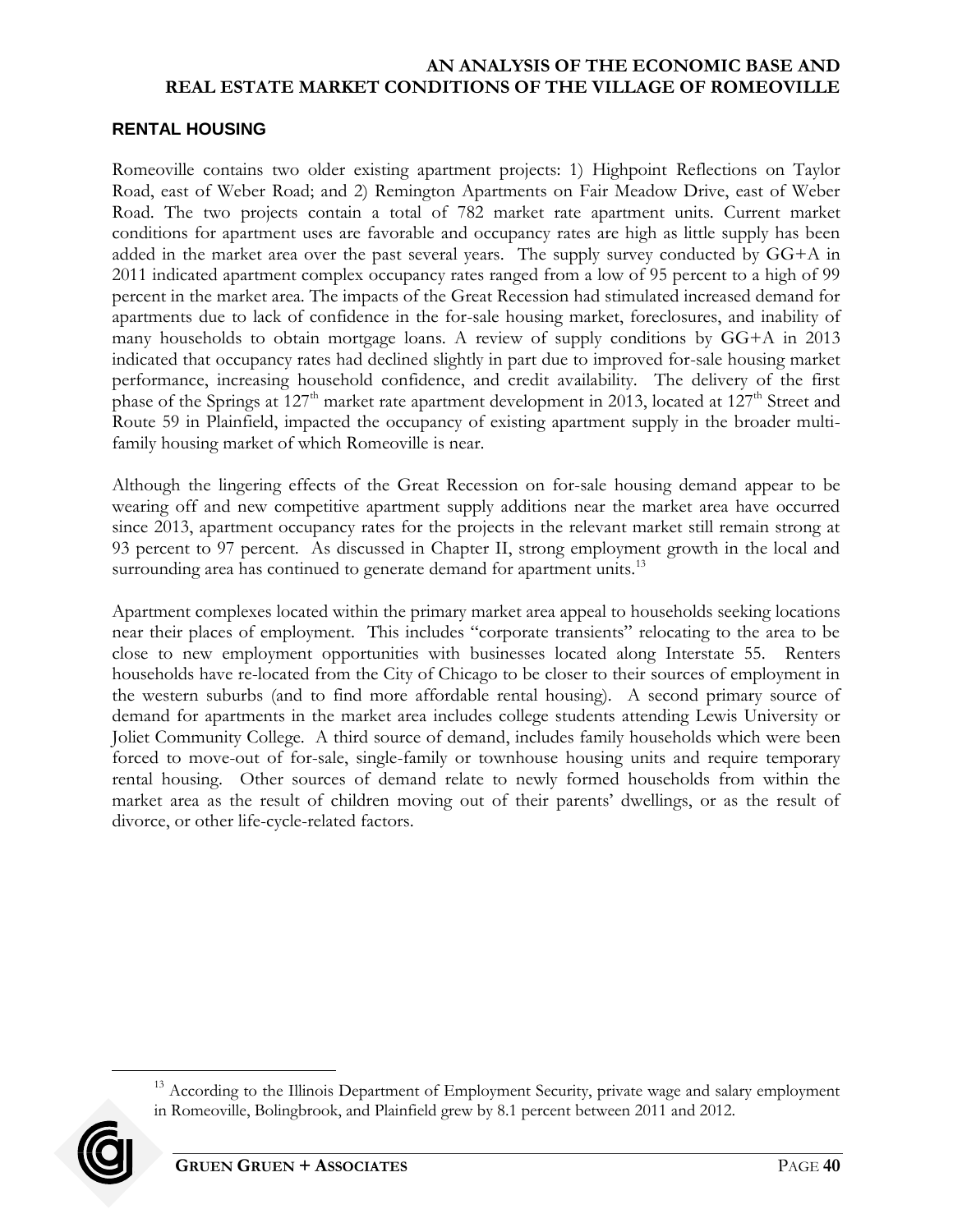Interviews with leasing agents of the two rental projects in Romeoville indicate a local market occupancy rate of 93 percent overall. Table V-5 provides of occupancy and rent levels of the two existing rental projects in Romeoville.

<span id="page-44-0"></span>

|                                  | <b>Monthly Rents</b>          | Occupancy <sup>-</sup> |  |  |  |
|----------------------------------|-------------------------------|------------------------|--|--|--|
| Project/Project Age/No. Units    |                               | $\frac{9}{6}$          |  |  |  |
| <b>Highpoint Reflections</b>     | \$1,061/1 Bedroom             | 97                     |  |  |  |
| 19 years                         | - \$1,447/2 Bedroom           |                        |  |  |  |
| 432units                         |                               |                        |  |  |  |
| <b>Remington Apartments</b>      | $$1,155-S1,285-1$ Bedroom     | 88                     |  |  |  |
| 16 years                         | $$1,360 - $1,660 - 2$ Bedroom |                        |  |  |  |
| 350 units                        | $$1,833 - $2,058 - 3$ Bedroom |                        |  |  |  |
| Market rate units.               |                               |                        |  |  |  |
| <sup>2</sup> Leased units.       |                               |                        |  |  |  |
| Source: Gruen Gruen + Interviews |                               |                        |  |  |  |

#### **Table V-5: Examples of Rents and Occupancy of Apartments in Romeoville, July 2016<sup>1</sup>**

Current occupancy levels are higher at Highpoint Reflections than reported in 2013 (97 percent in 2016 compared to 93 percent in 2013). Current occupancy levels at Remington Apartments are lower than reported in 2013 (88 percent in 2016 compared 95 percent in 2013) although the leasing agent indicated that the occupancy level six months ago was at 93 percent.

Figure V-5 shows how rent levels have increased over time in the existing projects.

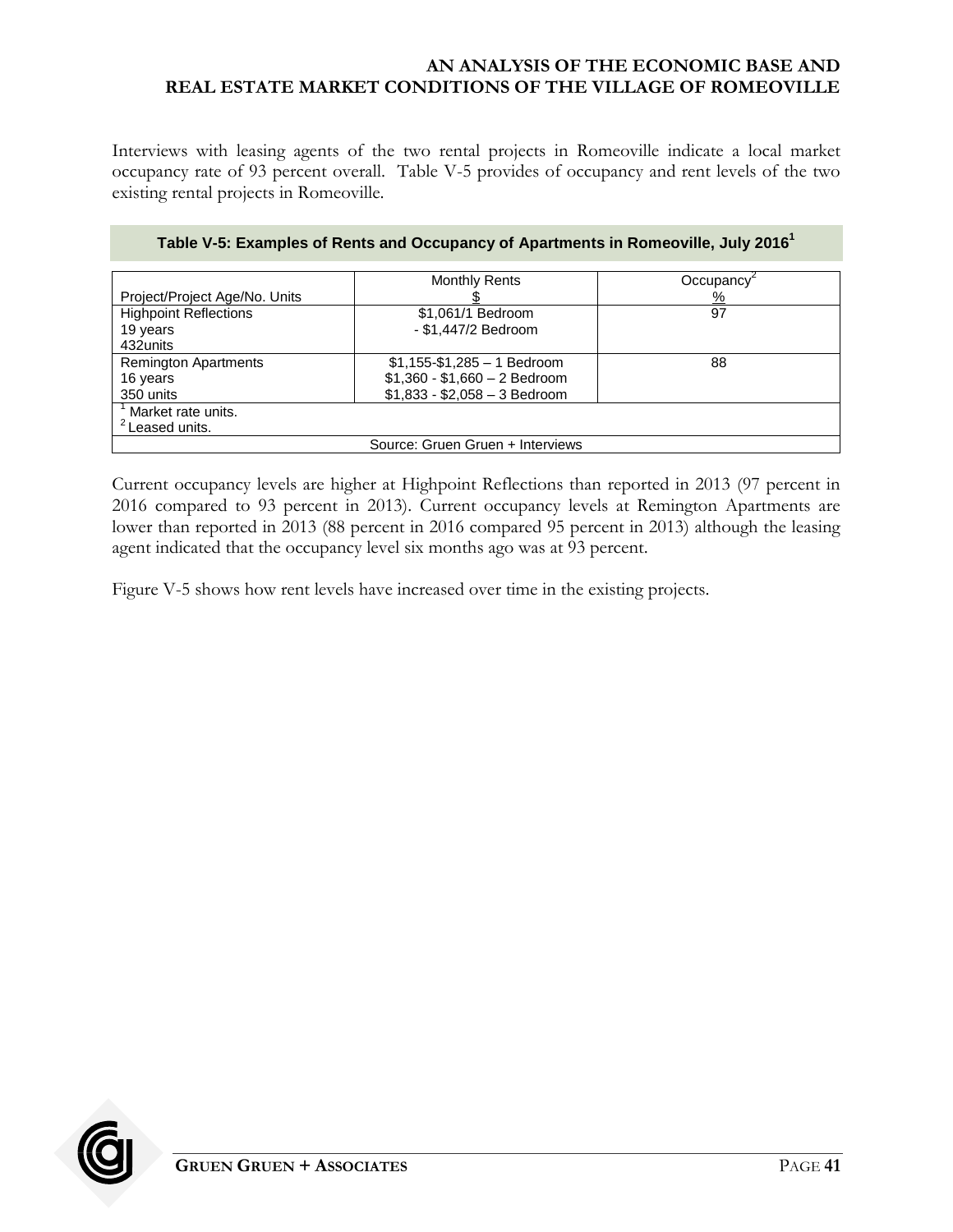<span id="page-45-0"></span>

Monthly rents have increased since 2011. On a per square foot basis, per square foot rents have increased from about \$1.30 to over \$1.50, a 15 percent increase over the past five years.

Until recently, no apartment inventory has been added in the Village. A new 292-unit project, Springs at Weber Road, is under construction at Weber and Renwick Roads. The project will contain studios, one-bedroom, two-bedroom, and three-bedroom units with the majority of units studio and one-bedroom units comprising 44 percent of the project and two bedroom units comprising 32 percent of the project. Three-bedroom units will make up only 10 percent of the total units. Monthly rents will range from \$1,000 for studio units up to \$1,900 for a three-bedroom unit (with garage). On a per square foot basis, monthly rents will range from \$1.17 to \$1.60. According to the developer's representative, the project is expected to attract younger (20-34-years of age) workers for the smaller unit types and larger-sized family households to the larger unit sizes to the project. At the developer's project in Plainfield completed in 2013 studio and one-bedroom units leased up the most rapidly by younger age renters who were seeking affordability. Three-bedroom units also leased well especially by households who could not or did not want to reside in single-family housing. The representative indicated the competitive market area includes the southern portion of Naperville, Bolingbrook, Plainfield, and the two existing older apartment projects in Romeoville.